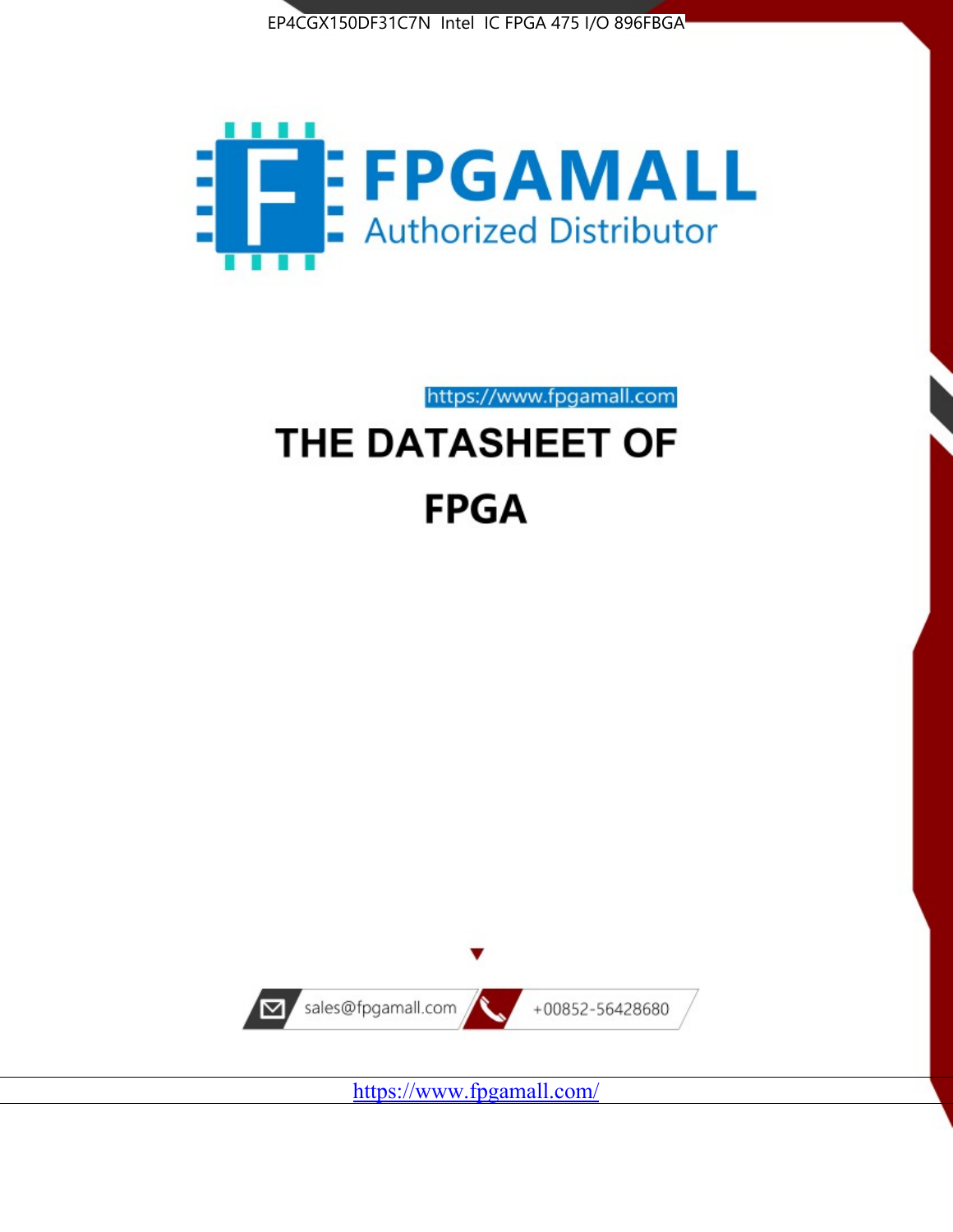

# **1. Cyclone IV Device Datasheet**

**CYIV-53001-2.0**

This chapter describes the electrical and switching characteristics for Cyclone<sup>®</sup> IV devices. Electrical characteristics include operating conditions and power consumption. Switching characteristics include transceiver specifications, core, and periphery performance. This chapter also describes I/O timing, including programmable I/O element (IOE) delay and programmable output buffer delay.

This chapter includes the following sections:

- "Operating Conditions" on page 1–1
- "Power Consumption" on page 1–16
- "Switching Characteristics" on page 1–16
- " $I/O$  Timing" on page  $1-37$
- "Glossary" on page 1–37

# **Operating Conditions**

When Cyclone IV devices are implemented in a system, they are rated according to a set of defined parameters. To maintain the highest possible performance and reliability of Cyclone IV devices, you must consider the operating requirements described in this chapter.

Cyclone IV devices are offered in commercial, industrial, extended industrial and, automotive grades. Cyclone IV E devices offer –6 (fastest), –7, –8, –8L, and –9L speed grades for commercial devices, –8L speed grades for industrial devices, and –7 speed grade for extended industrial and automotive devices. Cyclone IV GX devices offer –6 (fastest), –7, and –8 speed grades for commercial devices and –7 speed grade for industrial devices.

**For more information about the supported speed grades for respective Cyclone IV** devices, refer to the *[Cyclone IV FPGA Device Family Overview](http://www.altera.com/literature/hb/cyclone-iv/cyiv-51001.pdf)* chapter.

**1** Cyclone IV E devices are offered in core voltages of 1.0 and 1.2 V. Cyclone IV E devices with a core voltage of 1.0 V have an 'L' prefix attached to the speed grade.

In this chapter, a prefix associated with the operating temperature range is attached to the speed grades; commercial with a "C" prefix, industrial with an "I" prefix, and automotive with an "A" prefix. Therefore, commercial devices are indicated as C6, C7, C8, C8L, or C9L per respective speed grade. Industrial devices are indicated as I7, I8, or I8L. Automotive devices are indicated as A7.

@2016 Altera Corporation. All rights reserved. ALTERA, ARRIA, CYCLONE, HARDCOPY, MAX, MEGACORE, NIOS, QUARTUS and STRATIX words and logos are trademarks of Altera Corporation and registered in the U.S. Patent and Trademark



Cyclone IV Device Handbook, Volume 3 March 2016

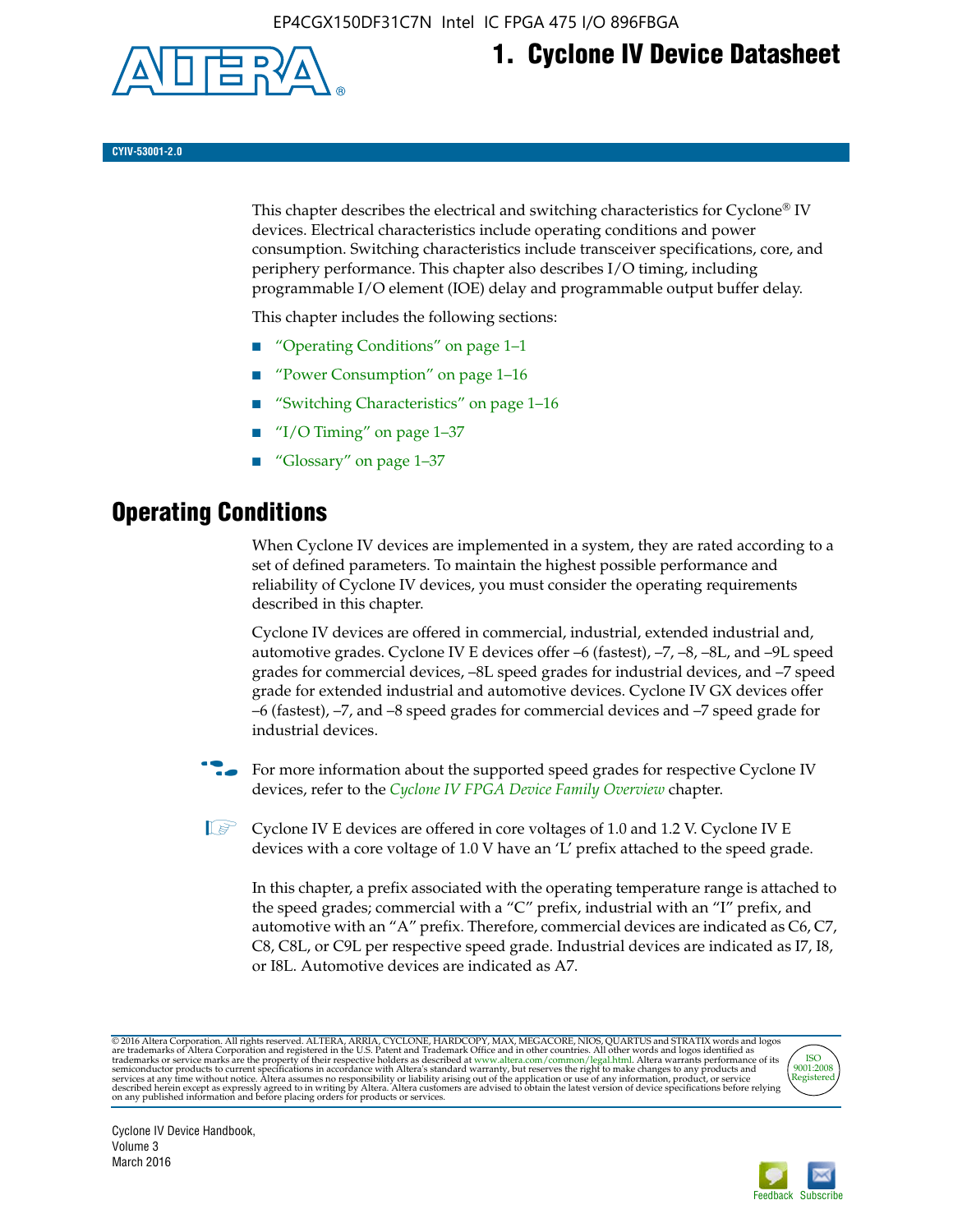**1 Cyclone IV E industrial devices I7 are offered with extended operating temperature** range.

# **Absolute Maximum Ratings**

Absolute maximum ratings define the maximum operating conditions for Cyclone IV devices. The values are based on experiments conducted with the device and theoretical modeling of breakdown and damage mechanisms. The functional operation of the device is not implied at these conditions. Table 1–1 lists the absolute maximum ratings for Cyclone IV devices.



**Conditions beyond those listed in Table 1–1 cause permanent damage to the device.** Additionally, device operation at the absolute maximum ratings for extended periods of time have adverse effects on the device.

| <b>Symbol</b>              | <b>Parameter</b>                                                                                                                             | Min    | Max  | <b>Unit</b>  |
|----------------------------|----------------------------------------------------------------------------------------------------------------------------------------------|--------|------|--------------|
| <b>V<sub>CCINT</sub></b>   | Core voltage, PCI Express <sup>®</sup> (PCIe <sup>®</sup> ) hard IP<br>block, and transceiver physical coding sublayer<br>(PCS) power supply | $-0.5$ | 1.8  | V            |
| $V_{CCA}$                  | Phase-locked loop (PLL) analog power supply                                                                                                  | $-0.5$ | 3.75 | V            |
| $V_{\text{CCD\_PLL}}$      | PLL digital power supply                                                                                                                     | $-0.5$ | 1.8  | V            |
| V <sub>CCIO</sub>          | I/O banks power supply                                                                                                                       | $-0.5$ | 3.75 | $\vee$       |
| V <sub>CC_CLKIN</sub>      | Differential clock input pins power supply                                                                                                   | $-0.5$ | 4.5  | $\mathsf{V}$ |
| $V_{CCH_GXB}$              | Transceiver output buffer power supply                                                                                                       | $-0.5$ | 3.75 | V            |
| $V_{\text{CCA\_GXB}}$      | Transceiver physical medium attachment (PMA)<br>and auxiliary power supply                                                                   | $-0.5$ | 3.75 | $\vee$       |
| $V_{CCL_GXB}$              | Transceiver PMA and auxiliary power supply                                                                                                   | $-0.5$ | 1.8  | $\mathsf{V}$ |
| $V_{1}$                    | DC input voltage                                                                                                                             | $-0.5$ | 4.2  | $\vee$       |
| $I_{\text{OUT}}$           | DC output current, per pin                                                                                                                   | $-25$  | 40   | mA           |
| ${\mathsf T}_{\text{STG}}$ | Storage temperature                                                                                                                          | $-65$  | 150  | °C           |
| $T_{\rm J}$                | Operating junction temperature                                                                                                               | $-40$  | 125  | °C           |

**Table 1–1. Absolute Maximum Ratings for Cyclone IV Devices** *(1)*

**Note to Table 1–1:**

(1) Supply voltage specifications apply to voltage readings taken at the device pins with respect to ground, not at the power supply.

# **Maximum Allowed Overshoot or Undershoot Voltage**

During transitions, input signals may overshoot to the voltage shown in Table 1–2 and undershoot to –2.0 V for a magnitude of currents less than 100 mA and for periods shorter than 20 ns. Table 1–2 lists the maximum allowed input overshoot voltage and the duration of the overshoot voltage as a percentage over the lifetime of the device. The maximum allowed overshoot duration is specified as a percentage of high-time over the lifetime of the device.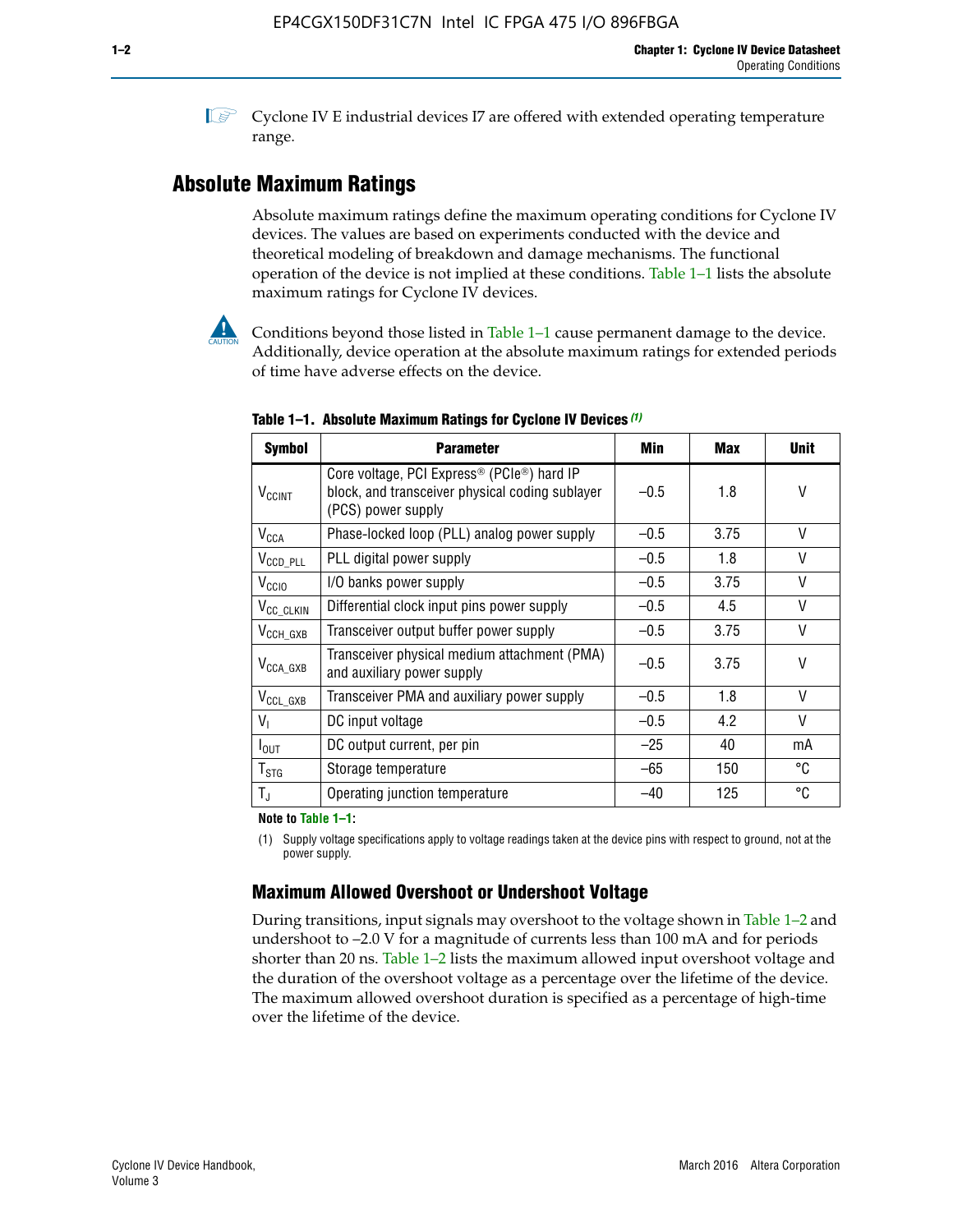$\mathbb{I}$  A DC signal is equivalent to 100% duty cycle. For example, a signal that overshoots to 4.3 V can only be at 4.3 V for 65% over the lifetime of the device; for a device lifetime of 10 years, this amounts to 65/10ths of a year.

| <b>Symbol</b> | <b>Parameter</b> | <b>Condition (V)</b> | <b>Overshoot Duration as % of High Time</b> | <b>Unit</b>   |                 |  |  |  |              |    |
|---------------|------------------|----------------------|---------------------------------------------|---------------|-----------------|--|--|--|--------------|----|
|               |                  | $V_1 = 4.20$         | 100                                         | $\%$          |                 |  |  |  |              |    |
|               |                  | $V_1 = 4.25$         | 98                                          | $\%$          |                 |  |  |  |              |    |
|               |                  |                      | $V_1 = 4.30$                                | 65            | $\%$            |  |  |  |              |    |
| $V_i$         |                  | $V_1 = 4.35$         | 43                                          | $\frac{0}{0}$ |                 |  |  |  |              |    |
|               | Voltage          |                      |                                             |               | <b>AC</b> Input |  |  |  | $V_1 = 4.40$ | 29 |
|               |                  | $V_1 = 4.45$         | 20                                          | $\%$          |                 |  |  |  |              |    |
|               |                  | $V_1 = 4.50$         | 13                                          | $\%$          |                 |  |  |  |              |    |
|               |                  | $V_1 = 4.55$         | 9                                           | $\%$          |                 |  |  |  |              |    |
|               |                  | $V_1 = 4.60$         | 6                                           | $\%$          |                 |  |  |  |              |    |

**Table 1–2. Maximum Allowed Overshoot During Transitions over a 10**-**Year Time Frame for Cyclone IV Devices**

Figure 1–1 shows the methodology to determine the overshoot duration. The overshoot voltage is shown in red and is present on the input pin of the Cyclone IV device at over 4.3 V but below 4.4 V. From Table 1–2, for an overshoot of 4.3 V, the percentage of high time for the overshoot can be as high as 65% over a 10-year period. Percentage of high time is calculated as ([delta  $T$ ]/T)  $\times$  100. This 10-year period assumes that the device is always turned on with 100% I/O toggle rate and 50% duty cycle signal. For lower I/O toggle rates and situations in which the device is in an idle state, lifetimes are increased.



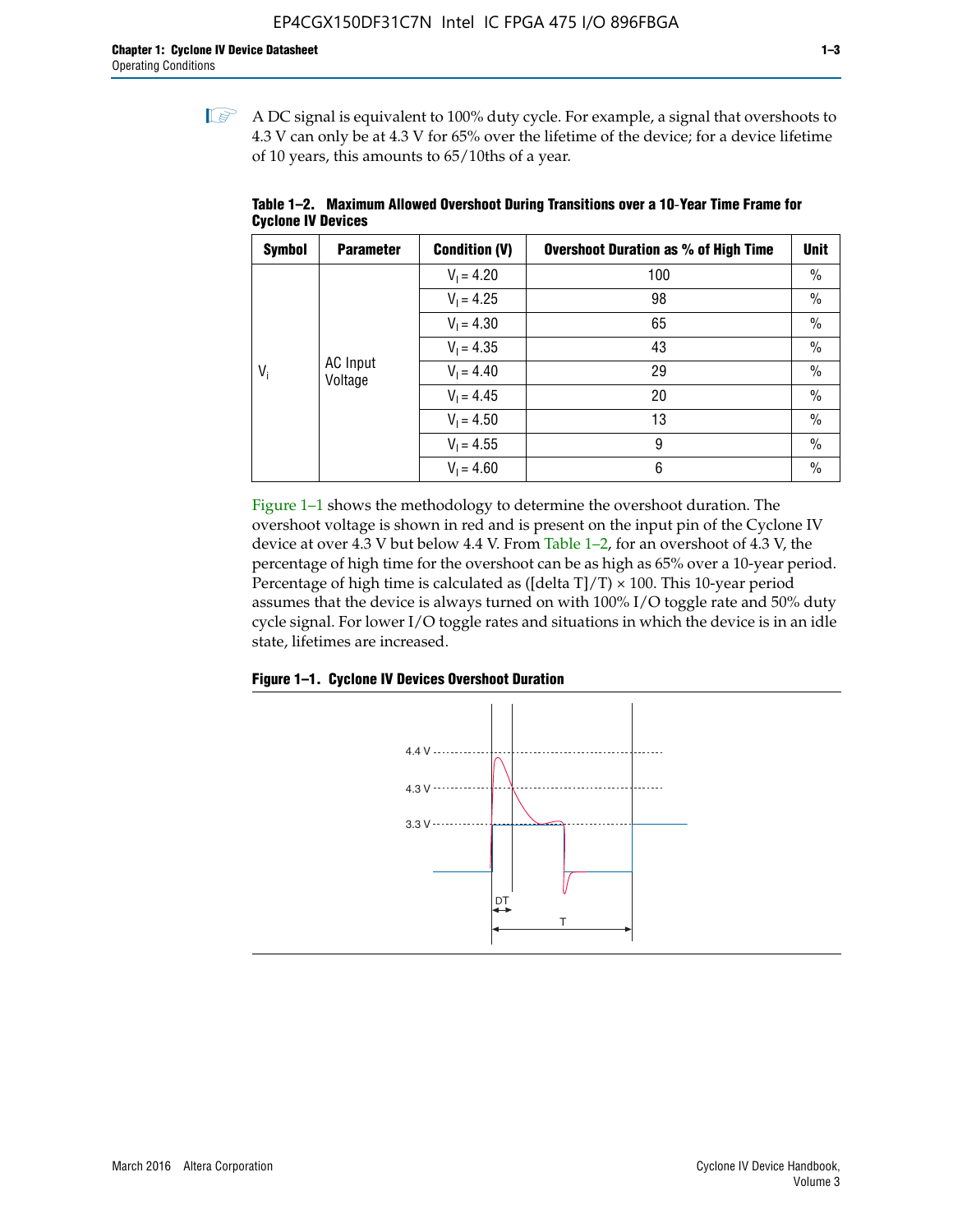# **Recommended Operating Conditions**

This section lists the functional operation limits for AC and DC parameters for Cyclone IV devices. Table 1–3 and Table 1–4 list the steady-state voltage and current values expected from Cyclone IV E and Cyclone IV GX devices. All supplies must be strictly monotonic without plateaus.

**Table 1–3. Recommended Operating Conditions for Cyclone IV E Devices** *(1)***,** *(2)* **(Part 1 of 2)**

| <b>Symbol</b>              | <b>Parameter</b>                                      | <b>Conditions</b>                      | <b>Min</b>  | <b>Typ</b>               | <b>Max</b> | <b>Unit</b>  |
|----------------------------|-------------------------------------------------------|----------------------------------------|-------------|--------------------------|------------|--------------|
|                            | Supply voltage for internal logic,<br>1.2-V operation |                                        | 1.15        | 1.2                      | 1.25       | V            |
| $V_{CClNT}$ (3)            | Supply voltage for internal logic,<br>1.0-V operation |                                        | 0.97        | 1.0                      | 1.03       | $\mathsf{V}$ |
|                            | Supply voltage for output buffers,<br>3.3-V operation |                                        | 3.135       | 3.3                      | 3.465      | $\vee$       |
| $V_{\text{CCIO}}$ (3), (4) | Supply voltage for output buffers,<br>3.0-V operation |                                        | 2.85        | 3                        | 3.15       | V            |
|                            | Supply voltage for output buffers,<br>2.5-V operation |                                        | 2.375       | 2.5                      | 2.625      | $\vee$       |
|                            | Supply voltage for output buffers,<br>1.8-V operation |                                        | 1.71        | 1.8                      | 1.89       | $\mathsf{V}$ |
|                            | Supply voltage for output buffers,<br>1.5-V operation |                                        | 1.425       | 1.5                      | 1.575      | V            |
|                            | Supply voltage for output buffers,<br>1.2-V operation |                                        | 1.14        | 1.2                      | 1.26       | V            |
| $V_{CCA}$ (3)              | Supply (analog) voltage for PLL<br>regulator          |                                        | 2.375       | 2.5                      | 2.625      | $\vee$       |
|                            | Supply (digital) voltage for PLL,<br>1.2-V operation  |                                        | 1.15        | 1.2                      | 1.25       | V            |
|                            | Supply (digital) voltage for PLL,<br>1.0-V operation  |                                        | 0.97        | 1.0                      | 1.03       | $\vee$       |
| $V_{I}$                    | Input voltage                                         |                                        | $-0.5$      | $\equiv$                 | 3.6        | $\mathsf{V}$ |
| $V_0$                      | Output voltage                                        |                                        | $\pmb{0}$   |                          | $V_{CCIO}$ | V            |
|                            |                                                       | For commercial use                     | $\mathbf 0$ |                          | 85         | °C           |
|                            | Operating junction temperature                        | For industrial use                     | $-40$       |                          | 100        | °C           |
| $T_{\rm J}$                |                                                       | For extended temperature               | $-40$       |                          | 125        | °C           |
|                            |                                                       | For automotive use                     | $-40$       | $\qquad \qquad$          | 125        | °C           |
| $t_{\rm{RAMP}}$            | Power supply ramp time                                | Standard power-on reset<br>$(POR)$ (5) | $50 \mu s$  |                          | 50 ms      |              |
| $V_{\text{CCD\_PLL}}$ (3)  |                                                       | Fast POR (6)                           | $50 \mu s$  | $\overline{\phantom{0}}$ | 3 ms       |              |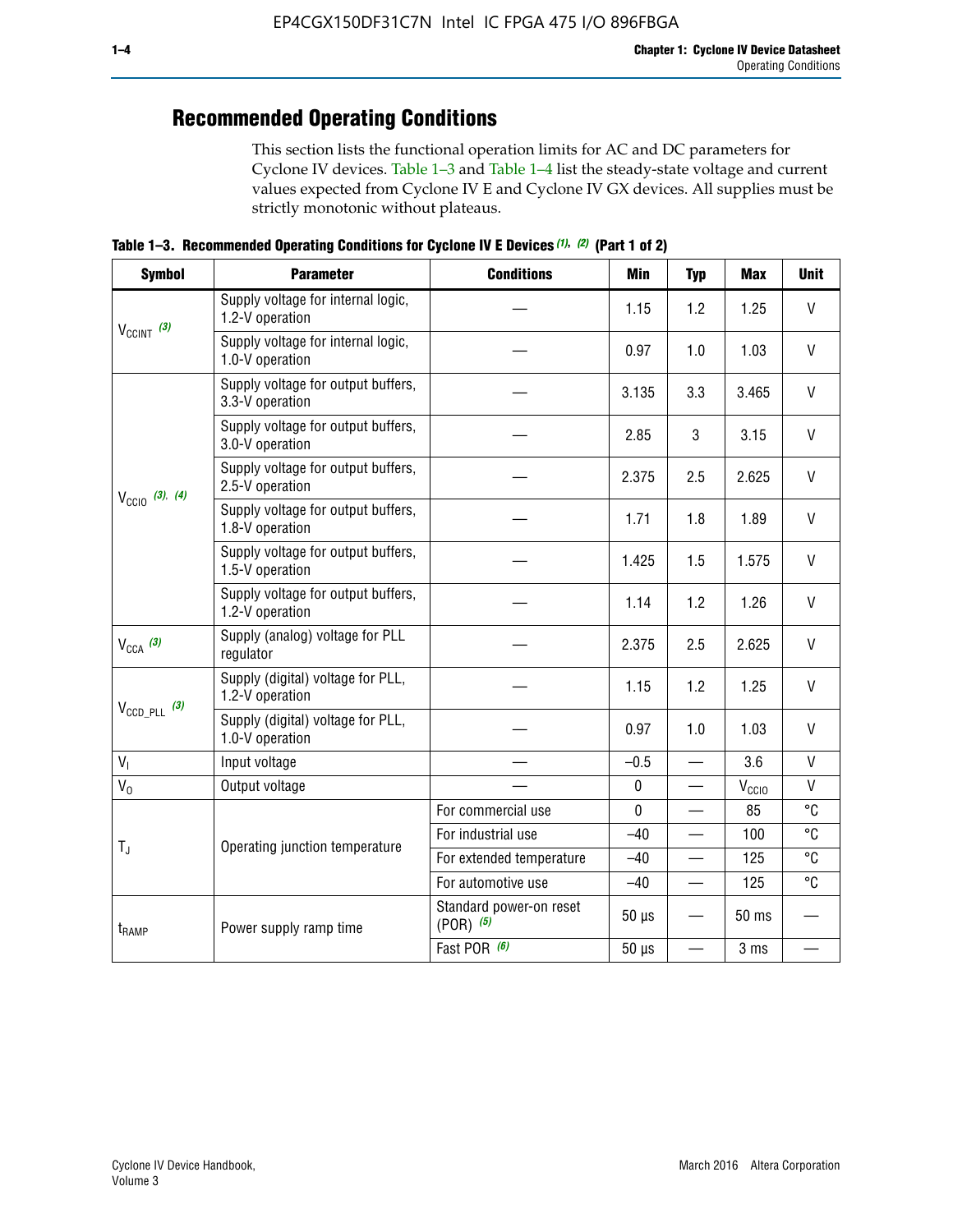| <b>Symbol</b>      | Parameter                                                     | <b>Conditions</b> | Min | Typ | <b>Max</b> | <b>Unit</b> |
|--------------------|---------------------------------------------------------------|-------------------|-----|-----|------------|-------------|
| <sup>I</sup> Diode | Magnitude of DC current across<br>PCI-clamp diode when enable |                   |     |     | 10         | mA          |

### **Notes to Table 1–3:**

(1) Cyclone IV E 1.0 V core voltage devices only support C8L, C9L, and I8L speed grades. Cyclone IV E 1.2 V core voltage devices only support C6, C7, C8, I7, and A7 speed grades.

(2)  $V_{CCIO}$  for all I/O banks must be powered up during device operation. All vcca pins must be powered to 2.5 V (even when PLLs are not used) and must be powered up and powered down at the same time.

(3)  $V_{CC}$  must rise monotonically.

(4)  $V_{\text{CCIO}}$  powers all input buffers.

(5) The POR time for Standard POR ranges between 50 and 200 ms. Each individual power supply must reach the recommended operating range within 50 ms.

(6) The POR time for Fast POR ranges between 3 and 9 ms. Each individual power supply must reach the recommended operating range within 3 ms.

| <b>Symbol</b>              | <b>Parameter</b>                                                      | <b>Conditions</b> | Min   | <b>Typ</b> | <b>Max</b> | <b>Unit</b>  |
|----------------------------|-----------------------------------------------------------------------|-------------------|-------|------------|------------|--------------|
| $V_{CClNT}$ (3)            | Core voltage, PCIe hard IP block, and<br>transceiver PCS power supply |                   | 1.16  | 1.2        | 1.24       | V            |
| $V_{CCA}$ (1), (3)         | PLL analog power supply                                               |                   | 2.375 | 2.5        | 2.625      | $\mathsf{V}$ |
| $V_{\text{CCD\_PLL}}$ (2)  | PLL digital power supply                                              |                   | 1.16  | 1.2        | 1.24       | $\mathsf{V}$ |
| $V_{\text{CC10}}$ (3), (4) | I/O banks power supply for 3.3-V<br>operation                         |                   | 3.135 | 3.3        | 3.465      | V            |
|                            | I/O banks power supply for 3.0-V<br>operation                         |                   | 2.85  | 3          | 3.15       | V            |
|                            | I/O banks power supply for 2.5-V<br>operation                         |                   | 2.375 | 2.5        | 2.625      | V            |
|                            | I/O banks power supply for 1.8-V<br>operation                         |                   | 1.71  | 1.8        | 1.89       | V            |
|                            | I/O banks power supply for 1.5-V<br>operation                         |                   | 1.425 | 1.5        | 1.575      | V            |
|                            | I/O banks power supply for 1.2-V<br>operation                         |                   | 1.14  | 1.2        | 1.26       | $\mathsf{V}$ |
|                            | Differential clock input pins power<br>supply for 3.3-V operation     |                   | 3.135 | 3.3        | 3.465      | V            |
|                            | Differential clock input pins power<br>supply for 3.0-V operation     |                   | 2.85  | 3          | 3.15       | V            |
| V <sub>CC_CLKIN</sub>      | Differential clock input pins power<br>supply for 2.5-V operation     |                   | 2.375 | 2.5        | 2.625      | V            |
| (3), (5), (6)              | Differential clock input pins power<br>supply for 1.8-V operation     |                   | 1.71  | 1.8        | 1.89       | $\vee$       |
|                            | Differential clock input pins power<br>supply for 1.5-V operation     |                   | 1.425 | 1.5        | 1.575      | V            |
|                            | Differential clock input pins power<br>supply for 1.2-V operation     |                   | 1.14  | 1.2        | 1.26       | V            |
| $V_{CCH_GXB}$              | Transceiver output buffer power supply                                |                   | 2.375 | 2.5        | 2.625      | $\mathsf{V}$ |

# **Table 1–4. Recommended Operating Conditions for Cyclone IV GX Devices (Part 1 of 2)**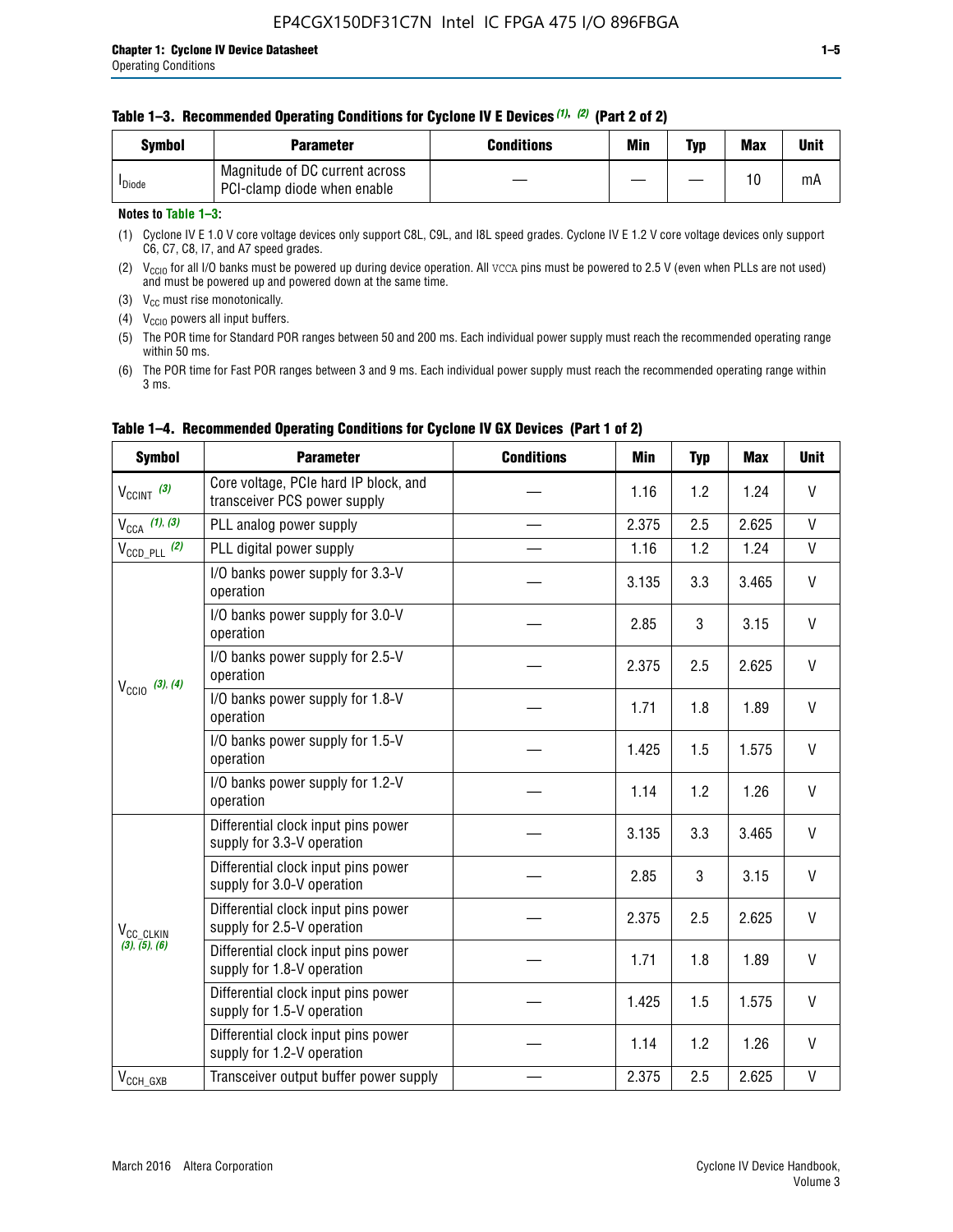| <b>Symbol</b>         | <b>Parameter</b>                                               | <b>Conditions</b><br><b>Min</b>          |              |     |                   |        |
|-----------------------|----------------------------------------------------------------|------------------------------------------|--------------|-----|-------------------|--------|
| $V_{\text{CCA\_GXB}}$ | Transceiver PMA and auxiliary power<br>supply                  |                                          | 2.375        | 2.5 | 2.625             |        |
| $V_{CCL_GXB}$         | Transceiver PMA and auxiliary power<br>supply                  |                                          | 1.16         | 1.2 | 1.24              | V      |
| $V_{1}$               | DC input voltage                                               |                                          | $-0.5$       |     | 3.6               | $\vee$ |
| $V_0$                 | DC output voltage                                              |                                          | 0            |     | V <sub>CCIO</sub> | V      |
| T,                    | Operating junction temperature                                 | For commercial use                       | $\mathbf{0}$ |     | 85                | °C     |
|                       |                                                                | For industrial use                       | $-40$        |     | 100               | °C     |
| $t_{\rm{RAMP}}$       | Power supply ramp time                                         | Standard power-on reset<br>$(POR)$ $(7)$ | $50 \mu s$   |     | $50$ ms           |        |
|                       |                                                                | Fast POR $(8)$                           | $50 \mu s$   |     | 3 <sub>ms</sub>   |        |
| <b>I</b> Diode        | Magnitude of DC current across<br>PCI-clamp diode when enabled |                                          |              |     | 10                | mA     |

**Table 1–4. Recommended Operating Conditions for Cyclone IV GX Devices (Part 2 of 2)**

**Notes to Table 1–4:**

- (1) All VCCA pins must be powered to 2.5 V (even when PLLs are not used) and must be powered up and powered down at the same time.
- (2) You must connect  $V_{CCD-PLL}$  to  $V_{CCINT}$  through a decoupling capacitor and ferrite bead.
- (3) Power supplies must rise monotonically.
- (4)  $V_{\text{CCIO}}$  for all I/O banks must be powered up during device operation. Configurations pins are powered up by V<sub>CCIO</sub> of I/O Banks 3, 8, and 9 where I/O Banks 3 and 9 only support V<sub>CCIO</sub> of 1.5, 1.8, 2.5, 3.0, and 3.3 V. For fast passive parallel (FPP) configuration mode, the V<sub>CCIO</sub> level of I/O<br>Bank 8 must be powered up to 1.5, 1.8, 2.5, 3.0, and 3.3 V.
- (5) You must set  $V_{CC_CCLKIN}$  to 2.5 V if you use CLKIN as a high-speed serial interface (HSSI) refclk or as a DIFFCLK input.
- (6) The CLKIN pins in I/O Banks 3B and 8B can support single-ended I/O standard when the pins are used to clock left PLLs in non-transceiver applications.
- (7) The POR time for Standard POR ranges between 50 and 200 ms.  $V_{\text{CCIA}}$ ,  $V_{\text{CCIA}}$ , and  $V_{\text{CCIO}}$  of I/O Banks 3, 8, and 9 must reach the recommended operating range within 50 ms.
- (8) The POR time for Fast POR ranges between 3 and 9 ms.  $V_{\text{CCH},T}$ ,  $V_{\text{CCA}}$ , and  $V_{\text{CCI}}$  of I/O Banks 3, 8, and 9 must reach the recommended operating range within 3 ms.

# **ESD Performance**

This section lists the electrostatic discharge (ESD) voltages using the human body model (HBM) and charged device model (CDM) for Cyclone IV devices general purpose I/Os (GPIOs) and high-speed serial interface (HSSI) I/Os. Table 1–5 lists the ESD for Cyclone IV devices GPIOs and HSSI I/Os.

|  | Table 1–5. ESD for Cyclone IV Devices GPIOs and HSSI I/Os |  |
|--|-----------------------------------------------------------|--|
|--|-----------------------------------------------------------|--|

| <b>Symbol</b>  | <b>Parameter</b>                      | <b>Passing Voltage</b> | <b>Unit</b> |
|----------------|---------------------------------------|------------------------|-------------|
|                | ESD voltage using the HBM (GPIOs) (1) | ± 2000                 |             |
| <b>VESDHBM</b> | ESD using the HBM (HSSI I/Os) (2)     | ± 1000                 |             |
|                | ESD using the CDM (GPIOs)             | ± 500                  |             |
| <b>VESDCDM</b> | ESD using the CDM (HSSI I/Os) (2)     | ± 250                  |             |

#### **Notes to Table 1–5:**

(1) The passing voltage for EP4CGX15 and EP4CGX30 row I/Os is ±1000V.

(2) This value is applicable only to Cyclone IV GX devices.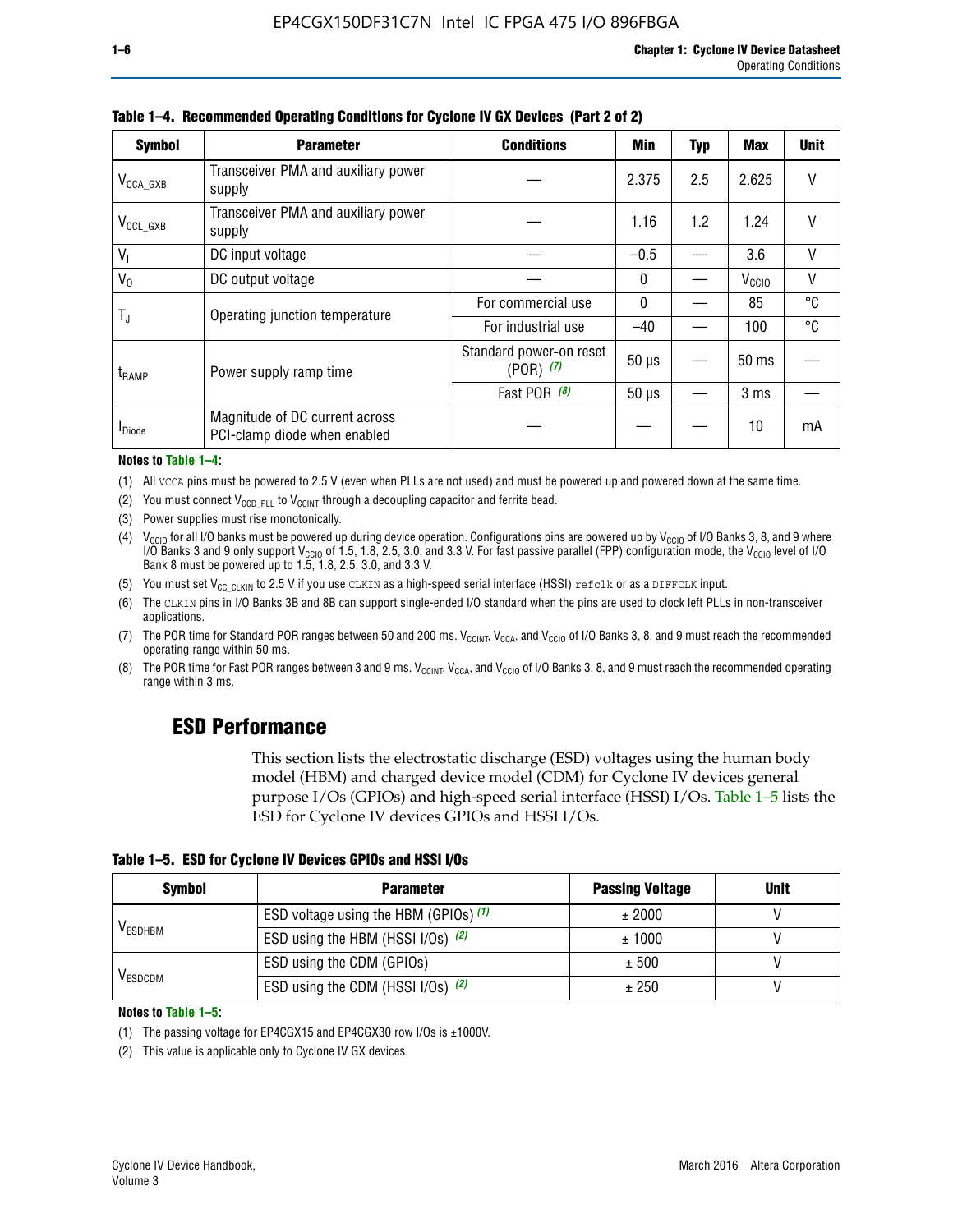# **DC Characteristics**

This section lists the I/O leakage current, pin capacitance, on-chip termination (OCT) tolerance, and bus hold specifications for Cyclone IV devices.

# **Supply Current**

The device supply current requirement is the minimum current drawn from the power supply pins that can be used as a reference for power size planning. Use the Excel-based early power estimator (EPE) to get the supply current estimates for your design because these currents vary greatly with the resources used. Table 1–6 lists the I/O pin leakage current for Cyclone IV devices.

**Table 1–6. I/O Pin Leakage Current for Cyclone IV Devices** *(1)***,** *(2)*

| <b>Symbol</b> | <b>Parameter</b>                     | <b>Conditions</b>                   | <b>Device</b> | Min   | Typ | <b>Max</b> | <b>Unit</b> |
|---------------|--------------------------------------|-------------------------------------|---------------|-------|-----|------------|-------------|
| -lı           | Input pin leakage current            | $V_1 = 0$ V to $V_{\text{CCIOMAX}}$ |               | $-10$ |     | 10         | μA          |
| $I_{0Z}$      | Tristated I/O pin leakage<br>current | $V_0 = 0$ V to $V_{\text{CCIOMAX}}$ |               | $-10$ |     | 10         | μA          |

**Notes to Table 1–6:**

(1) This value is specified for normal device operation. The value varies during device power-up. This applies for all V<sub>CCIO</sub> settings (3.3, 3.0, 2.5, 1.8, 1.5, and 1.2 V).

(2) The 10 µA I/O leakage current limit is applicable when the internal clamping diode is off. A higher current can be observed when the diode is on.

# **Bus Hold**

The bus hold retains the last valid logic state after the source driving it either enters the high impedance state or is removed. Each I/O pin has an option to enable bus hold in user mode. Bus hold is always disabled in configuration mode.

Table 1–7 lists bus hold specifications for Cyclone IV devices.

|                                                   |                                  | $V_{CCIO} (V)$ |            |       |            |            |            |            |            |       |            |       |            |             |
|---------------------------------------------------|----------------------------------|----------------|------------|-------|------------|------------|------------|------------|------------|-------|------------|-------|------------|-------------|
| <b>Parameter</b>                                  | <b>Condition</b>                 |                | 1.2        |       | 1.5        |            | 1.8        |            | 2.5        |       | 3.0        |       | 3.3        | <b>Unit</b> |
|                                                   |                                  | <b>Min</b>     | <b>Max</b> | Min   | <b>Max</b> | <b>Min</b> | <b>Max</b> | <b>Min</b> | <b>Max</b> | Min   | <b>Max</b> | Min   | <b>Max</b> |             |
| <b>Bus hold</b><br>low,<br>sustaining<br>current  | $V_{IN}$ > $V_{IL}$<br>(maximum) | 8              |            | 12    |            | 30         |            | 50         |            | 70    |            | 70    |            | μA          |
| <b>Bus hold</b><br>high,<br>sustaining<br>current | $V_{IN}$ < $V_{IL}$<br>(minimum) | $-8$           |            | $-12$ |            | $-30$      |            | $-50$      |            | $-70$ |            | $-70$ |            | μA          |
| <b>Bus hold</b><br>low,<br>overdrive<br>current   | $0 V < V_{IN} < V_{CG10}$        |                | 125        |       | 175        |            | 200        |            | 300        |       | 500        |       | 500        | μA          |
| <b>Bus hold</b><br>high,<br>overdrive<br>current  | $0 V < V_{IN} < V_{CG10}$        |                | $-125$     |       | $-175$     |            | $-200$     |            | $-300$     |       | $-500$     |       | $-500$     | μA          |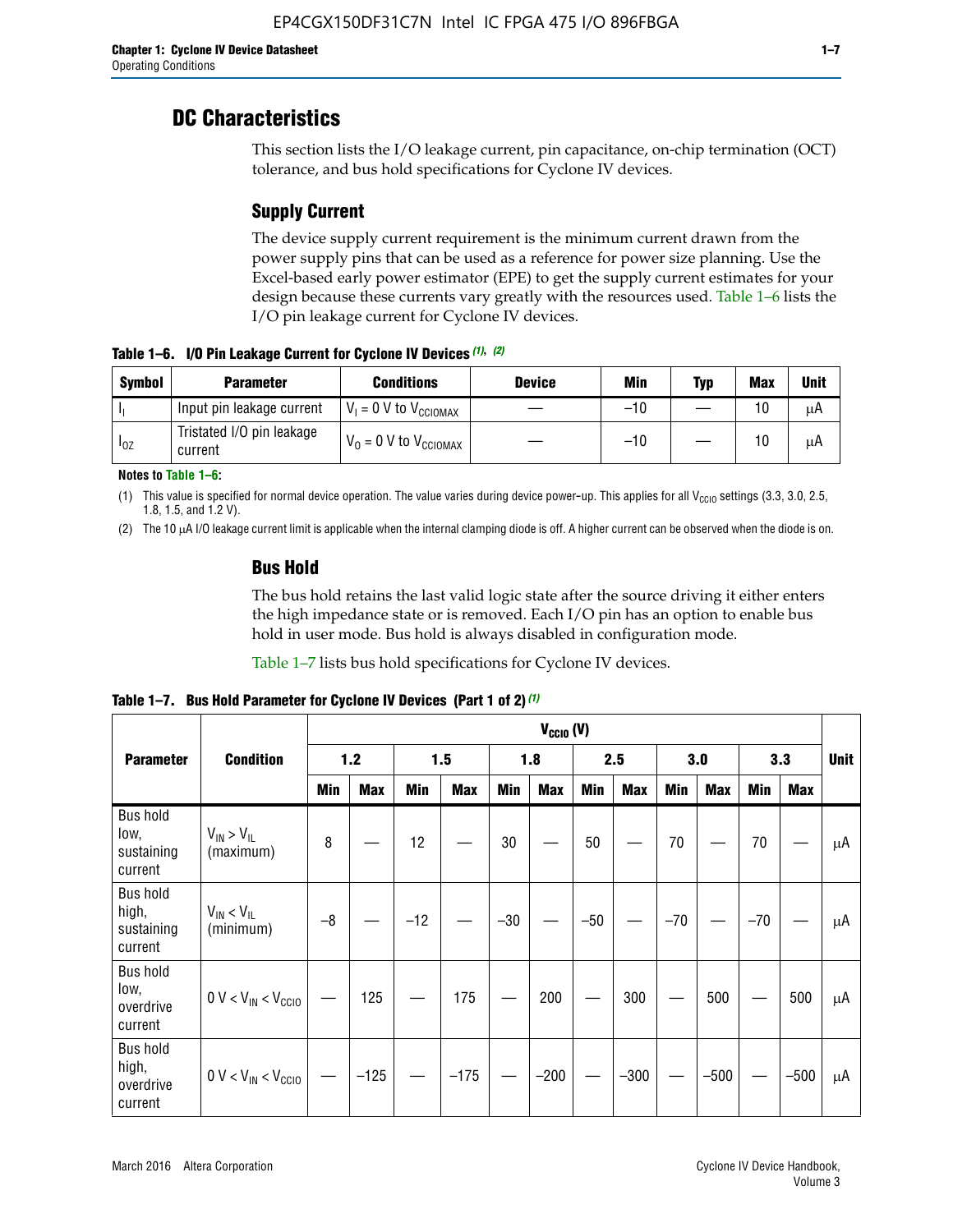| <b>Parameter</b>       |                  |            | $V_{CClO}$ (V) |            |            |      |            |     |     |     |            |             |     |  |
|------------------------|------------------|------------|----------------|------------|------------|------|------------|-----|-----|-----|------------|-------------|-----|--|
|                        | <b>Condition</b> | 1.2<br>1.5 |                |            | 1.8        | 2.5  |            | 3.0 |     | 3.3 |            | <b>Unit</b> |     |  |
|                        |                  | <b>Min</b> | <b>Max</b>     | <b>Min</b> | <b>Max</b> | Min  | <b>Max</b> | Min | Max | Min | <b>Max</b> | <b>Min</b>  | Max |  |
| Bus hold trip<br>point |                  | 0.3        | 0.9            | 0.375      | 1.125      | 0.68 | 1.07       | 0.7 | 1.7 | 0.8 | റ          | 0.8         |     |  |

**Table 1–7. Bus Hold Parameter for Cyclone IV Devices (Part 2 of 2)** *(1)*

**Note to Table 1–7:**

(1) Bus hold trip points are based on the calculated input voltages from the JEDEC standard.

# **OCT Specifications**

Table 1–8 lists the variation of OCT without calibration across process, temperature, and voltage (PVT).

**Table 1–8. Series OCT Without Calibration Specifications for Cyclone IV Devices**

|                                   |                | <b>Resistance Tolerance</b> |                                                                             |               |
|-----------------------------------|----------------|-----------------------------|-----------------------------------------------------------------------------|---------------|
| <b>Description</b>                | $V_{CCIO} (V)$ | <b>Commercial Maximum</b>   | <b>Industrial, Extended</b><br>industrial, and<br><b>Automotive Maximum</b> | <b>Unit</b>   |
|                                   | 3.0            | ±30                         | ±40                                                                         | $\%$          |
|                                   | 2.5            | ±30                         | ±40                                                                         | $\frac{0}{0}$ |
| Series OCT without<br>calibration | 1.8            | ±40                         | ±50                                                                         | $\frac{0}{0}$ |
|                                   | 1.5            | ±50                         | ±50                                                                         | $\frac{0}{0}$ |
|                                   | 1.2            | ±50                         | ±50                                                                         | $\frac{0}{0}$ |

OCT calibration is automatically performed at device power-up for OCT-enabled I/Os.

Table 1–9 lists the OCT calibration accuracy at device power-up.

|  | Table 1–9.  Series OCT with Calibration at Device Power-Up Specifications for Cyclone IV Devices |  |  |  |
|--|--------------------------------------------------------------------------------------------------|--|--|--|
|--|--------------------------------------------------------------------------------------------------|--|--|--|

|                       |                | <b>Calibration Accuracy</b> |                                                                             |               |  |
|-----------------------|----------------|-----------------------------|-----------------------------------------------------------------------------|---------------|--|
| <b>Description</b>    | $V_{CGI0} (V)$ | <b>Commercial Maximum</b>   | <b>Industrial, Extended</b><br>industrial, and<br><b>Automotive Maximum</b> | Unit          |  |
|                       | 3.0            | ±10                         | ±10                                                                         | $\%$          |  |
| Series OCT with       | 2.5            | ±10                         | ±10                                                                         | $\%$          |  |
| calibration at device | 1.8            | ±10                         | ±10                                                                         | $\frac{0}{0}$ |  |
| power-up              | 1.5            | ±10                         | ±10                                                                         | $\frac{0}{0}$ |  |
|                       | 1.2            | ±10                         | ±10                                                                         | $\frac{0}{0}$ |  |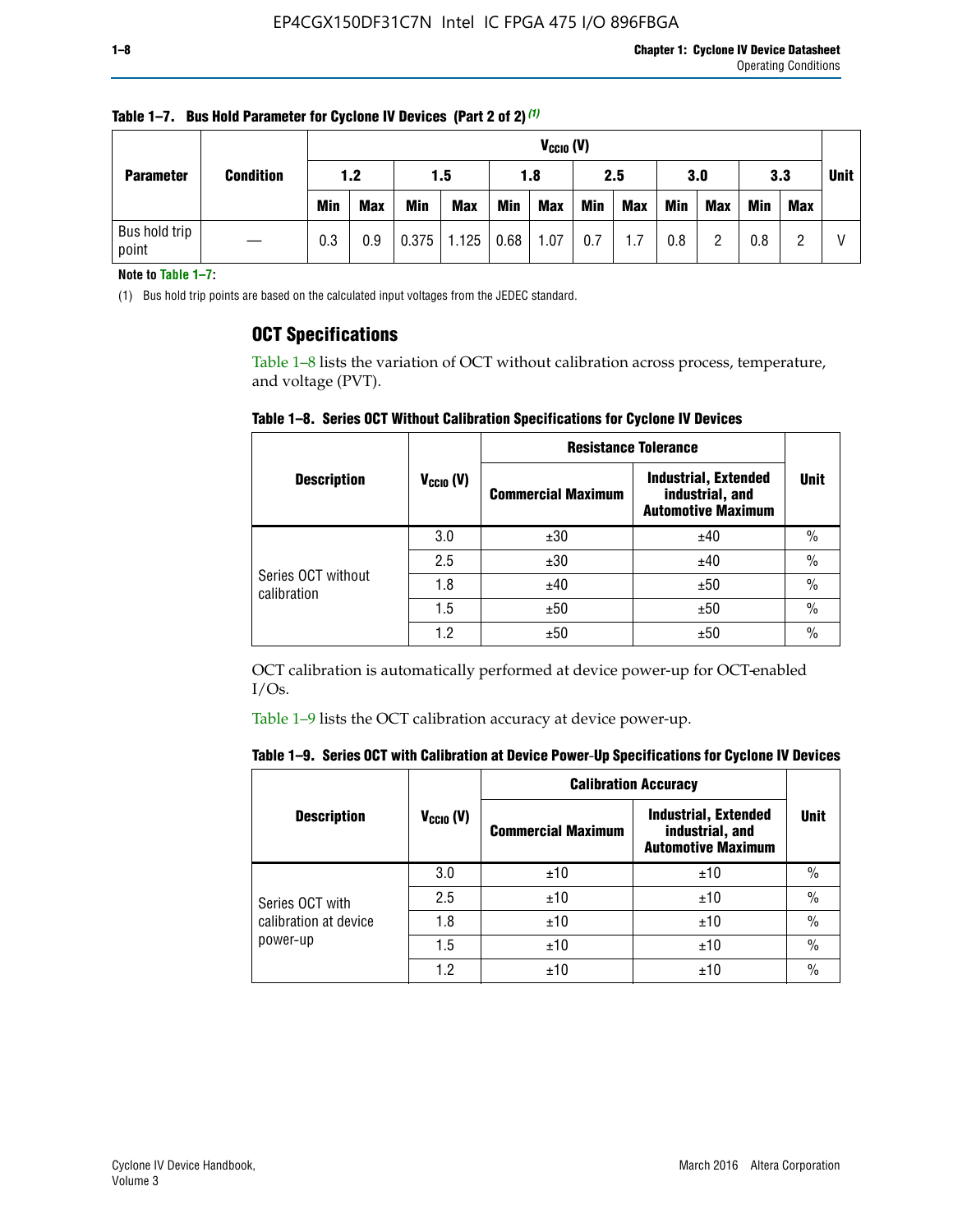The OCT resistance may vary with the variation of temperature and voltage after calibration at device power-up. Use Table 1–10 and Equation 1–1 to determine the final OCT resistance considering the variations after calibration at device power-up. Table 1–10 lists the change percentage of the OCT resistance with voltage and temperature.

**Table 1–10. OCT Variation After Calibration at Device Power**-**Up for Cyclone IV Devices**

| <b>Nominal Voltage</b> | dR/dT (%/°C) | $dR/dV$ (%/mV) |
|------------------------|--------------|----------------|
| 3.0                    | 0.262        | $-0.026$       |
| 2.5                    | 0.234        | $-0.039$       |
| 1.8                    | 0.219        | $-0.086$       |
| 1.5                    | 0.199        | $-0.136$       |
| 1.2                    | 0.161        | $-0.288$       |

#### **Equation 1–1. Final OCT Resistance** *(1)***,** *(2)***,** *(3)***,** *(4)***,** *(5)***,** *(6)*

 $\Delta R_V = (V_2 - V_1) \times 1000 \times dR/dV$  ––––––––––––(7)  $\Delta R_T = (T_2 - T_1) \times dR/dT$  ––––––– (8) For  $\Delta R_x < 0$ ; MF<sub>x</sub> = 1/ ( $|\Delta R_x|/100 + 1$ ) –––––– (9) For  $\Delta R_x > 0$ ;  $\text{MF}_x = \Delta R_x / 100 + 1$  ——– (10)  $MF = MF_V \times MF_T$  –––––––––––(11) Rfinal = Rinitial × MF ––––– *(12)*

#### **Notes to Equation 1–1:**

- (1)  $T_2$  is the final temperature.
- (2)  $T_1$  is the initial temperature.
- (3) MF is multiplication factor.
- (4)  $R<sub>final</sub>$  is final resistance.
- (5) Rinitial is initial resistance.
- (6) Subscript x refers to both  $\sqrt{v}$  and  $\sqrt{v}$ .
- (7)  $\Delta R_V$  is a variation of resistance with voltage.
- (8)  $\Delta R_T$  is a variation of resistance with temperature.
- (9) dR/dT is the change percentage of resistance with temperature after calibration at device power-up.
- (10) dR/dV is the change percentage of resistance with voltage after calibration at device power-up.
- (11)  $V_2$  is final voltage.
- (12)  $V_1$  is the initial voltage.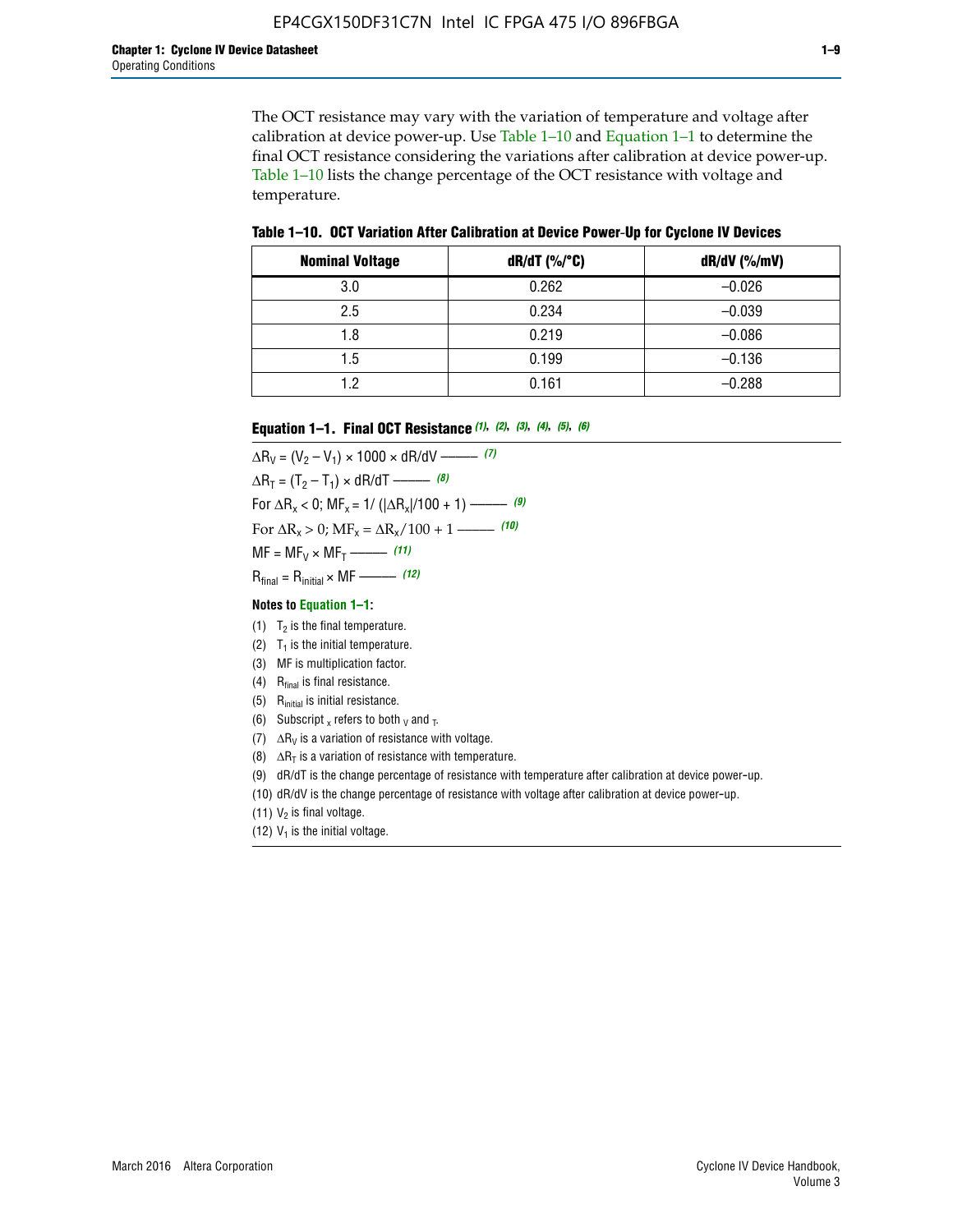Example 1-1 shows how to calculate the change of  $50$ - $\Omega$  I/O impedance from 25°C at 3.0 V to 85°C at 3.15 V.

## **Example 1–1. Impedance Change**

 $\Delta R_V = (3.15 - 3) \times 1000 \times -0.026 = -3.83$  $\Delta R_T = (85 - 25) \times 0.262 = 15.72$ Because  $\Delta R_V$  is negative,  $MF_V = 1 / (3.83/100 + 1) = 0.963$ Because  $\Delta R_T$  is positive,  $MF_T = 15.72/100 + 1 = 1.157$  $MF = 0.963 \times 1.157 = 1.114$  $R_{final} = 50 \times 1.114 = 55.71 \Omega$ 

# **Pin Capacitance**

Table 1–11 lists the pin capacitance for Cyclone IV devices.

**Table 1–11. Pin Capacitance for Cyclone IV Devices** *(1)*

| <b>Symbol</b>       | <b>Parameter</b>                                                                                    | Typical-<br><b>Quad Flat</b><br><b>Pack</b><br>(QFP) | Typical-<br><b>Quad Flat</b><br><b>No Leads</b><br>(QFN) | Typical-<br><b>Ball-Grid</b><br><b>Array</b><br>(BGA) | <b>Unit</b> |
|---------------------|-----------------------------------------------------------------------------------------------------|------------------------------------------------------|----------------------------------------------------------|-------------------------------------------------------|-------------|
| C <sub>IOTB</sub>   | Input capacitance on top and bottom I/O pins                                                        |                                                      |                                                          | 6                                                     | рF          |
| $C_{IOLR}$          | Input capacitance on right I/O pins                                                                 |                                                      |                                                          | 5                                                     | рF          |
| $C_{LVDSLR}$        | Input capacitance on right I/O pins with dedicated LVDS output                                      | 8                                                    | 8                                                        | 7                                                     | рF          |
| $C_{VREFLR}$<br>(2) | Input capacitance on right dual-purpose VREF pin when used as<br>$V_{BFF}$ or user I/O pin          | 21                                                   | 21                                                       | 21                                                    | рF          |
| $C_{VREFTB}$<br>(2) | Input capacitance on top and bottom dual-purpose VREF pin when<br>used as $V_{BFF}$ or user I/O pin | 23(3)                                                | 23                                                       | 23                                                    | рF          |
| $C_{CLKTB}$         | Input capacitance on top and bottom dedicated clock input pins                                      | 7                                                    | 7                                                        | 6                                                     | pF          |
| $C_{CLKLR}$         | Input capacitance on right dedicated clock input pins                                               | 6                                                    | 6                                                        | 5                                                     | рF          |

#### **Notes to Table 1–11:**

(1) The pin capacitance applies to FBGA, UBGA, and MBGA packages.

(2) When you use the VREF pin as a regular input or output, you can expect a reduced performance of toggle rate and  $t_{\rm CO}$  because of higher pin capacitance.

(3) CVREFTB for the EP4CE22 device is 30 pF.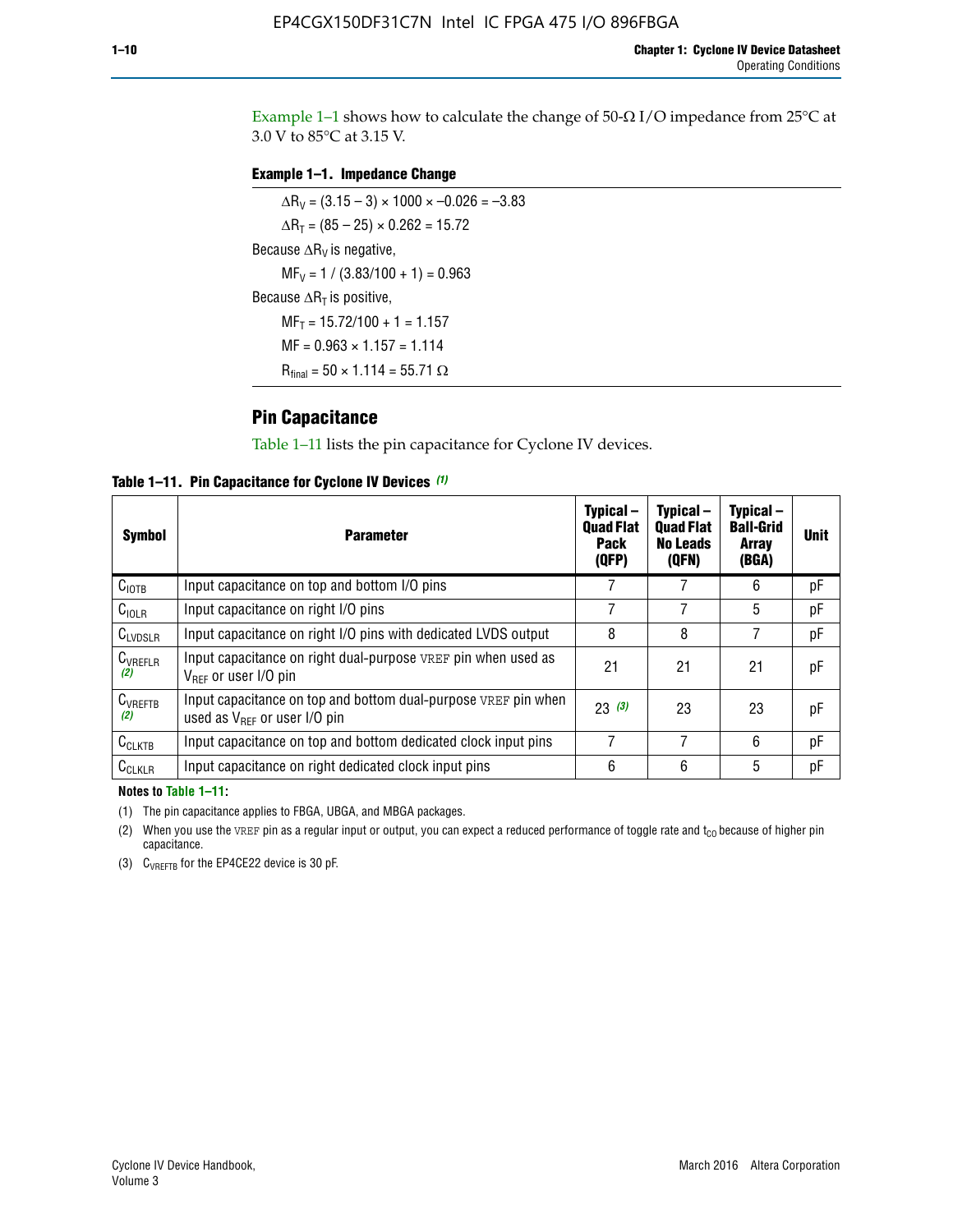# **Internal Weak Pull-Up and Weak Pull-Down Resistor**

Table 1–12 lists the weak pull-up and pull-down resistor values for Cyclone IV devices.

**Table 1–12. Internal Weak Pull**-**Up and Weak Pull**-**Down Resistor Values for Cyclone IV Devices** *(1)*

| <b>Symbol</b> | <b>Parameter</b>                                                            | <b>Conditions</b>                                  | Min | <b>Typ</b> | <b>Max</b> | <b>Unit</b> |
|---------------|-----------------------------------------------------------------------------|----------------------------------------------------|-----|------------|------------|-------------|
|               |                                                                             | $V_{\text{CC10}} = 3.3 \text{ V} \pm 5\%$ (2), (3) | 7   | 25         | 41         | $k\Omega$   |
|               | Value of the I/O pin pull-up resistor                                       | $V_{\text{CC10}} = 3.0 \text{ V} \pm 5\%$ (2), (3) | 7   | 28         | 47         | $k\Omega$   |
|               | before and during configuration, as                                         | $V_{\text{CC10}} = 2.5 V \pm 5\%$ (2), (3)         | 8   | 35         | 61         | kΩ          |
| $R_{PU}$      | well as user mode if you enable the<br>programmable pull-up resistor option | $V_{\text{CC10}} = 1.8 V \pm 5\%$ (2), (3)         | 10  | 57         | 108        | kΩ          |
|               |                                                                             | $V_{\text{CC10}} = 1.5 V \pm 5\%$ (2), (3)         | 13  | 82         | 163        | kΩ          |
|               |                                                                             | $V_{\text{CC10}} = 1.2 \text{ V} \pm 5\%$ (2), (3) | 19  | 143        | 351        | kΩ          |
|               |                                                                             | $V_{\text{CC10}} = 3.3 V \pm 5\%$ (4)              | 6   | 19         | 30         | kΩ          |
|               |                                                                             | $V_{\text{CC10}} = 3.0 V \pm 5\%$ (4)              | 6   | 22         | 36         | $k\Omega$   |
| $R_{PD}$      | Value of the I/O pin pull-down resistor<br>before and during configuration  | $V_{\text{CC10}} = 2.5 V \pm 5\%$ (4)              | 6   | 25         | 43         | $k\Omega$   |
|               |                                                                             | $V_{\text{CC10}} = 1.8 \text{ V} \pm 5\%$ (4)      | 7   | 35         | 71         | $k\Omega$   |
|               |                                                                             | $V_{\text{CC10}} = 1.5 V \pm 5\%$ (4)              | 8   | 50         | 112        | $k\Omega$   |

#### **Notes to Table 1–12:**

- (1) All I/O pins have an option to enable weak pull-up except the configuration, test, and JTAG pins. The weak pull-down feature is only available for JTAG TCK.
- (2) Pin pull-up resistance values may be lower if an external source drives the pin higher than  $V_{\text{CCIO}}$ .
- (3)  $R_{PU} = (V_{CC10} V_1)/I_{R_PU}$ Minimum condition: –40°C; V<sub>CCIO</sub> = V<sub>CC</sub> + 5%, V<sub>I</sub> = V<sub>CC</sub> + 5% – 50 mV; Typical condition: 25°C; V<sub>CCIO</sub> = V<sub>CC</sub>, V<sub>I</sub> = 0 V; Maximum condition: 100°C;  $V_{\text{CCIO}} = V_{\text{CC}} - 5\%$ ,  $V_1 = 0$  V; in which V<sub>I</sub> refers to the input voltage at the I/O pin.
- (4)  $R_{PD} = V_I/I_{R_PD}$ Minimum condition:  $-40^{\circ}$ C; V<sub>CCIO</sub> = V<sub>CC</sub> + 5%, V<sub>I</sub> = 50 mV; Typical condition: 25°C;  $V_{\text{CCIO}} = V_{\text{CC}}$ ,  $V_{\text{I}} = V_{\text{CC}} - 5\%$ ; Maximum condition: 100°C; V<sub>CClO</sub> = V<sub>CC</sub> – 5%, V<sub>I</sub> = V<sub>CC</sub> – 5%; in which V<sub>I</sub> refers to the input voltage at the I/O pin.

# **Hot-Socketing**

Table 1–13 lists the hot-socketing specifications for Cyclone IV devices.

**Table 1–13. Hot**-**Socketing Specifications for Cyclone IV Devices**

| <b>Symbol</b> | <b>Maximum</b>                    |             |
|---------------|-----------------------------------|-------------|
| $I$ IOPIN(DC) | DC current per I/O pin            | $300 \mu A$ |
| $I$ IOPIN(AC) | AC current per I/O pin            | 8 mA $(1)$  |
| IXCVRTX(DC)   | DC current per transceiver TX pin | 100 mA      |
| IXCVRRX(DC)   | DC current per transceiver RX pin | 50 mA       |

**Note to Table 1–13:**

(1) The I/O ramp rate is 10 ns or more. For ramp rates faster than 10 ns, |IIOPIN| = C dv/dt, in which C is the I/O pin capacitance and dv/dt is the slew rate.

 $\mathbb{I} \rightarrow \mathbb{I}$  During hot-socketing, the I/O pin capacitance is less than 15 pF and the clock pin capacitance is less than 20 pF.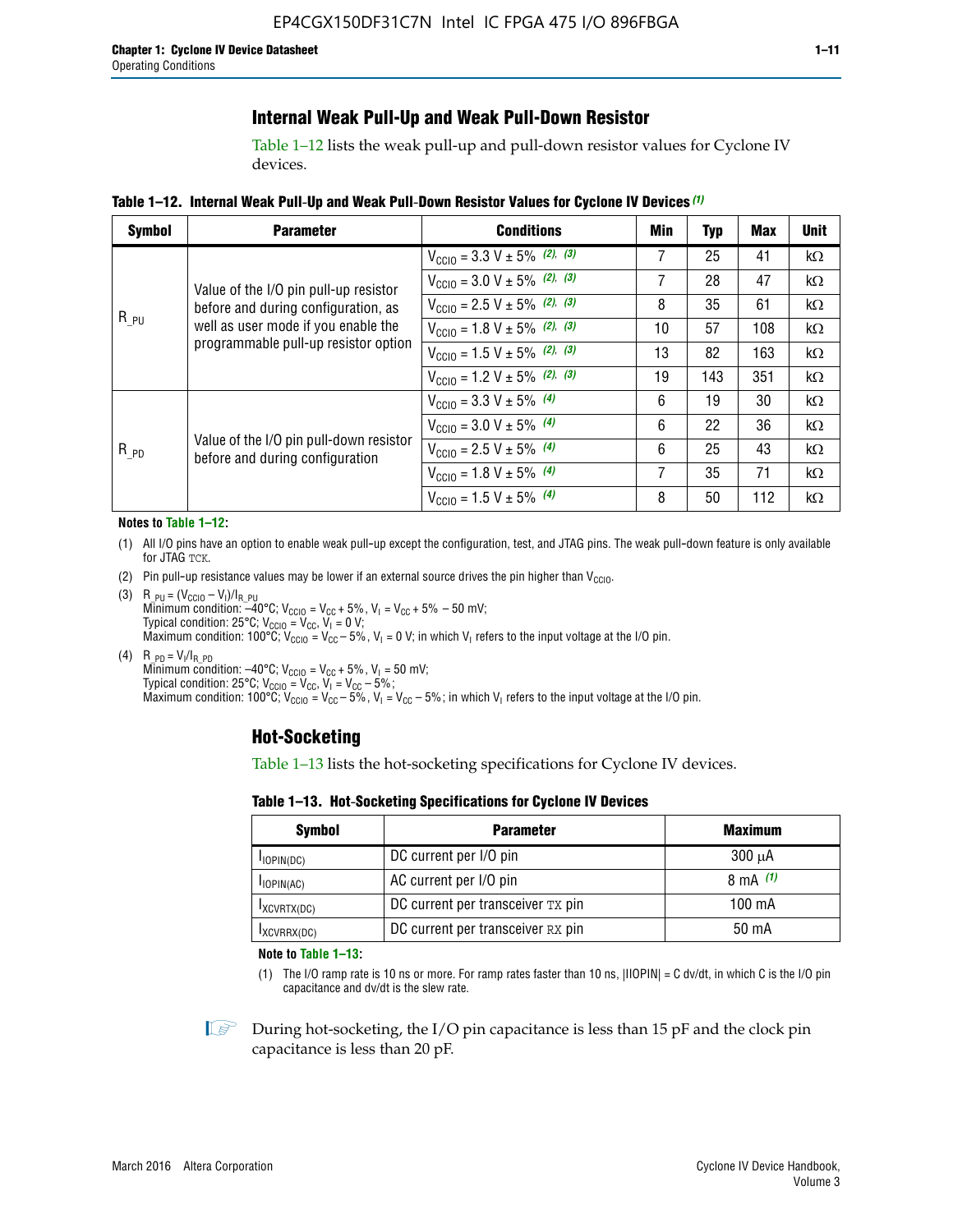# **Schmitt Trigger Input**

Cyclone IV devices support Schmitt trigger input on the TDI, TMS, TCK, nSTATUS, nCONFIG, nCE, CONF\_DONE, and DCLK pins. A Schmitt trigger feature introduces hysteresis to the input signal for improved noise immunity, especially for signals with slow edge rate. Table 1–14 lists the hysteresis specifications across the supported  $V<sub>CCIO</sub>$  range for Schmitt trigger inputs in Cyclone IV devices.

**Table 1–14. Hysteresis Specifications for Schmitt Trigger Input in Cyclone IV Devices**

| <b>Symbol</b>                  | <b>Parameter</b>               | <b>Conditions (V)</b>   | <b>Minimum</b> | <b>Unit</b> |
|--------------------------------|--------------------------------|-------------------------|----------------|-------------|
|                                |                                | $V_{\text{CGI0}} = 3.3$ | 200            | mV          |
|                                | Hysteresis for Schmitt trigger | $V_{\text{CGI0}} = 2.5$ | 200            | mV          |
| $\mathsf{V}_{\mathsf{SCHMIT}}$ | input                          | $V_{\text{CCIO}} = 1.8$ | 140            | mV          |
|                                |                                | $V_{\text{CCIO}} = 1.5$ | 110            | mV          |

# **I/O Standard Specifications**

The following tables list input voltage sensitivities ( $V<sub>IH</sub>$  and  $V<sub>II</sub>$ ), output voltage ( $V<sub>OH</sub>$ and  $V_{OL}$ ), and current drive characteristics ( $I_{OH}$  and  $I_{OL}$ ), for various I/O standards supported by Cyclone IV devices. Table 1–15 through Table 1–20 provide the I/O standard specifications for Cyclone IV devices.

|                    | $V_{CClO}(V)$ |     | $V_{IL}(V)$ |        | $V_{IH} (V)$               |                            | $V_{OL}(V)$             | $V_{OH} (V)$                                    | I <sub>OL</sub>              | l <sub>oh</sub> |             |
|--------------------|---------------|-----|-------------|--------|----------------------------|----------------------------|-------------------------|-------------------------------------------------|------------------------------|-----------------|-------------|
| I/O Standard       | <b>Min</b>    | Typ | <b>Max</b>  | Min    | <b>Max</b>                 | Min                        | <b>Max</b>              | Max                                             | Min                          | (mA)<br>(4)     | (mA)<br>(4) |
| 3.3-V LVTTL (3)    | 3.135         | 3.3 | 3.465       |        | 0.8                        | 1.7                        | 3.6                     | 0.45                                            | 2.4                          | 4               | $-4$        |
| 3.3-V LVCMOS $(3)$ | 3.135         | 3.3 | 3.465       |        | 0.8                        | 1.7                        | 3.6                     | 0.2                                             | $V_{\text{CC10}} - 0.2$      | $\overline{2}$  | $-2$        |
| 3.0-V LVTTL $(3)$  | 2.85          | 3.0 | 3.15        | $-0.3$ | 0.8                        | 1.7                        | $V_{\text{CC10}} + 0.3$ | 0.45                                            | 2.4                          | 4               | $-4$        |
| 3.0-V LVCMOS (3)   | 2.85          | 3.0 | 3.15        | $-0.3$ | 0.8                        | 1.7                        | $V_{\text{CC10}} + 0.3$ | 0.2                                             | $V_{\text{CC10}} - 0.2$      | 0.1             | $-0.1$      |
| $2.5 V$ (3)        | 2.375         | 2.5 | 2.625       | $-0.3$ | 0.7                        | 1.7                        | $V_{\text{CC10}} + 0.3$ | 0.4                                             | 2.0                          | 1               | $-1$        |
| 1.8V               | 1.71          | 1.8 | 1.89        | $-0.3$ | 0.35x<br>V <sub>CCIO</sub> | 0.65x<br>V <sub>CCIO</sub> | 2.25                    | 0.45                                            | $V_{\text{CCIO}} -$<br>0.45  | $\overline{2}$  | $-2$        |
| 1.5V               | 1.425         | 1.5 | 1.575       | $-0.3$ | 0.35x<br>V <sub>CCIO</sub> | 0.65x<br>V <sub>CCIO</sub> | $V_{\text{CC10}} + 0.3$ | 0.25x<br>V <sub>CCIO</sub>                      | 0.75x<br>V <sub>CCIO</sub>   | $\overline{2}$  | $-2$        |
| 1.2V               | 1.14          | 1.2 | 1.26        | $-0.3$ | 0.35x<br>V <sub>CCIO</sub> | 0.65x<br>V <sub>CCIO</sub> | $V_{\text{CC10}} + 0.3$ | 0.25x<br>V <sub>CCIO</sub>                      | 0.75x<br>V <sub>CCIO</sub>   | $\overline{2}$  | $-2$        |
| 3.0-V PCI          | 2.85          | 3.0 | 3.15        |        | 0.3x<br>V <sub>CCIO</sub>  | 0.5x<br>V <sub>CCIO</sub>  | $V_{\text{CCI0}} + 0.3$ | $0.1 \times V_{CC10}$                           | $0.9 \times V_{\text{CC10}}$ | 1.5             | $-0.5$      |
| $3.0 - V$ PCI-X    | 2.85          | 3.0 | 3.15        |        | 0.35x<br>V <sub>CCIO</sub> | 0.5x<br>V <sub>CCIO</sub>  |                         | $V_{\text{CC10}} + 0.3$ 0.1 x $V_{\text{CC10}}$ | $0.9 \times V_{\text{CC10}}$ | 1.5             | $-0.5$      |

**Table 1–15. Single**-**Ended I/O Standard Specifications for Cyclone IV Devices** *(1)***,** *(2)*

#### **Notes to Table 1–15:**

(1) For voltage-referenced receiver input waveform and explanation of terms used in Table 1–15, refer to "Glossary" on page 1–37.

(2) AC load  $CL = 10$  pF

(3) For more information about interfacing Cyclone IV devices with 3.3/3.0/2.5-V LVTTL/LVCMOS I/O standards, refer to *[AN 447: Interfacing Cyclone III](http://www.altera.com/literature/an/an447.pdf)  [and Cyclone IV Devices with 3.3/3.0/2.5-V LVTTL/LVCMOS I/O Systems](http://www.altera.com/literature/an/an447.pdf)*.

(4) To meet the IOL and IOH specifications, you must set the current strength settings accordingly. For example, to meet the **3.3-V LVTTL** specification (4 mA), set the current strength settings to 4 mA or higher. Setting at lower current strength may not meet the lou and lon specifications in the handbook.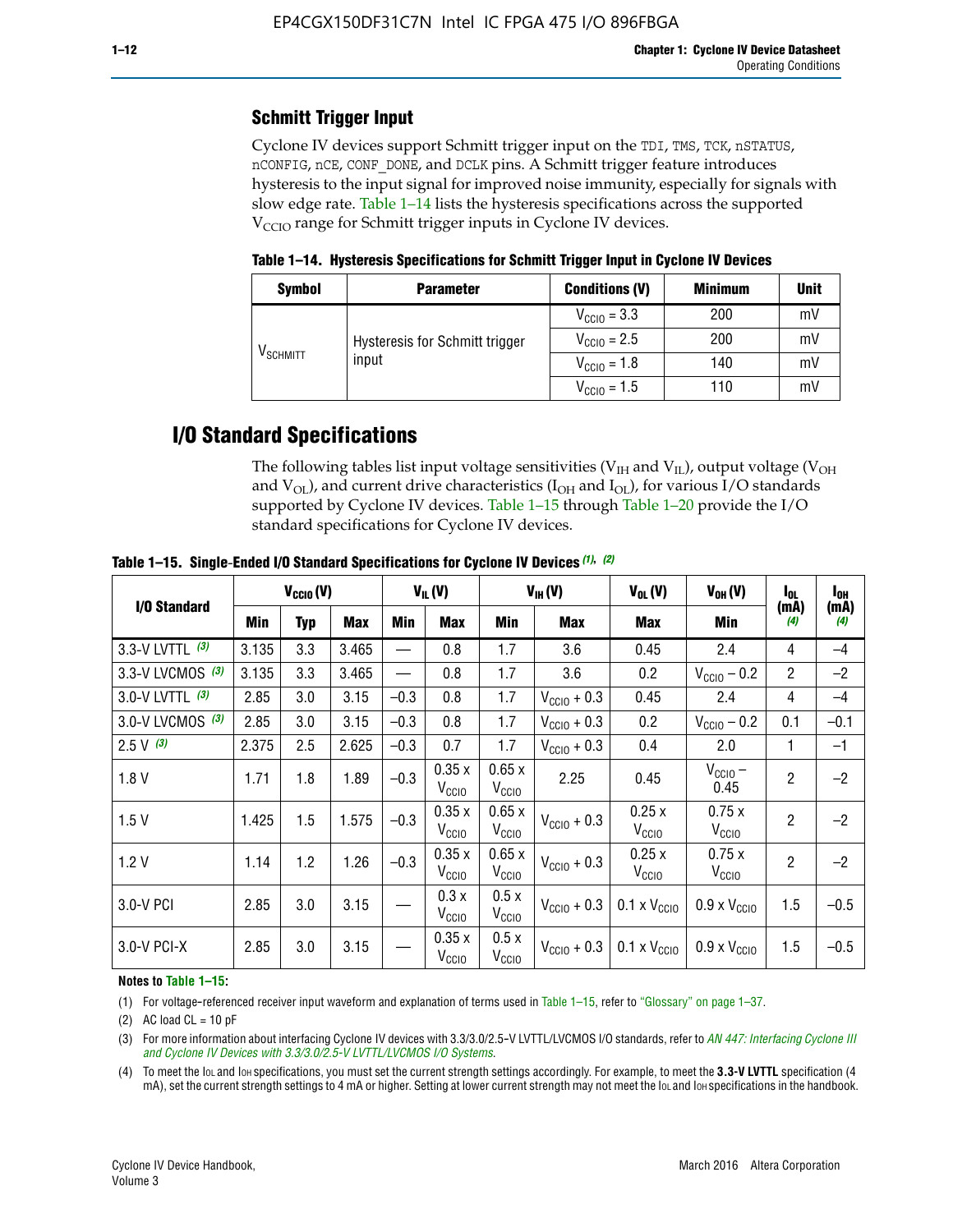| 1/0                           | $V_{\text{CC10}}(V)$ |            |       |                                                                        | $V_{TT} (V)$ (2)                                                     |                                                                        |                     |                           |                     |
|-------------------------------|----------------------|------------|-------|------------------------------------------------------------------------|----------------------------------------------------------------------|------------------------------------------------------------------------|---------------------|---------------------------|---------------------|
| <b>Standard</b>               | Min                  | <b>Typ</b> | Max   | <b>Min</b>                                                             | <b>Typ</b>                                                           | <b>Max</b>                                                             | Min                 | <b>Typ</b>                | <b>Max</b>          |
| SSTL-2<br>Class I, II         | 2.375                | 2.5        | 2.625 | 1.19                                                                   | 1.25                                                                 | 1.31                                                                   | $V_{REF}$ –<br>0.04 | $V_{REF}$                 | $V_{REF}$ +<br>0.04 |
| SSTL-18<br>Class I, II        | 1.7                  | 1.8        | 1.9   | 0.833                                                                  | 0.9                                                                  | 0.969                                                                  | $V_{REF}$ –<br>0.04 | V <sub>REF</sub>          | $V_{REF}$ +<br>0.04 |
| HSTL-18<br>Class I, II        | 1.71                 | 1.8        | 1.89  | 0.85                                                                   | 0.9                                                                  | 0.95                                                                   | 0.85                | 0.9                       | 0.95                |
| <b>HSTL-15</b><br>Class I, II | 1.425                | 1.5        | 1.575 | 0.71                                                                   | 0.75                                                                 | 0.79                                                                   | 0.71                | 0.75                      | 0.79                |
| HSTL-12<br>Class I, II        | 1.14                 | 1.2        | 1.26  | $0.48 \times V_{\text{CC10}}$ (3)<br>$0.47 \times V_{\text{CC10}}$ (4) | $0.5 \times V_{\text{CC10}}$ (3)<br>$0.5 \times V_{\text{CC10}}$ (4) | $0.52 \times V_{\text{CC10}}$ (3)<br>$0.53 \times V_{\text{CC10}}$ (4) |                     | 0.5x<br>V <sub>CCIO</sub> |                     |

|  |  |  |  | Table 1–16. Single-Ended SSTL and HSTL I/O Reference Voltage Specifications for Cyclone IV Devices (1) |
|--|--|--|--|--------------------------------------------------------------------------------------------------------|
|--|--|--|--|--------------------------------------------------------------------------------------------------------|

### **Notes to Table 1–16:**

(1) For an explanation of terms used in Table 1–16, refer to "Glossary" on page 1–37.

(2)  $V_{TT}$  of the transmitting device must track  $V_{REF}$  of the receiving device.

(3) Value shown refers to DC input reference voltage,  $V_{REF(DC)}$ .

(4) Value shown refers to AC input reference voltage,  $V_{REF(AC)}$ .

|  |  |  |  |  | Table 1–17.  Single-Ended SSTL and HSTL I/O Standards Signal Specifications for Cyclone IV Devices |
|--|--|--|--|--|----------------------------------------------------------------------------------------------------|
|--|--|--|--|--|----------------------------------------------------------------------------------------------------|

| I/O                        |         | $V_{IL(DC)}(V)$        |                                      | $V_{IH(DC)}(V)$       |         | $V_{IL(AC)}(V)$     |                     | $V_{IH(AC)}(V)$      | $V_{OL}(V)$                        | $V_{OH} (V)$                       | l <sub>ol</sub> | $I_{0H}$ |
|----------------------------|---------|------------------------|--------------------------------------|-----------------------|---------|---------------------|---------------------|----------------------|------------------------------------|------------------------------------|-----------------|----------|
| <b>Standard</b>            | Min     | <b>Max</b>             | Min                                  | <b>Max</b>            | Min     | <b>Max</b>          | Min                 | <b>Max</b>           | <b>Max</b>                         | Min                                | (mA)            | (mA)     |
| SSTL-2<br>Class I          |         | $\rm V_{REF}-$<br>0.18 | $V_{REF} +$<br>0.18                  |                       |         | $V_{REF}$ –<br>0.35 | $V_{REF} +$<br>0.35 |                      | $V_{TT}$ –<br>0.57                 | $V_{TT}$ +<br>0.57                 | 8.1             | $-8.1$   |
| SSTL-2<br>Class II         |         | $V_{REF}$ –<br>0.18    | $V_{REF} +$<br>0.18                  |                       |         | $V_{REF}$ –<br>0.35 | $V_{REF} +$<br>0.35 |                      | $V_{TT}$ –<br>0.76                 | $V_{TT}$ +<br>0.76                 | 16.4            | $-16.4$  |
| <b>SSTL-18</b><br>Class I  |         | $V_{REF}$ –<br>0.125   | $V_{REF}$ +<br>0.125                 |                       |         | $V_{REF}$ –<br>0.25 | $V_{REF}$ +<br>0.25 |                      | $V_{TT}$ –<br>0.475                | $V_{TT}$ +<br>0.475                | 6.7             | $-6.7$   |
| <b>SSTL-18</b><br>Class II |         | $V_{REF}$ –<br>0.125   | $V_{REF}$ +<br>0.125                 |                       |         | $V_{REF}$ –<br>0.25 | $V_{REF}$ +<br>0.25 |                      | 0.28                               | $V_{CC10} -$<br>0.28               | 13.4            | $-13.4$  |
| HSTL-18<br>Class I         |         | $V_{REF}$ –<br>0.1     | $V_{REF} +$<br>0.1                   |                       |         | $V_{REF}$ –<br>0.2  | $V_{REF}$ +<br>0.2  |                      | 0.4                                | $V_{CCIO}$ –<br>0.4                | 8               | $-8$     |
| HSTL-18<br>Class II        |         | $V_{REF}$ –<br>0.1     | $V_{REF} +$<br>0.1                   |                       |         | $V_{REF}$ –<br>0.2  | $V_{REF} +$<br>0.2  |                      | 0.4                                | $V_{CC10}$ –<br>0.4                | 16              | $-16$    |
| HSTL-15<br>Class I         |         | $V_{REF}$ –<br>0.1     | $V_{REF} +$<br>0.1                   |                       |         | $V_{REF}$ –<br>0.2  | $V_{REF}$ +<br>0.2  |                      | 0.4                                | $V_{\text{CC1O}} -$<br>0.4         | 8               | $-8$     |
| HSTL-15<br>Class II        |         | $V_{REF}$ –<br>0.1     | $\mathsf{V}_{\mathsf{REF}}$ +<br>0.1 |                       |         | $V_{REF}$ –<br>0.2  | $V_{REF}$ +<br>0.2  |                      | 0.4                                | $V_{CC10}$ –<br>0.4                | 16              | $-16$    |
| <b>HSTL-12</b><br>Class I  | $-0.15$ | $V_{REF}-$<br>0.08     | $V_{REF} +$<br>0.08                  | $V_{CGI0} + 0.15$     | $-0.24$ | $V_{REF}$ –<br>0.15 | $V_{REF} +$<br>0.15 | $V_{CCIO} +$<br>0.24 | $0.25 \times$<br>V <sub>CCIO</sub> | $0.75 \times$<br>V <sub>CCIO</sub> | 8               | $-8$     |
| HSTL-12<br>Class II        | $-0.15$ | $V_{REF}$ –<br>0.08    | $V_{REF} +$<br>0.08                  | $V_{\rm CClO} + 0.15$ | $-0.24$ | $V_{REF}$ –<br>0.15 | $V_{REF} +$<br>0.15 | $V_{CC10}$ +<br>0.24 | $0.25 \times$<br>V <sub>CCIO</sub> | $0.75 \times$<br>V <sub>CCIO</sub> | 14              | $-14$    |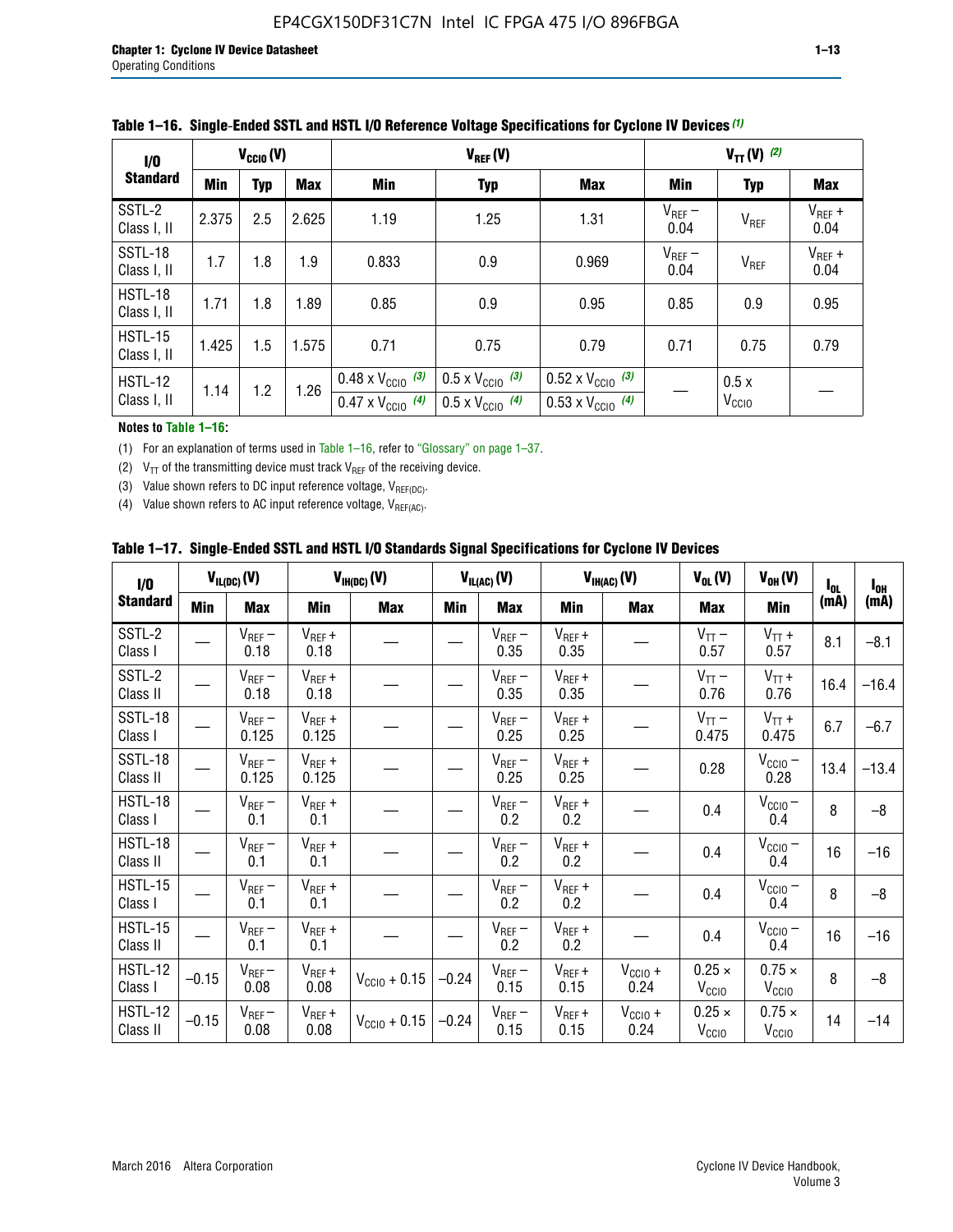**f For more information about receiver input and transmitter output waveforms, and for** other differential I/O standards, refer to the *[I/O Features in Cyclone IV Devices](http://www.altera.com/literature/hb/cyclone-iv/cyiv-51006.pdf)* chapter*.*

**Table 1–18. Differential SSTL I/O Standard Specifications for Cyclone IV Devices** *(1)*

| I/O Standard           |       | $V_{\text{CCIO}}(V)$ |            |      | $V_{\text{Swing(DC)}}(V)$ |                           | $V_{X(AC)}(V)$ |                                 | $V_{\text{Swing}(AC)}$<br>(V) |                       | $V_{OX(AC)}(V)$                |            |                                 |  |
|------------------------|-------|----------------------|------------|------|---------------------------|---------------------------|----------------|---------------------------------|-------------------------------|-----------------------|--------------------------------|------------|---------------------------------|--|
|                        | Min   | Typ                  | <b>Max</b> | Min  | <b>Max</b>                | <b>Min</b>                | <b>Typ</b>     | <b>Max</b>                      | <b>Min</b>                    | <b>Max</b>            | Min                            | <b>Typ</b> | <b>Max</b>                      |  |
| SSTL-2<br>Class I, II  | 2.375 | 2.5                  | 2.625      | 0.36 | V <sub>CCIO</sub>         | $V_{\text{CC10}}/2 - 0.2$ |                | $V_{\text{CC10}}/2$<br>$+0.2$   | 0.7                           | $V_{\text{CCI}}$      | $V_{CClO}/2 -$<br>0.125        |            | $V_{\text{CC10}}/2$<br>$+0.125$ |  |
| SSTL-18<br>Class I, II | 1.7   | .8                   | .90        | 0.25 | V <sub>CCIO</sub>         | $V_{CC10}/2 -$<br>0.175   |                | $V_{\text{CC10}}/2$<br>$+0.175$ | 0.5                           | $V_{\text{CCI}}$<br>0 | $V_{\text{CC10}}/2 -$<br>0.125 |            | $V_{\text{CC10}}/2$<br>$+0.125$ |  |

#### **Note to Table 1–18:**

(1) Differential SSTL requires a  $V_{REF}$  input.

**Table 1–19. Differential HSTL I/O Standard Specifications for Cyclone IV Devices** *(1)*

|                               | $V_{\text{CCIO}}(V)$ |     |            | $V_{\text{DIF(DC)}}(V)$ |                   | $V_{X(AC)}(V)$                |            |                            | $V_{CM(DC)}(V)$            |            |                            |         | $V_{\text{DIF(AC)}}(V)$    |  |
|-------------------------------|----------------------|-----|------------|-------------------------|-------------------|-------------------------------|------------|----------------------------|----------------------------|------------|----------------------------|---------|----------------------------|--|
| I/O Standard                  | Min                  | Typ | <b>Max</b> | Min                     | <b>Max</b>        | <b>Min</b>                    | <b>Typ</b> | <b>Max</b>                 | Min                        | <b>Typ</b> | <b>Max</b>                 | Mi<br>n | <b>Max</b>                 |  |
| HSTL-18<br>Class I, II        | 1.71                 | 1.8 | .89        | 0.2                     |                   | 0.85                          |            | 0.95                       | 0.85                       |            | 0.95                       | 0.4     |                            |  |
| <b>HSTL-15</b><br>Class I, II | 1.425                | 1.5 | 1.575      | $0.2\,$                 |                   | 0.71                          |            | 0.79                       | 0.71                       |            | 0.79                       | 0.4     |                            |  |
| <b>HSTL-12</b><br>Class I, II | 1.14                 | 1.2 | l.26       | 0.16                    | V <sub>CCIO</sub> | $0.48 \times V_{\text{CCIO}}$ |            | 0.52x<br>V <sub>CCIO</sub> | 0.48x<br>V <sub>CCIO</sub> |            | 0.52x<br>V <sub>CCIO</sub> | 0.3     | 0.48x<br>V <sub>CCIO</sub> |  |

### **Note to Table 1–19:**

(1) Differential HSTL requires a  $V_{REF}$  input.

**Table 1–20. Differential I/O Standard Specifications for Cyclone IV Devices** *(1)* **(Part 1 of 2)**

| I/O Standard                            |       | $V_{CCl0} (V)$ |            |            | $V_{ID}$ (mV) | $V_{\text{lcm}}(V)^{(2)}$ |                                                     |            | $V_{0D}$ (mV) $(3)$ |     |     | $V_{0S} (V)^{(3)}$ |            |       |
|-----------------------------------------|-------|----------------|------------|------------|---------------|---------------------------|-----------------------------------------------------|------------|---------------------|-----|-----|--------------------|------------|-------|
|                                         | Min   | Typ            | <b>Max</b> | <b>Min</b> | <b>Max</b>    | Min                       | <b>Condition</b>                                    | <b>Max</b> | Min                 | Typ | Max | Min                | <b>Typ</b> | Max   |
|                                         |       |                |            |            |               | 0.05                      | $D_{MAX} \leq 500$ Mbps                             | 1.80       |                     |     |     |                    |            |       |
| <b>LVPECL</b><br>(Row I/Os)<br>(6)      | 2.375 | 2.5            | 2.625      | 100        |               | 0.55                      | 500 Mbps $\leq$ D <sub>MAX</sub><br>$\leq$ 700 Mbps | 1.80       |                     |     |     |                    |            |       |
|                                         |       |                |            |            |               | 1.05                      | $D_{MAX}$ > 700 Mbps                                | 1.55       |                     |     |     |                    |            |       |
|                                         |       |                |            |            |               | 0.05                      | $D_{MAX} \leq 500$ Mbps                             | 1.80       |                     |     |     |                    |            |       |
| <b>LVPECL</b><br>(Column<br>$1/Os)$ (6) | 2.375 | 2.5            | 2.625      | 100        |               | 0.55                      | 500 Mbps $\leq D_{MAX}$<br>$\leq$ 700 Mbps          | 1.80       |                     |     |     |                    |            |       |
|                                         |       |                |            |            |               | 1.05                      | $D_{MAX}$ > 700 Mbps                                | 1.55       |                     |     |     |                    |            |       |
|                                         |       |                |            |            |               | 0.05                      | $D_{MAX} \leq 500$ Mbps                             | 1.80       |                     |     |     |                    |            |       |
| LVDS (Row<br>I/Os)                      | 2.375 | 2.5            | 2.625      | 100        |               | 0.55                      | 500 Mbps $\leq D_{MAX}$<br>$\leq 700$ Mbps          | 1.80       | 247                 |     | 600 | 1.125              | 1.25       | 1.375 |
|                                         |       |                |            |            |               | 1.05                      | $D_{MAX}$ > 700 Mbps                                | 1.55       |                     |     |     |                    |            |       |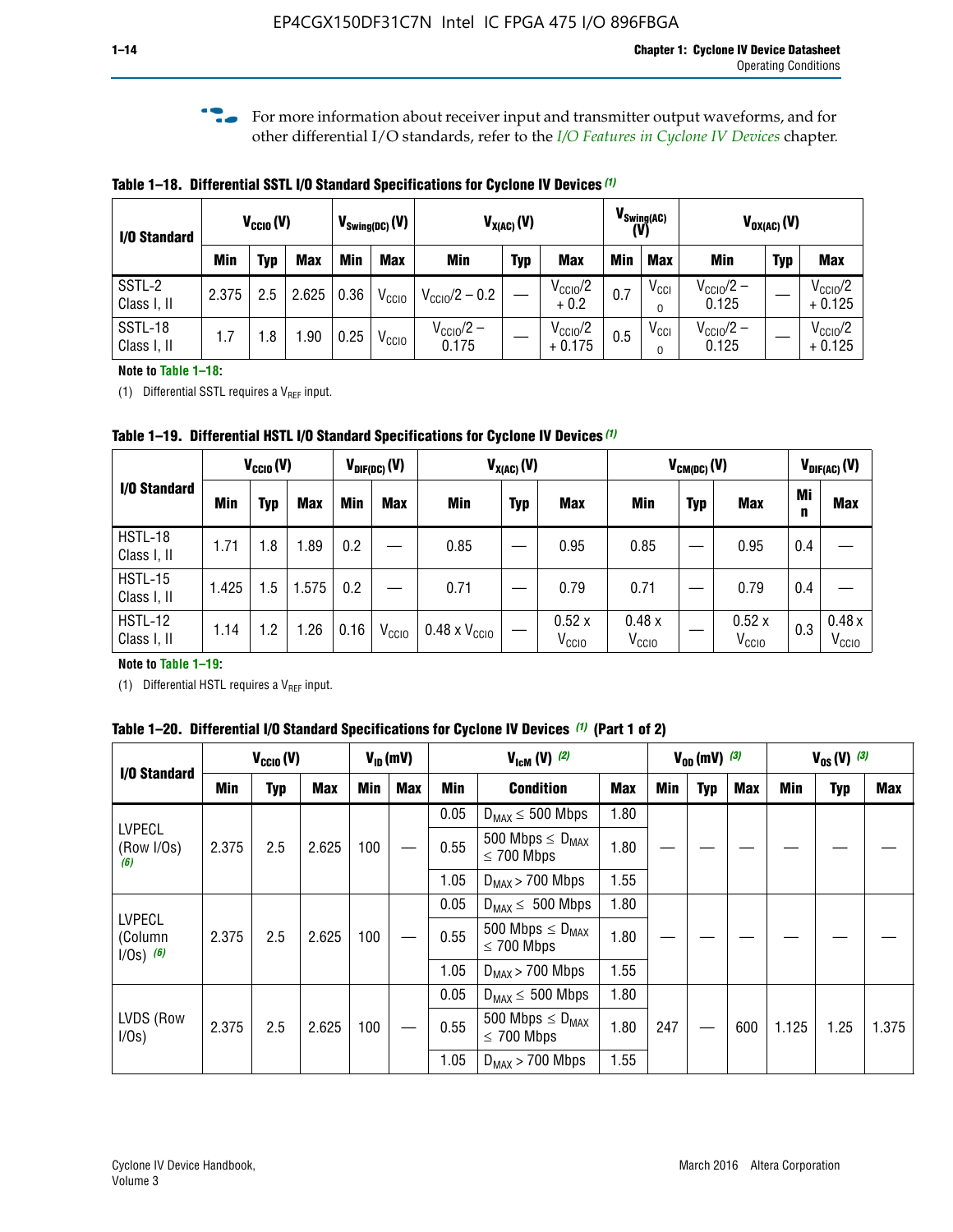# EP4CGX150DF31C7N Intel IC FPGA 475 I/O 896FBGA

| <b>I/O Standard</b>                     |       | $V_{CClO}(V)$ |            |            | $V_{ID}(mV)$ |            | $V_{\text{lcm}}(V)^{(2)}$                  |            |     | $V_{OD}$ (mV) $(3)$ |            |            | $V_{0S} (V)$ (3) |       |
|-----------------------------------------|-------|---------------|------------|------------|--------------|------------|--------------------------------------------|------------|-----|---------------------|------------|------------|------------------|-------|
|                                         | Min   | <b>Typ</b>    | <b>Max</b> | <b>Min</b> | <b>Max</b>   | <b>Min</b> | <b>Condition</b>                           | <b>Max</b> | Min | <b>Typ</b>          | <b>Max</b> | <b>Min</b> | <b>Typ</b>       | Max   |
|                                         |       |               |            |            |              | 0.05       | $D_{MAX} \leq 500$ Mbps                    | 1.80       |     |                     |            |            |                  |       |
| <b>LVDS</b><br>(Column<br>I/Os)         | 2.375 | 2.5           | 2.625      | 100        |              | 0.55       | 500 Mbps $\leq D_{MAX}$<br>$\leq 700$ Mbps | 1.80       | 247 |                     | 600        | 1.125      | 1.25             | 1.375 |
|                                         |       |               |            |            |              | 1.05       | $D_{MAX}$ > 700 Mbps                       | 1.55       |     |                     |            |            |                  |       |
| <b>BLVDS (Row</b><br>$1/0s)$ (4)        | 2.375 | 2.5           | 2.625      | 100        |              |            |                                            |            |     |                     |            |            |                  |       |
| <b>BLVDS</b><br>(Column<br>$1/0s)$ (4)  | 2.375 | 2.5           | 2.625      | 100        |              |            |                                            |            |     |                     |            |            |                  |       |
| mini-LVDS<br>(Row I/Os)<br>(5)          | 2.375 | 2.5           | 2.625      |            |              |            |                                            |            | 300 |                     | 600        | 1.0        | 1.2              | 1.4   |
| mini-LVDS<br>(Column<br>$I/Os)$ (5)     | 2.375 | 2.5           | 2.625      |            |              |            |                                            |            | 300 |                     | 600        | 1.0        | 1.2              | 1.4   |
| RSDS <sup>®</sup> (Row<br>$1/0s)$ $(5)$ | 2.375 | 2.5           | 2.625      |            |              |            |                                            |            | 100 | 200                 | 600        | 0.5        | 1.2              | 1.5   |
| <b>RSDS</b><br>(Column<br>$1/Os)$ (5)   | 2.375 | 2.5           | 2.625      |            |              |            |                                            |            | 100 | 200                 | 600        | 0.5        | 1.2              | 1.5   |
| PPDS (Row<br>$1/Os)$ (5)                | 2.375 | 2.5           | 2.625      |            |              |            |                                            |            | 100 | 200                 | 600        | 0.5        | 1.2              | 1.4   |
| <b>PPDS</b><br>(Column<br>$1/Os)$ (5)   | 2.375 | 2.5           | 2.625      |            |              |            |                                            |            | 100 | 200                 | 600        | 0.5        | 1.2              | 1.4   |

### **Table 1–20. Differential I/O Standard Specifications for Cyclone IV Devices** *(1)* **(Part 2 of 2)**

## **Notes to Table 1–20:**

(1) For an explanation of terms used in Table 1–20, refer to "Glossary" on page 1–37.

(2)  $V_{IN}$  range: 0  $V \le V_{IN} \le 1.85$  V.

(3) R<sub>L</sub> range:  $90 \le R_L \le 110 \Omega$ .

(4) There are no fixed  $V_{IN}$ ,  $V_{OD}$ , and  $V_{OS}$  specifications for BLVDS. They depend on the system topology.

(5) The Mini-LVDS, RSDS, and PPDS standards are only supported at the output pins.

(6) The LVPECL I/O standard is only supported on dedicated clock input pins. This I/O standard is not supported for output pins.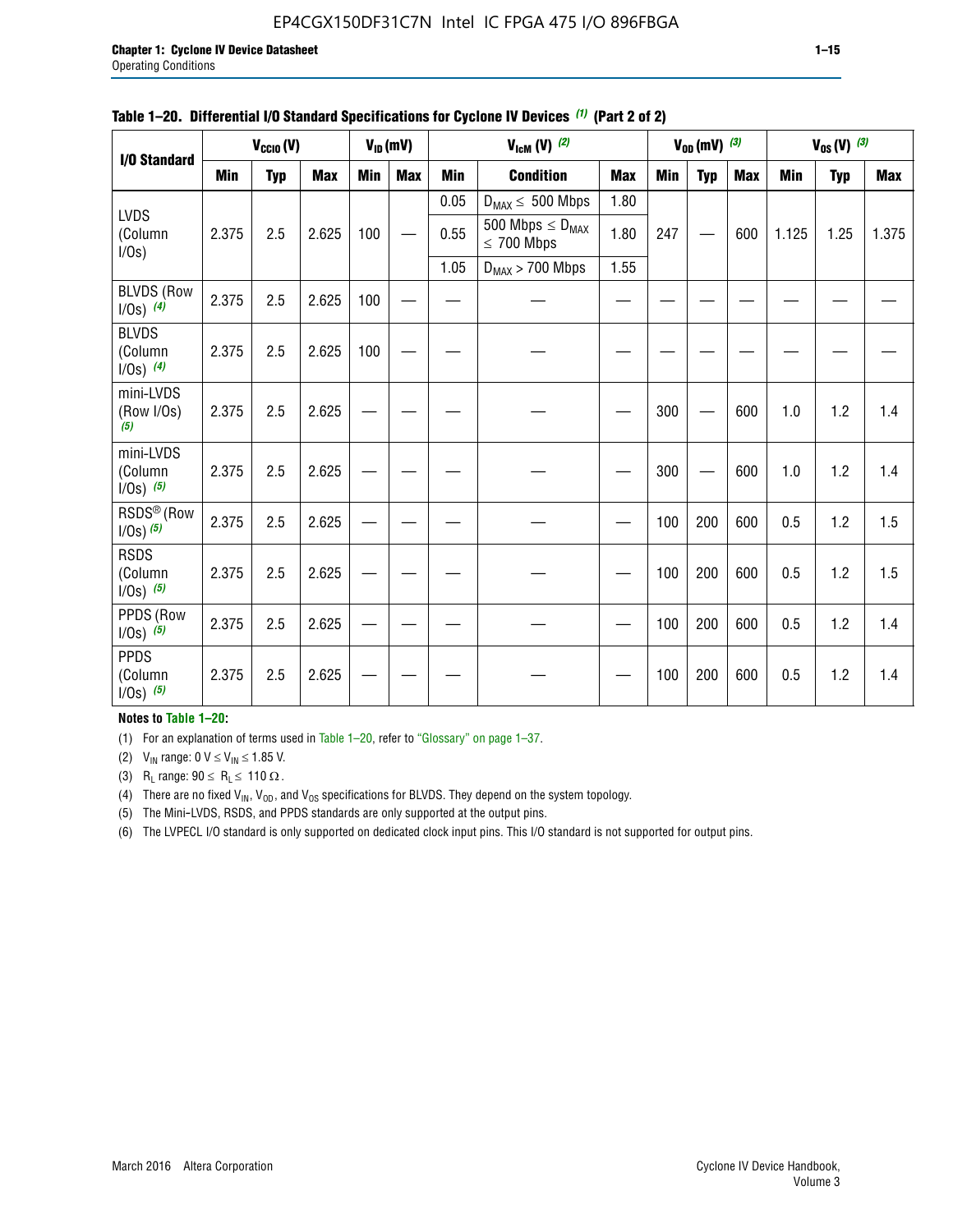# **Power Consumption**

Use the following methods to estimate power for a design:

- the Excel-based EPE
- the Quartus® II PowerPlay power analyzer feature

The interactive Excel-based EPE is used prior to designing the device to get a magnitude estimate of the device power. The Quartus II PowerPlay power analyzer provides better quality estimates based on the specifics of the design after place-and-route is complete. The PowerPlay power analyzer can apply a combination of user-entered, simulation-derived, and estimated signal activities that, combined with detailed circuit models, can yield very accurate power estimates.

f For more information about power estimation tools, refer to the *[Early Power Estimator](http://www.altera.com/literature/ug/ug_epe.pdf
)  [User Guide](http://www.altera.com/literature/ug/ug_epe.pdf
)* and the *[PowerPlay Power Analysis](http://www.altera.com/literature/hb/qts/qts_qii53013.pdf)* chapter in volume 3 of the *Quartus II Handboo*k.

# **Switching Characteristics**

This section provides performance characteristics of Cyclone IV core and periphery blocks for commercial grade devices.

These characteristics can be designated as Preliminary or Final.

- Preliminary characteristics are created using simulation results, process data, and other known parameters. The upper-right hand corner of these tables show the designation as "Preliminary".
- Final numbers are based on actual silicon characterization and testing. The numbers reflect the actual performance of the device under worst-case silicon process, voltage, and junction temperature conditions. There are no designations on finalized tables.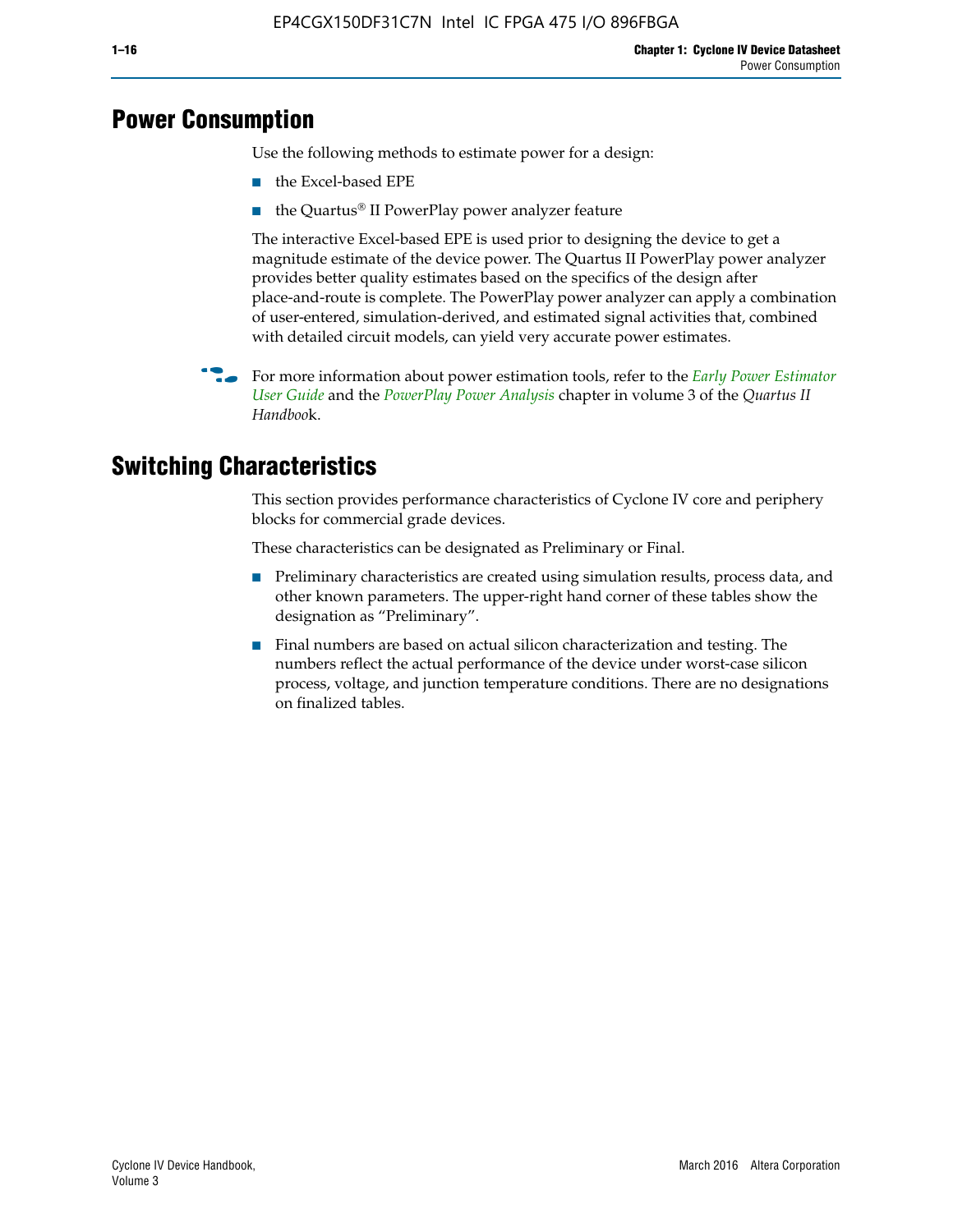# **Transceiver Performance Specifications**

Table 1–21 lists the Cyclone IV GX transceiver specifications.

|  |  |  |  | Table 1-21. Transceiver Specification for Cyclone IV GX Devices (Part 1 of 4) |  |
|--|--|--|--|-------------------------------------------------------------------------------|--|
|--|--|--|--|-------------------------------------------------------------------------------|--|

| Symbol/                                                   |                                                      |                     | C <sub>6</sub>             |                                                                     |                     | C7, I7                     |                |                     | C <sub>8</sub>             |                |             |
|-----------------------------------------------------------|------------------------------------------------------|---------------------|----------------------------|---------------------------------------------------------------------|---------------------|----------------------------|----------------|---------------------|----------------------------|----------------|-------------|
| <b>Description</b>                                        | <b>Conditions</b>                                    | <b>Min</b>          | <b>Typ</b>                 | <b>Max</b>                                                          | <b>Min</b>          | <b>Typ</b>                 | <b>Max</b>     | <b>Min</b>          | <b>Typ</b>                 | <b>Max</b>     | <b>Unit</b> |
| <b>Reference Clock</b>                                    |                                                      |                     |                            |                                                                     |                     |                            |                |                     |                            |                |             |
| Supported I/O<br><b>Standards</b>                         |                                                      |                     |                            | 1.2 V PCML, 1.5 V PCML, 3.3 V PCML, Differential LVPECL, LVDS, HCSL |                     |                            |                |                     |                            |                |             |
| Input frequency<br>from REFCLK input<br>pins              |                                                      | 50                  |                            | 156.25                                                              | 50                  |                            | 156.25         | 50                  | $\overline{\phantom{0}}$   | 156.25         | <b>MHz</b>  |
| Spread-spectrum<br>modulating clock<br>frequency          | Physical interface<br>for PCI Express<br>(PIPE) mode | 30                  |                            | 33                                                                  | 30                  |                            | 33             | 30                  |                            | 33             | kHz         |
| Spread-spectrum<br>downspread                             | PIPE mode                                            |                     | 0 <sub>to</sub><br>$-0.5%$ |                                                                     |                     | 0 <sub>to</sub><br>$-0.5%$ |                |                     | 0 <sub>to</sub><br>$-0.5%$ |                |             |
| Peak-to-peak<br>differential input<br>voltage             |                                                      | 0.1                 |                            | 1.6                                                                 | 0.1                 |                            | 1.6            | 0.1                 |                            | 1.6            | $\vee$      |
| V <sub>ICM</sub> (AC coupled)                             |                                                      |                     | $1100 \pm 5\%$             |                                                                     |                     | $1100 \pm 5\%$             |                |                     | $1100 \pm 5\%$             |                | mV          |
| $V_{ICM}$ (DC coupled)                                    | HCSL I/O<br>standard for PCIe<br>reference clock     | 250                 |                            | 550                                                                 | 250                 |                            | 550            | 250                 |                            | 550            | mV          |
| <b>Transmitter REFCLK</b><br>Phase Noise (1)              | Frequency offset                                     |                     |                            | $-123$                                                              |                     |                            | $-123$         |                     |                            | $-123$         | dBc/Hz      |
| <b>Transmitter REFCLK</b><br>Total Jitter (1)             | $= 1$ MHz $- 8$ MHZ                                  |                     |                            | 42.3                                                                |                     |                            | 42.3           |                     |                            | 42.3           | ps          |
| $\mathsf{R}_{\mathsf{ref}}$                               |                                                      |                     | 2000<br>± 1%               |                                                                     |                     | 2000<br>± 1%               |                |                     | 2000<br>± 1%               |                | Ω           |
| <b>Transceiver Clock</b>                                  |                                                      |                     |                            |                                                                     |                     |                            |                |                     |                            |                |             |
| cal blk clk clock<br>frequency                            |                                                      | 10                  |                            | 125                                                                 | 10                  |                            | 125            | 10                  |                            | 125            | <b>MHz</b>  |
| fixedclk Clock<br>frequency                               | <b>PCIe Receiver</b><br>Detect                       |                     | 125                        |                                                                     |                     | 125                        | —              |                     | 125                        |                | <b>MHz</b>  |
| reconfig clk<br>clock frequency                           | Dynamic<br>reconfiguration<br>clock frequency        | 2.5/<br>37.5<br>(2) |                            | 50                                                                  | 2.5/<br>37.5<br>(2) |                            | 50             | 2.5/<br>37.5<br>(2) |                            | 50             | <b>MHz</b>  |
| Delta time between<br>reconfig clk                        |                                                      |                     |                            | $\overline{2}$                                                      |                     |                            | $\overline{2}$ |                     |                            | $\overline{2}$ | ms          |
| Transceiver block<br>minimum<br>power-down pulse<br>width |                                                      |                     | $\mathbf{1}$               |                                                                     |                     | 1                          |                |                     | $\mathbf{1}$               |                | $\mu s$     |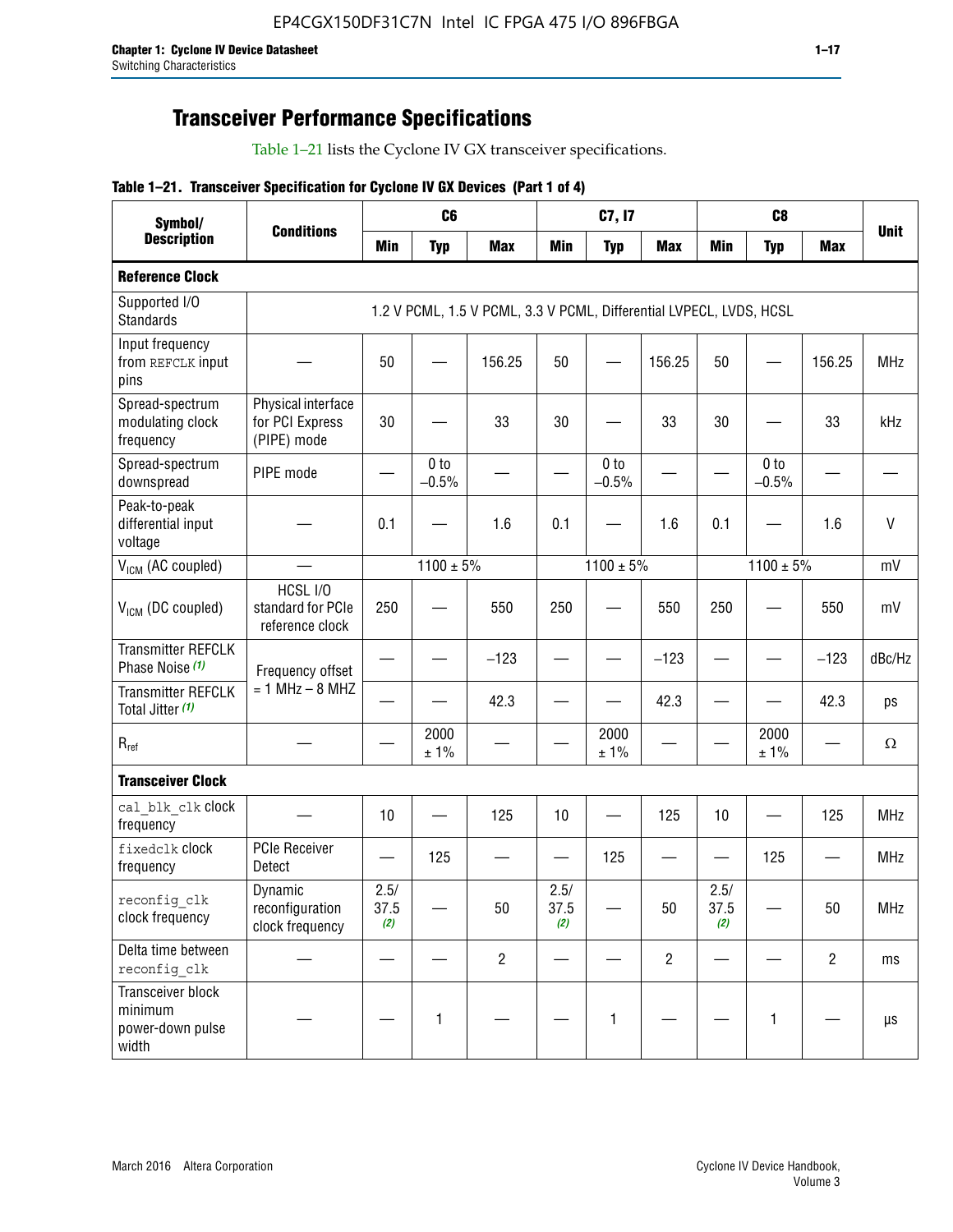| Symbol/                                                                                        |                                                                           | C <sub>8</sub><br>C <sub>6</sub><br>C7, I7 |                          |                                    |            |                                    |                                     |                          |                          |                                 |              |
|------------------------------------------------------------------------------------------------|---------------------------------------------------------------------------|--------------------------------------------|--------------------------|------------------------------------|------------|------------------------------------|-------------------------------------|--------------------------|--------------------------|---------------------------------|--------------|
| <b>Description</b>                                                                             | <b>Conditions</b>                                                         | <b>Min</b>                                 | <b>Typ</b>               | <b>Max</b>                         | <b>Min</b> | <b>Typ</b>                         | <b>Max</b>                          | <b>Min</b>               | <b>Typ</b>               | <b>Max</b>                      | <b>Unit</b>  |
| <b>Receiver</b>                                                                                |                                                                           |                                            |                          |                                    |            |                                    |                                     |                          |                          |                                 |              |
| Supported I/O<br>Standards                                                                     | 1.4 V PCML,<br>1.5 V PCML,<br>2.5 V PCML,<br>LVPECL, LVDS                 |                                            |                          |                                    |            |                                    |                                     |                          |                          |                                 |              |
| Data rate (F324 and<br>smaller package) (15)                                                   |                                                                           | 600                                        |                          | 2500                               | 600        |                                    | 2500                                | 600                      |                          | 2500                            | <b>Mbps</b>  |
| Data rate (F484 and<br>larger package) (15)                                                    |                                                                           | 600                                        |                          | 3125                               | 600        |                                    | 3125                                | 600                      |                          | 2500                            | <b>Mbps</b>  |
| Absolute V <sub>MAX</sub> for a<br>receiver pin $(3)$                                          |                                                                           |                                            |                          | 1.6                                |            |                                    | 1.6                                 |                          |                          | 1.6                             | $\mathsf{V}$ |
| Operational V <sub>MAX</sub> for<br>a receiver pin                                             |                                                                           |                                            |                          | 1.5                                |            |                                    | 1.5                                 |                          |                          | 1.5                             | V            |
| Absolute V <sub>MIN</sub> for a<br>receiver pin                                                |                                                                           | $-0.4$                                     |                          |                                    | $-0.4$     |                                    |                                     | $-0.4$                   |                          |                                 | $\mathsf{V}$ |
| Peak-to-peak<br>differential input<br>voltage V <sub>ID</sub> (diff p-p)                       | $V_{ICM} = 0.82 V$<br>setting, Data Rate<br>$= 600$ Mbps to<br>3.125 Gbps | 0.1                                        |                          | 2.7                                | 0.1        |                                    | 2.7                                 | 0.1                      |                          | 2.7                             | V            |
| <b>V<sub>ICM</sub></b>                                                                         | $V_{IGM} = 0.82 V$<br>setting                                             |                                            | $820 \pm$<br>10%         |                                    |            | $820 \pm$<br>10%                   |                                     |                          | $820 \pm$<br>10%         |                                 | mV           |
| Differential on-chip                                                                           | 100 $-\Omega$ setting                                                     | —                                          | 100                      |                                    |            | 100                                | $\overline{\phantom{0}}$            | $\overline{\phantom{0}}$ | 100                      | $\overline{\phantom{0}}$        | $\Omega$     |
| termination resistors                                                                          | 150 $-\Omega$ setting                                                     |                                            | 150                      |                                    |            | 150                                |                                     |                          | 150                      |                                 | $\Omega$     |
| Differential and<br>common mode<br>return loss                                                 | PIPE, Serial<br>Rapid I/O SR,<br>SATA, CPRI LV,<br>SDI, XAUI              |                                            |                          |                                    |            | Compliant                          |                                     |                          |                          |                                 |              |
| Programmable ppm<br>detector $(4)$                                                             |                                                                           |                                            |                          |                                    |            | ± 62.5, 100, 125, 200,<br>250, 300 |                                     |                          |                          |                                 | ppm          |
| Clock data recovery<br>(CDR) ppm<br>tolerance (without<br>spread-spectrum<br>clocking enabled) |                                                                           |                                            |                          | $\pm 300$ (5),<br>±350<br>(6), (7) |            |                                    | ±300<br>$(5)$ ,<br>±350<br>(6), (7) |                          |                          | ±300<br>(5)<br>±350<br>(6), (7) | ppm          |
| CDR ppm tolerance<br>(with synchronous<br>spread-spectrum<br>clocking enabled) (8)             |                                                                           |                                            |                          | 350 to<br>$-5350$<br>(7), (9)      |            |                                    | 350 to<br>$-5350$<br>(7), (9)       |                          |                          | 350 to<br>$-5350$<br>(7), (9)   | ppm          |
| Run length                                                                                     |                                                                           |                                            | 80                       |                                    |            | 80                                 |                                     |                          | 80                       |                                 | UI           |
|                                                                                                | No Equalization                                                           | $\overline{\phantom{0}}$                   |                          | 1.5                                | —          |                                    | 1.5                                 | —                        |                          | 1.5                             | dB           |
| Programmable                                                                                   | Medium Low                                                                | $\overline{\phantom{0}}$                   | $\qquad \qquad$          | 4.5                                |            | $\qquad \qquad$                    | 4.5                                 | —                        | $\overline{\phantom{0}}$ | 4.5                             | dB           |
| equalization                                                                                   | Medium High                                                               | $\overline{\phantom{0}}$                   | $\overline{\phantom{0}}$ | 5.5                                |            |                                    | 5.5                                 | $\overline{\phantom{0}}$ |                          | 5.5                             | dB           |
|                                                                                                | High                                                                      | —                                          | —                        | $\overline{7}$                     |            |                                    | 7                                   | —                        |                          | $\overline{7}$                  | dB           |

## **Table 1–21. Transceiver Specification for Cyclone IV GX Devices (Part 2 of 4)**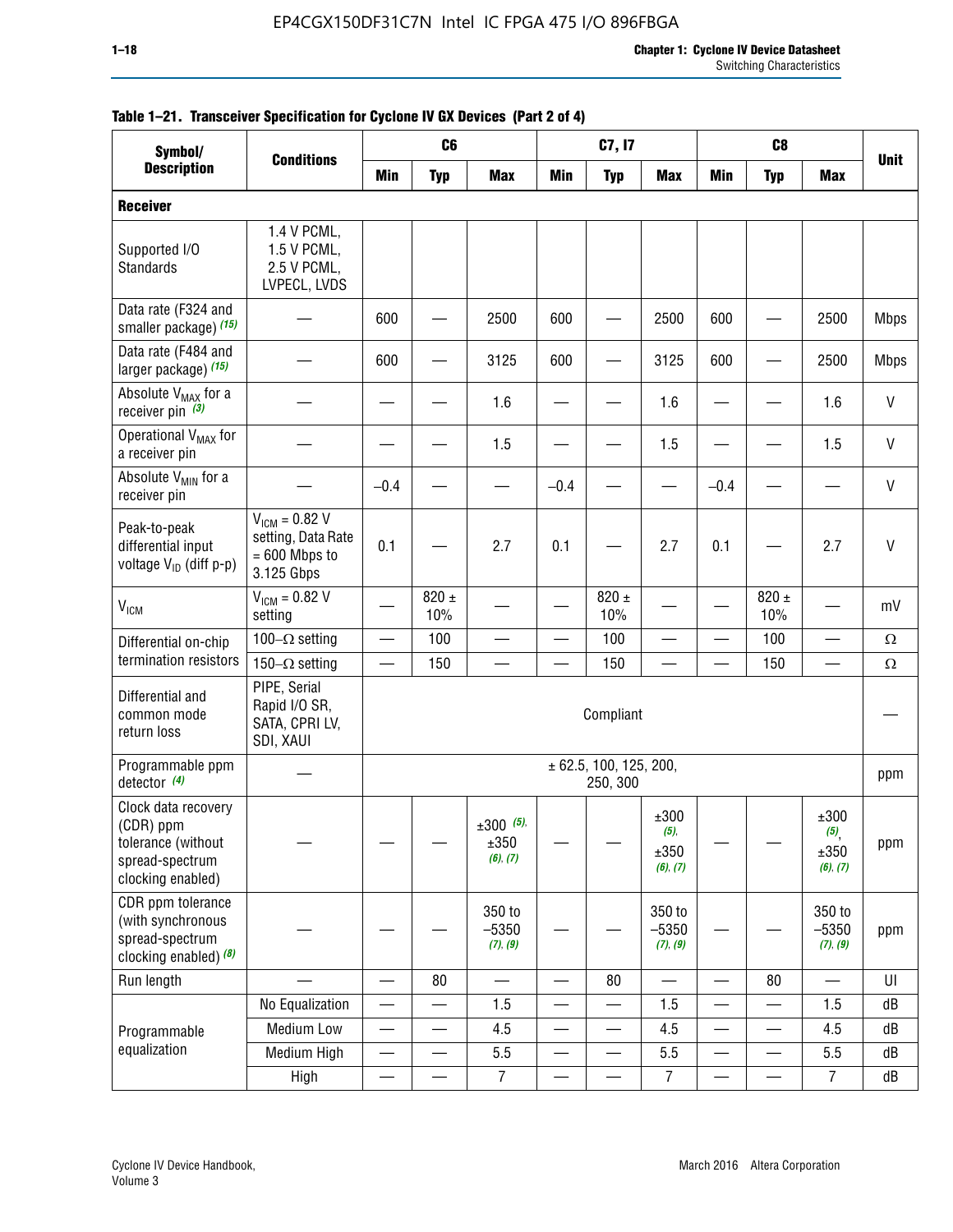| Symbol/                                                                        |                                                                     |                          | C <sub>6</sub> |                          |                 | C7, I7                   |            |                          | C <sub>8</sub>           |            |                                |
|--------------------------------------------------------------------------------|---------------------------------------------------------------------|--------------------------|----------------|--------------------------|-----------------|--------------------------|------------|--------------------------|--------------------------|------------|--------------------------------|
| <b>Description</b>                                                             | <b>Conditions</b>                                                   | <b>Min</b>               | <b>Typ</b>     | <b>Max</b>               | <b>Min</b>      | <b>Typ</b>               | <b>Max</b> | <b>Min</b>               | <b>Typ</b>               | <b>Max</b> | <b>Unit</b>                    |
| Signal detect/loss<br>threshold                                                | PIPE mode                                                           | 65                       |                | 175                      | 65              |                          | 175        | 65                       |                          | 175        | mV                             |
| $t_{\sf LTR}$ (10)                                                             |                                                                     |                          | —              | 75                       | —               |                          | 75         | $\overline{\phantom{0}}$ |                          | 75         | μs                             |
| (11)<br>t <sub>LTR-LTD_Manual</sub>                                            | $\overline{\phantom{0}}$                                            | 15                       |                |                          | 15              |                          |            | 15                       |                          |            | μs                             |
| $t_{\text{LTD}}$ (12)                                                          |                                                                     | $\pmb{0}$                | 100            | 4000                     | 0               | 100                      | 4000       | 0                        | 100                      | 4000       | ns                             |
| (13)<br>t <sub>LTD_Manual</sub>                                                | $\overline{\phantom{0}}$                                            | $\overline{\phantom{0}}$ | —              | 4000                     | $\qquad \qquad$ | $\qquad \qquad \qquad$   | 4000       | $\overline{\phantom{0}}$ | —                        | 4000       | ns                             |
| $t_{\text{LTD\_Auto}}$ (14)                                                    |                                                                     |                          |                | 4000                     |                 |                          | 4000       | —<br>—                   | $\overline{\phantom{0}}$ | 4000       | ns                             |
| Receiver buffer and<br><b>CDR</b> offset<br>cancellation time<br>(per channel) |                                                                     |                          |                | 17000                    |                 |                          | 17000      |                          |                          | 17000      | recon<br>fig_c<br>1k<br>cycles |
|                                                                                | DC Gain Setting =<br>0                                              |                          | 0              |                          |                 | 0                        |            |                          | 0                        |            | dB                             |
| Programmable DC<br>gain                                                        | DC Gain Setting =<br>1                                              |                          | 3              |                          |                 | 3                        |            |                          | $\mathbf{3}$             |            | dB                             |
|                                                                                | DC Gain Setting =<br>2                                              |                          | 6              |                          |                 | 6                        |            |                          | 6                        |            | dB                             |
| <b>Transmitter</b>                                                             |                                                                     |                          |                |                          |                 |                          |            |                          |                          |            |                                |
| Supported I/O<br><b>Standards</b>                                              | 1.5 V PCML                                                          |                          |                |                          |                 |                          |            |                          |                          |            |                                |
| Data rate (F324 and<br>smaller package)                                        |                                                                     | 600                      |                | 2500                     | 600             |                          | 2500       | 600                      |                          | 2500       | <b>Mbps</b>                    |
| Data rate (F484 and<br>larger package)                                         |                                                                     | 600                      |                | 3125                     | 600             |                          | 3125       | 600                      |                          | 2500       | <b>Mbps</b>                    |
| V <sub>OCM</sub>                                                               | 0.65 V setting                                                      |                          | 650            |                          |                 | 650                      |            |                          | 650                      |            | mV                             |
| Differential on-chip                                                           | 100 $-\Omega$ setting                                               |                          | 100            | $\overline{\phantom{0}}$ | $\qquad \qquad$ | 100                      |            | —                        | 100                      | —          | $\Omega$                       |
| termination resistors                                                          | 150 $-\Omega$ setting                                               |                          | 150            |                          |                 | 150                      |            |                          | 150                      |            | $\Omega$                       |
| Differential and<br>common mode<br>return loss                                 | PIPE, CPRI LV,<br>Serial Rapid I/O<br>SR, SDI, XAUI,<br><b>SATA</b> |                          |                |                          |                 | Compliant                |            |                          |                          |            |                                |
| Rise time                                                                      |                                                                     | 50                       |                | 200                      | 50              | $\overline{\phantom{0}}$ | 200        | 50                       |                          | 200        | ps                             |
| Fall time                                                                      |                                                                     | 50                       |                | 200                      | 50              |                          | 200        | 50                       |                          | 200        | ps                             |
| Intra-differential pair<br>skew                                                |                                                                     |                          |                | 15                       |                 |                          | 15         |                          |                          | 15         | ps                             |
| Intra-transceiver<br>block skew                                                |                                                                     |                          |                | 120                      |                 |                          | 120        |                          |                          | 120        | ps                             |

# **Table 1–21. Transceiver Specification for Cyclone IV GX Devices (Part 3 of 4)**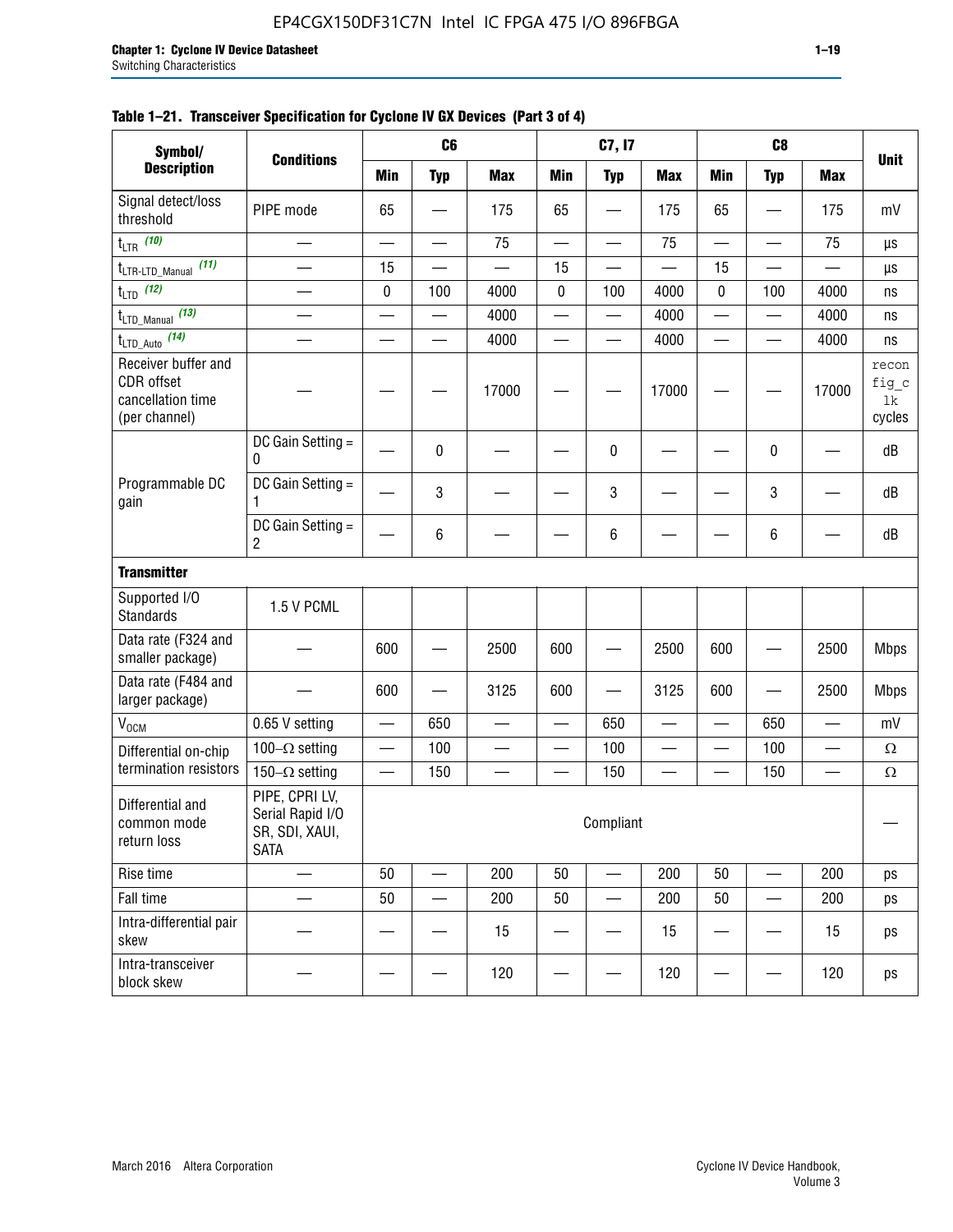### **Table 1–21. Transceiver Specification for Cyclone IV GX Devices (Part 4 of 4)**

| Symbol/                                          | <b>Conditions</b> | C <sub>6</sub>                     |     |            | C7, I7     |            |            | C8         |     |            | <b>Unit</b> |
|--------------------------------------------------|-------------------|------------------------------------|-----|------------|------------|------------|------------|------------|-----|------------|-------------|
| <b>Description</b>                               |                   | Min                                | Typ | <b>Max</b> | <b>Min</b> | <b>Typ</b> | <b>Max</b> | <b>Min</b> | Typ | <b>Max</b> |             |
| <b>PLD-Transceiver Interface</b>                 |                   |                                    |     |            |            |            |            |            |     |            |             |
| Interface speed<br>(F324 and smaller<br>package) |                   | 25                                 |     | 125        | 25         |            | 125        | 25         |     | 125        | <b>MHz</b>  |
| Interface speed<br>(F484 and larger<br>package)  |                   | 25                                 |     | 156.25     | 25         |            | 156.25     | 25         |     | 156.25     | <b>MHz</b>  |
| Digital reset pulse<br>width                     |                   | Minimum is 2 parallel clock cycles |     |            |            |            |            |            |     |            |             |

#### **Notes to Table 1–21:**

(1) This specification is valid for transmitter output jitter specification with a maximum total jitter value of 112 ps, typically for 3.125 Gbps SRIO and XAUI protocols.

(2) The minimum reconfig\_clk frequency is 2.5 MHz if the transceiver channel is configured in **Transmitter Only** mode. The minimum reconfig\_clk frequency is 37.5 MHz if the transceiver channel is configured in **Receiver Only** or **Receiver and Transmitter** mode.

(3) The device cannot tolerate prolonged operation at this absolute maximum.

- (4) The rate matcher supports only up to  $\pm 300$  parts per million (ppm).
- (5) Supported for the F169 and F324 device packages only.
- (6) Supported for the F484, F672, and F896 device packages only. Pending device characterization.
- (7) To support CDR ppm tolerance greater than ±300 ppm, implement ppm detector in user logic and configure CDR to Manual Lock Mode.
- (8) Asynchronous spread-spectrum clocking is not supported.
- (9) For the EP4CGX30 (F484 package only), EP4CGX50, and EP4CGX75 devices, the CDR ppl tolerance is ±200 ppm.
- (10) Time taken until pll\_locked goes high after pll\_powerdown deasserts.
- (11) Time that the CDR must be kept in lock-to-reference mode after rx analogreset deasserts and before rx locktodata is asserted in manual mode.

(12) Time taken to recover valid data after the rx locktodata signal is asserted in manual mode (Figure 1–2), or after rx freqlocked signal goes high in automatic mode (Figure 1–3).

(13) Time taken to recover valid data after the rx locktodata signal is asserted in manual mode.

- (14) Time taken to recover valid data after the rx freqlocked signal goes high in automatic mode.
- (15) To support data rates lower than the minimum specification through oversampling, use the CDR in LTR mode only.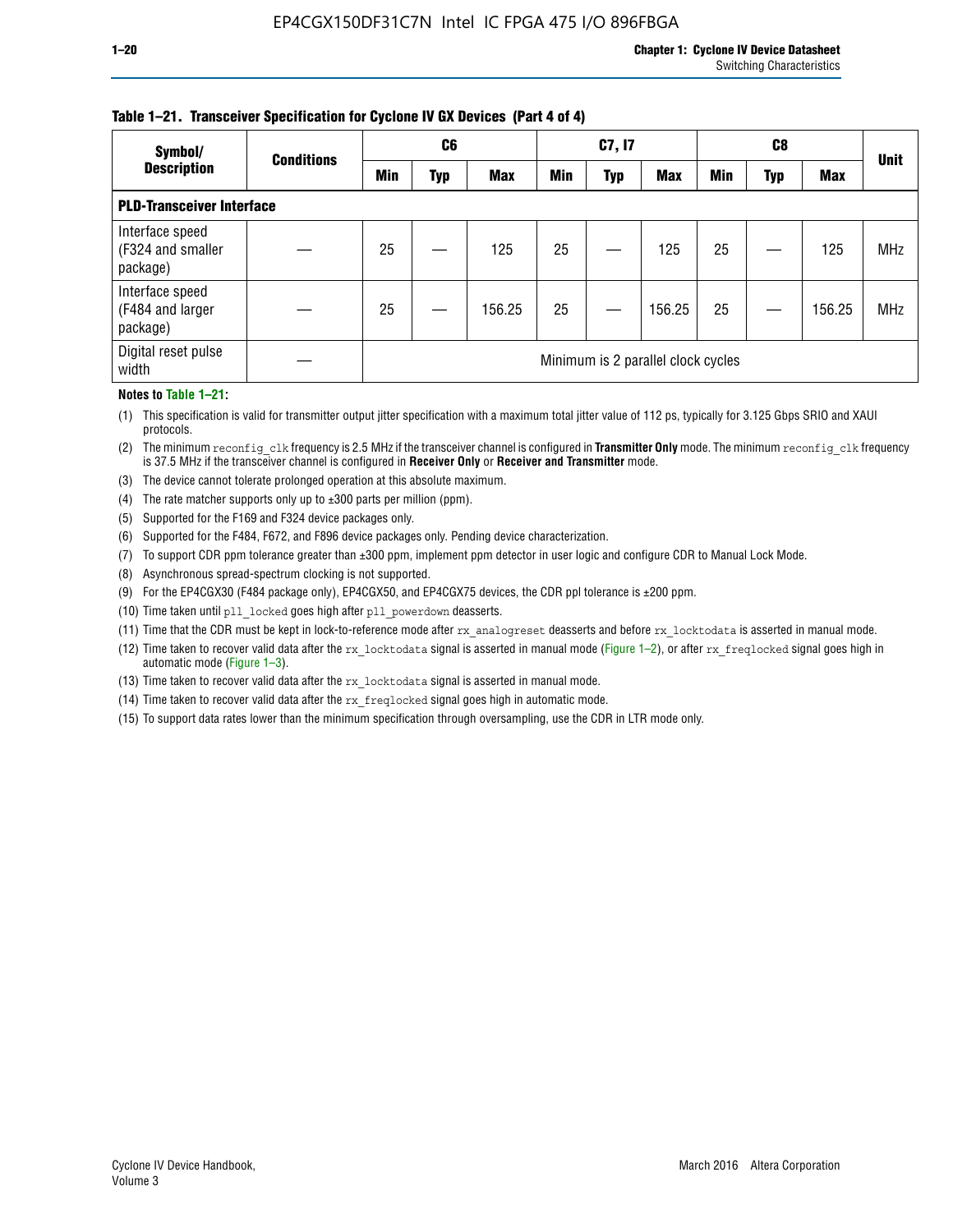Figure 1–2 shows the lock time parameters in manual mode.

 $\Box$  LTD = lock-to-data. LTR = lock-to-reference.





Figure 1–3 shows the lock time parameters in automatic mode.

**Figure 1–3. Lock Time Parameters for Automatic Mode**

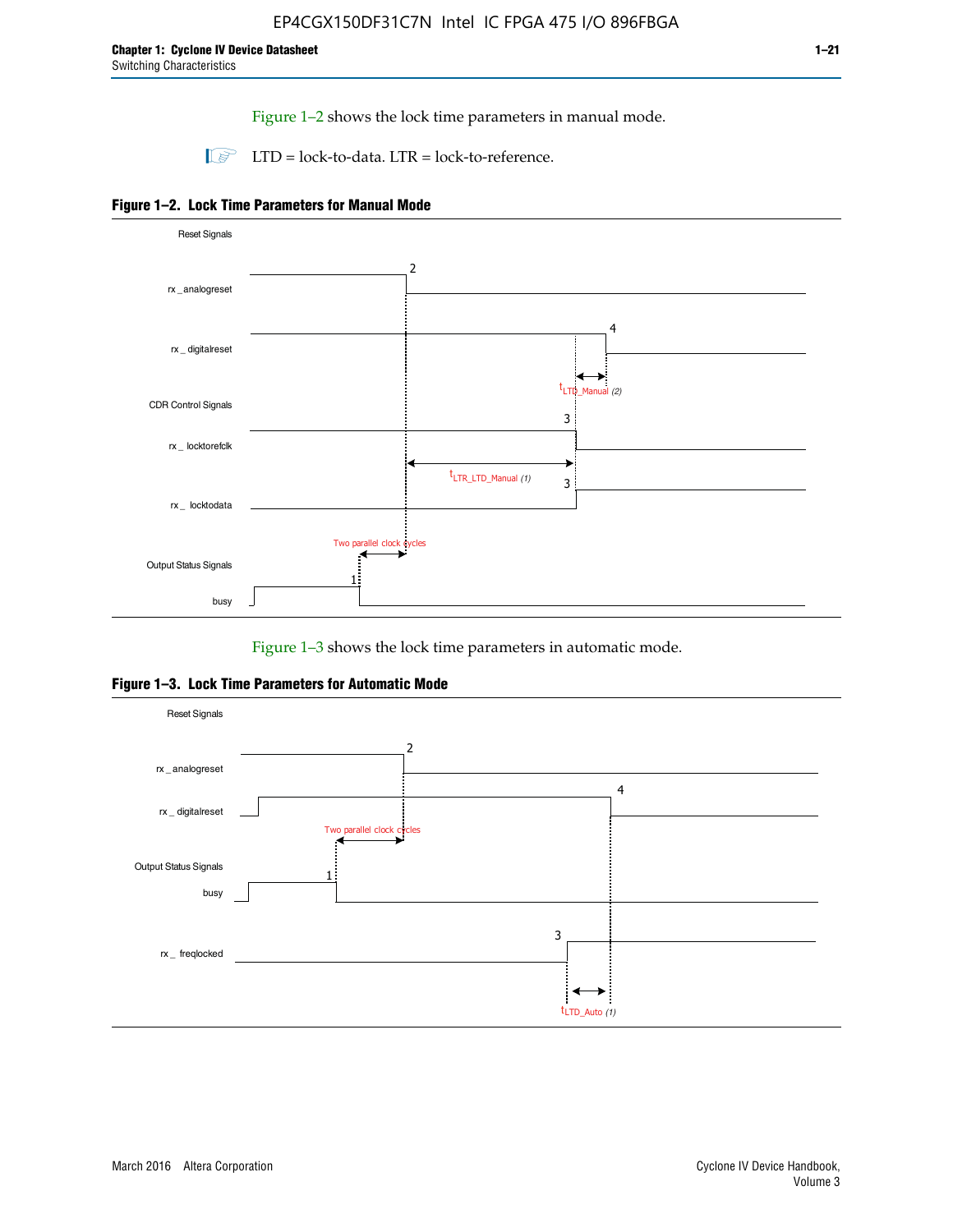## Figure 1–4 shows the differential receiver input waveform.





Figure 1–5 shows the transmitter output waveform.





Table 1–22 lists the typical V<sub>OD</sub> for Tx term that equals 100  $\Omega$ .

| Table 1–22. Typical V <sub>0D</sub> Setting, Tx Term = 100 $\Omega$ |  |  |  |  |  |  |  |
|---------------------------------------------------------------------|--|--|--|--|--|--|--|
|---------------------------------------------------------------------|--|--|--|--|--|--|--|

|                                                        |     |     |     | V <sub>on</sub> Setting (mV) |      |      |
|--------------------------------------------------------|-----|-----|-----|------------------------------|------|------|
| <b>Symbol</b>                                          |     |     |     | 4(1)                         |      |      |
| $\rm V_{OD}$ differential peak<br>to peak typical (mV) | 400 | 600 | 800 | 900                          | 1000 | 1200 |

**Note to Table 1–22:**

(1) This setting is required for compliance with the PCIe protocol.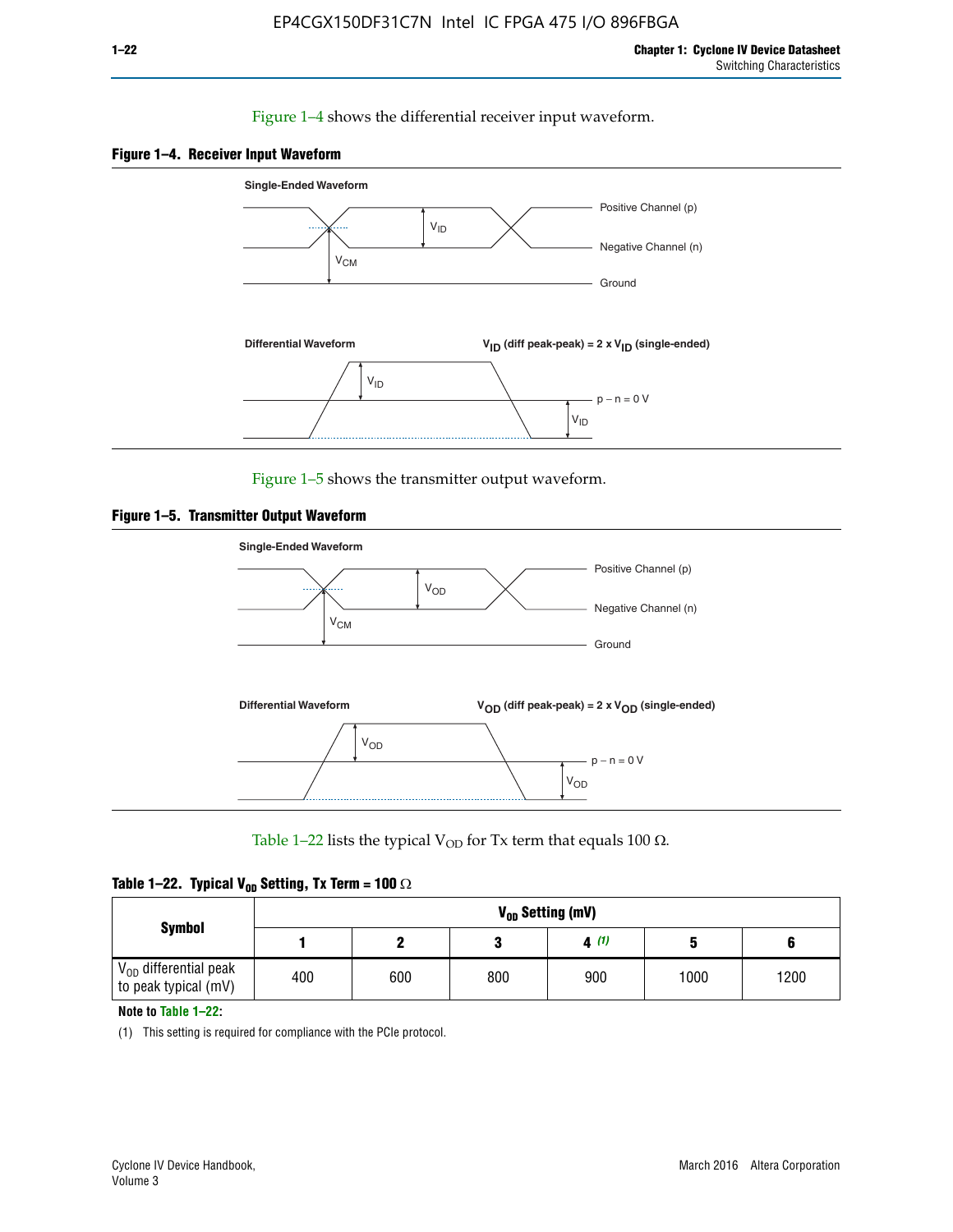Table 1–23 lists the Cyclone IV GX transceiver block AC specifications.

| Symbol/                                                                 | <b>Conditions</b>  | C <sub>6</sub> |            | C7, I7     |        |            | C <sub>8</sub> |                |            | <b>Unit</b> |    |
|-------------------------------------------------------------------------|--------------------|----------------|------------|------------|--------|------------|----------------|----------------|------------|-------------|----|
| <b>Description</b>                                                      |                    | Min            | <b>Typ</b> | <b>Max</b> | Min    | <b>Typ</b> | Max            | Min            | <b>Typ</b> | <b>Max</b>  |    |
| <b>PCIe Transmit Jitter Generation (3)</b>                              |                    |                |            |            |        |            |                |                |            |             |    |
| Total jitter at 2.5 Gbps<br>(Gen1)                                      | Compliance pattern |                |            | 0.25       |        |            | 0.25           |                |            | 0.25        | UI |
| <b>PCIe Receiver Jitter Tolerance (3)</b>                               |                    |                |            |            |        |            |                |                |            |             |    |
| Total jitter at 2.5 Gbps<br>(Gen1)                                      | Compliance pattern | > 0.6          |            | > 0.6      |        | > 0.6      |                | UI             |            |             |    |
| <b>GIGE Transmit Jitter Generation (4)</b>                              |                    |                |            |            |        |            |                |                |            |             |    |
| Deterministic jitter                                                    | Pattern = CRPAT    |                |            | 0.14       |        |            | 0.14           |                |            | 0.14        | UI |
| (peak-to-peak)                                                          |                    |                |            |            |        |            |                |                |            |             |    |
| Total jitter (peak-to-peak)                                             | Pattern = CRPAT    |                |            | 0.279      |        |            | 0.279          |                |            | 0.279       | UI |
| <b>GIGE Receiver Jitter Tolerance</b> (4)                               |                    |                |            |            |        |            |                |                |            |             |    |
| Deterministic jitter<br>tolerance (peak-to-peak)                        | Pattern = CJPAT    | > 0.4<br>> 0.4 |            |            | > 0.4  |            |                | $\mathsf{III}$ |            |             |    |
| Combined deterministic<br>and random jitter<br>tolerance (peak-to-peak) | Pattern = CJPAT    |                | > 0.66     |            | > 0.66 |            | > 0.66         |                | UI         |             |    |

## **Table 1–23. Transceiver Block AC Specification for Cyclone IV GX Devices** *(1)***,** *(2)*

**Notes to Table 1–23:**

(1) Dedicated refclk pins were used to drive the input reference clocks.

(2) The jitter numbers specified are valid for the stated conditions only.

(3) The jitter numbers for PIPE are compliant to the PCIe Base Specification 2.0.

(4) The jitter numbers for GIGE are compliant to the IEEE802.3-2002 Specification.

# **Core Performance Specifications**

The following sections describe the clock tree specifications, PLLs, embedded multiplier, memory block, and configuration specifications for Cyclone IV Devices.

# **Clock Tree Specifications**

Table 1–24 lists the clock tree specifications for Cyclone IV devices.

**Table 1–24. Clock Tree Performance for Cyclone IV Devices** *(Part 1 of 2)*

|               | <b>Performance</b> |       |     |           |             |       |                  |     |             |
|---------------|--------------------|-------|-----|-----------|-------------|-------|------------------|-----|-------------|
| <b>Device</b> | C6                 | C7    | C8  | $C8L$ (1) | $C9L$ $(1)$ | 17    | <b>18L</b> $(1)$ | A7  | <b>Unit</b> |
| EP4CE6        | 500                | 437.5 | 402 | 362       | 265         | 437.5 | 362              | 402 | <b>MHz</b>  |
| EP4CE10       | 500                | 437.5 | 402 | 362       | 265         | 437.5 | 362              | 402 | <b>MHz</b>  |
| EP4CE15       | 500                | 437.5 | 402 | 362       | 265         | 437.5 | 362              | 402 | <b>MHz</b>  |
| EP4CE22       | 500                | 437.5 | 402 | 362       | 265         | 437.5 | 362              | 402 | <b>MHz</b>  |
| EP4CE30       | 500                | 437.5 | 402 | 362       | 265         | 437.5 | 362              | 402 | <b>MHz</b>  |
| EP4CE40       | 500                | 437.5 | 402 | 362       | 265         | 437.5 | 362              | 402 | <b>MHz</b>  |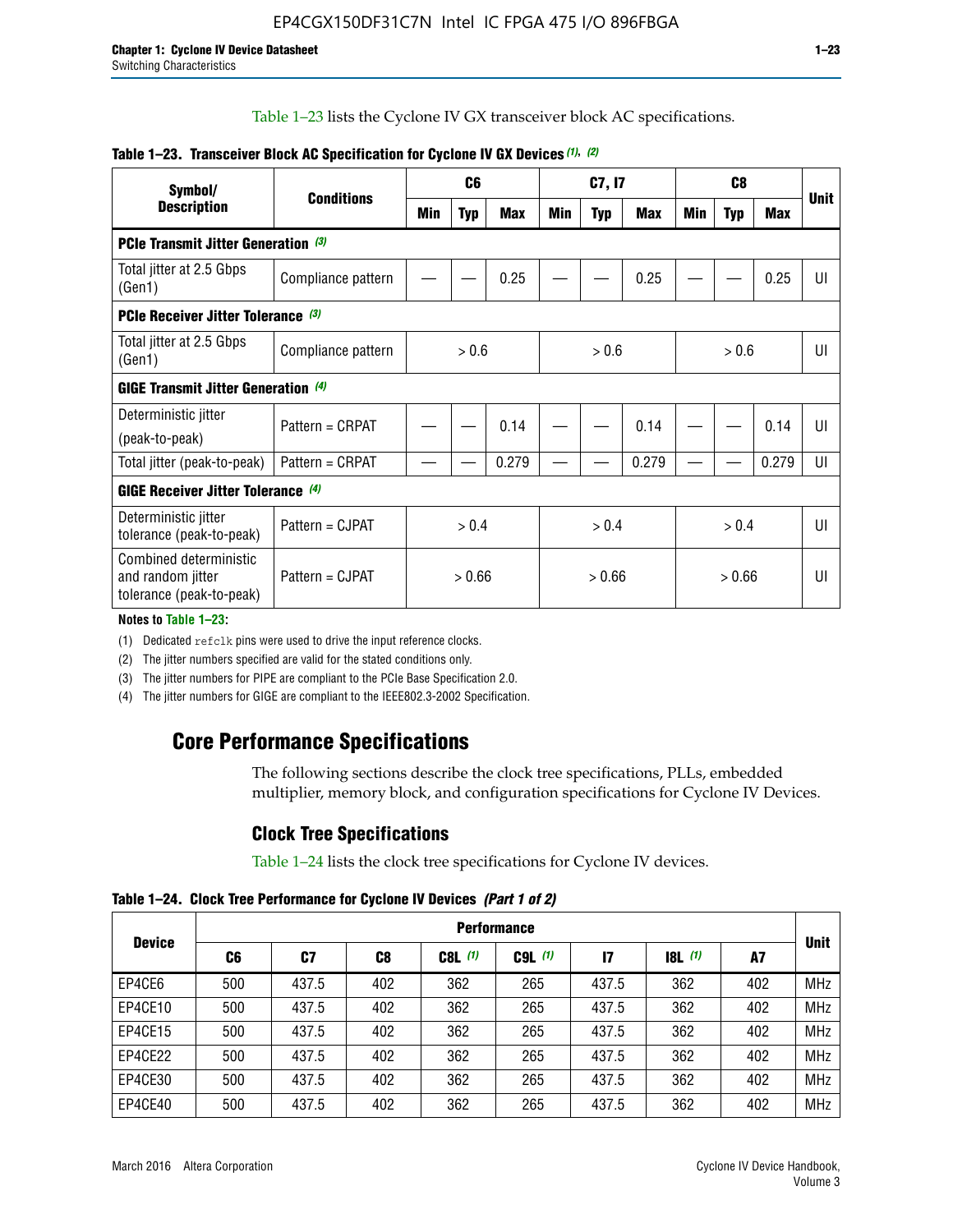|               | <b>Performance</b> |                |     |           |             |              |           |    |             |  |
|---------------|--------------------|----------------|-----|-----------|-------------|--------------|-----------|----|-------------|--|
| <b>Device</b> | C6                 | C <sub>7</sub> | C8  | $C8L$ (1) | $C9L$ $(1)$ | $\mathbf{I}$ | $18L$ (1) | A7 | <b>Unit</b> |  |
| EP4CE55       | 500                | 437.5          | 402 | 362       | 265         | 437.5        | 362       |    | <b>MHz</b>  |  |
| EP4CE75       | 500                | 437.5          | 402 | 362       | 265         | 437.5        | 362       |    | <b>MHz</b>  |  |
| EP4CE115      |                    | 437.5          | 402 | 362       | 265         | 437.5        | 362       |    | <b>MHz</b>  |  |
| EP4CGX15      | 500                | 437.5          | 402 |           |             | 437.5        |           |    | <b>MHz</b>  |  |
| EP4CGX22      | 500                | 437.5          | 402 |           |             | 437.5        |           |    | <b>MHz</b>  |  |
| EP4CGX30      | 500                | 437.5          | 402 |           |             | 437.5        |           |    | <b>MHz</b>  |  |
| EP4CGX50      | 500                | 437.5          | 402 |           |             | 437.5        |           |    | <b>MHz</b>  |  |
| EP4CGX75      | 500                | 437.5          | 402 |           |             | 437.5        |           |    | <b>MHz</b>  |  |
| EP4CGX110     | 500                | 437.5          | 402 |           |             | 437.5        |           |    | <b>MHz</b>  |  |
| EP4CGX150     | 500                | 437.5          | 402 |           |             | 437.5        |           |    | <b>MHz</b>  |  |

**Table 1–24. Clock Tree Performance for Cyclone IV Devices** *(Part 2 of 2)*

**Note to Table 1–24:**

(1) Cyclone IV E 1.0 V core voltage devices only support C8L, C9L, and I8L speed grades.

# **PLL Specifications**

Table 1–25 lists the PLL specifications for Cyclone IV devices when operating in the commercial junction temperature range (0°C to 85°C), the industrial junction temperature range (–40°C to 100°C), the extended industrial junction temperature range (–40°C to 125°C), and the automotive junction temperature range (–40°C to 125°C). For more information about the PLL block, refer to "Glossary" on page 1–37.

|  |  | Table 1–25. PLL Specifications for Cyclone IV Devices $(1)$ , $(2)$ (Part 1 of 2) |  |
|--|--|-----------------------------------------------------------------------------------|--|
|--|--|-----------------------------------------------------------------------------------|--|

| <b>Symbol</b>                                          | <b>Parameter</b>                                            | Min | <b>Typ</b>               | Max   | <b>Unit</b>   |
|--------------------------------------------------------|-------------------------------------------------------------|-----|--------------------------|-------|---------------|
|                                                        | Input clock frequency $(-6, -7, -8)$ speed grades)          |     | —                        | 472.5 | <b>MHz</b>    |
| $f_{\text{IN}}$ (3)                                    | Input clock frequency (-8L speed grade)                     | 5   |                          | 362   | <b>MHz</b>    |
|                                                        | Input clock frequency (-9L speed grade)                     | 5   |                          | 265   | <b>MHz</b>    |
| f <sub>INPFD</sub>                                     | PFD input frequency                                         | 5   |                          | 325   | <b>MHz</b>    |
| $f_{VCO}$ (4)                                          | PLL internal VCO operating range                            | 600 | $\overline{\phantom{0}}$ | 1300  | <b>MHz</b>    |
| f <sub>INDUTY</sub>                                    | Input clock duty cycle                                      | 40  |                          | 60    | $\frac{0}{0}$ |
| $t_{\text{INJITTER\_CCJ}}$ (5)                         | Input clock cycle-to-cycle jitter<br>$F_{REF} \geq 100$ MHz |     |                          | 0.15  | UI            |
|                                                        | $F_{RFF}$ < 100 MHz                                         |     |                          | ±750  | ps            |
| $f_{\text{OUT\_EXT}}$ (external clock<br>output) $(3)$ | PLL output frequency                                        |     |                          | 472.5 | <b>MHz</b>    |
|                                                        | PLL output frequency (-6 speed grade)                       |     |                          | 472.5 | <b>MHz</b>    |
|                                                        | PLL output frequency (-7 speed grade)                       |     |                          | 450   | <b>MHz</b>    |
| $f_{OUT}$ (to global clock)                            | PLL output frequency (-8 speed grade)                       |     |                          | 402.5 | <b>MHz</b>    |
|                                                        | PLL output frequency (-8L speed grade)                      |     |                          | 362   | <b>MHz</b>    |
|                                                        | PLL output frequency (-9L speed grade)                      |     |                          | 265   | <b>MHz</b>    |
| t <sub>outputy</sub>                                   | Duty cycle for external clock output (when set to 50%)      |     | 50                       | 55    | $\frac{0}{0}$ |
| $t_{\text{LOCK}}$                                      | Time required to lock from end of device configuration      |     |                          |       | ms            |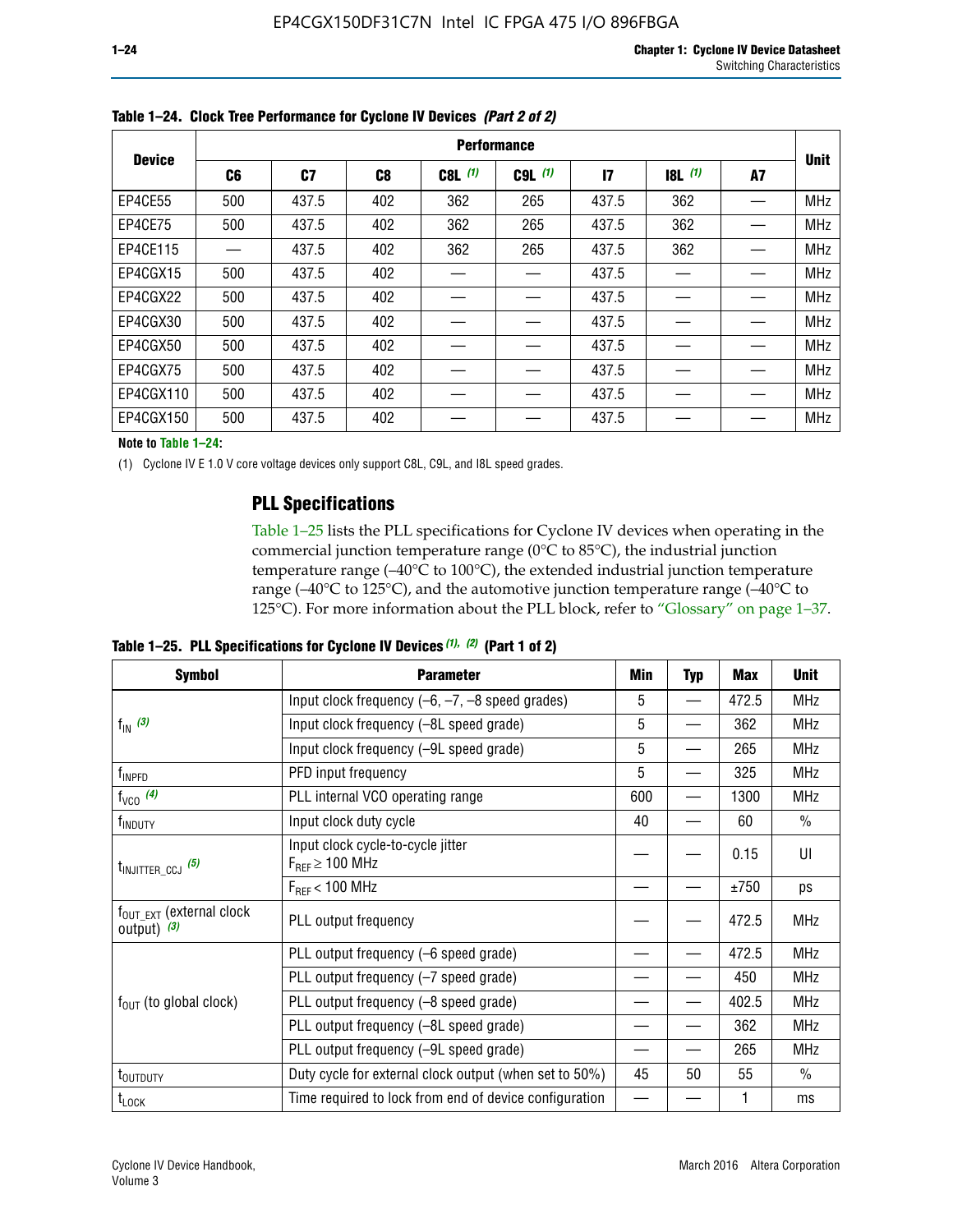**Symbol Parameter Min Typ Max Unit**

|  |  | Table 1–25. PLL Specifications for Cyclone IV Devices (1), (2) (Part 2 of 2) |  |
|--|--|------------------------------------------------------------------------------|--|
|--|--|------------------------------------------------------------------------------|--|

| t <sub>DLOCK</sub>                        | Time required to lock dynamically (after switchover,<br>reconfiguring any non-post-scale counters/delays or<br>areset is deasserted) |                           | 1    | ms                       |
|-------------------------------------------|--------------------------------------------------------------------------------------------------------------------------------------|---------------------------|------|--------------------------|
| t <sub>outjitter_period_dedclk</sub> (6)  | Dedicated clock output period jitter<br>$F_{\text{OUT}} \geq 100 \text{ MHz}$                                                        |                           | 300  | ps                       |
|                                           | $F_{OUT}$ < 100 MHz                                                                                                                  |                           | 30   | mUI                      |
| t <sub>outjitter_ccj_dedclk</sub> (6)     | Dedicated clock output cycle-to-cycle jitter<br>$F_{OUT} \geq 100$ MHz                                                               |                           | 300  | ps                       |
|                                           | $F_{OIII}$ < 100 MHz                                                                                                                 |                           | 30   | mUI                      |
| t <sub>outjitter_period_io</sub> (6)      | Regular I/O period jitter<br>$F_{OUT} \geq 100$ MHz                                                                                  |                           | 650  | ps                       |
|                                           | $F_{\text{OUT}}$ < 100 MHz                                                                                                           |                           | 75   | mUI                      |
| t <sub>outjitter_ccj_io</sub> (6)         | Regular I/O cycle-to-cycle jitter<br>$F_{\text{OUT}} \geq 100 \text{ MHz}$                                                           |                           | 650  | ps                       |
|                                           | $F_{OIII}$ < 100 MHz                                                                                                                 | 75<br>±50<br>10<br>3.5(7) | mUI  |                          |
| t <sub>PLL_PSERR</sub>                    | Accuracy of PLL phase shift                                                                                                          |                           |      | ps                       |
| t <sub>ARESET</sub>                       | Minimum pulse width on areset signal.                                                                                                |                           |      | ns                       |
| <b><i>LCONFIGPLL</i></b>                  | Time required to reconfigure scan chains for PLLs                                                                                    |                           |      | <b>SCANCLK</b><br>cycles |
| f <sub>SCANCLK</sub>                      | scanclk frequency                                                                                                                    |                           | 100  | MHz                      |
| t <sub>CASC_OUTJITTER_PERIOD_DEDCLK</sub> | Period jitter for dedicated clock output in cascaded<br>PLLs ( $F_{OUT} \ge 100$ MHz)                                                |                           | 425  | ps                       |
| (8), (9)                                  | Period jitter for dedicated clock output in cascaded<br>PLLs ( $F_{\text{OUT}}$ < 100 MHz)                                           |                           | 42.5 | mUI                      |

#### **Notes to Table 1–25:**

- (1) This table is applicable for general purpose PLLs and multipurpose PLLs.
- (2) You must connect  $V_{CCD-PL}$  to  $V_{CCINT}$  through the decoupling capacitor and ferrite bead.
- (3) This parameter is limited in the Quartus II software by the I/O maximum frequency. The maximum I/O frequency is different for each I/O standard.
- (4) The V<sub>CO</sub> frequency reported by the Quartus II software in the PLL Summary section of the compilation report takes into consideration the V<sub>CO</sub> post-scale counter K value. Therefore, if the counter K has a value of 2, the frequency reported can be lower than the f<sub>VCO</sub> specification.
- (5) A high input jitter directly affects the PLL output jitter. To have low PLL output clock jitter, you must provide a clean clock source that is less than 200 ps.
- (6) Peak-to-peak jitter with a probability level of 10–12 (14 sigma, 99.99999999974404% confidence level). The output jitter specification applies to the intrinsic jitter of the PLL when an input jitter of 30 ps is applied.
- (7) With 100-MHz scanclk frequency.
- (8) The cascaded PLLs specification is applicable only with the following conditions:
	- **■** Upstream PLL—0.59 MHz  $\leq$  Upstream PLL bandwidth  $<$  1 MHz
	- Downstream PLL—Downstream PLL bandwidth > 2 MHz
- (9) PLL cascading is not supported for transceiver applications.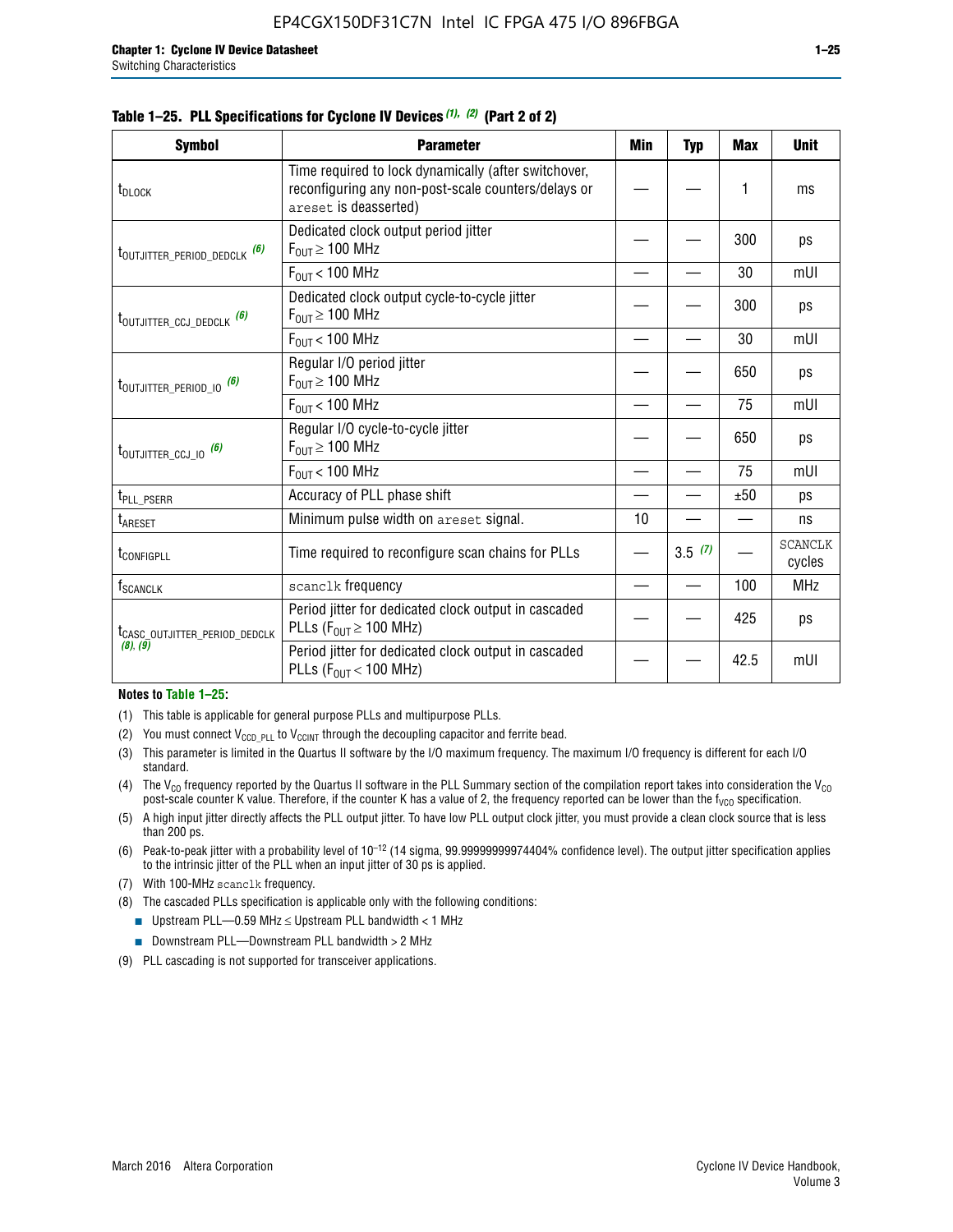# **Embedded Multiplier Specifications**

Table 1–26 lists the embedded multiplier specifications for Cyclone IV devices.

### **Table 1–26. Embedded Multiplier Specifications for Cyclone IV Devices**

|                                | <b>Resources Used</b>        | <b>Performance</b> |            |     |                 |     |             |
|--------------------------------|------------------------------|--------------------|------------|-----|-----------------|-----|-------------|
| Mode                           | <b>Number of Multipliers</b> | C6                 | C7, I7, A7 | C8  | <b>C8L, I8L</b> | C9L | <b>Unit</b> |
| $9 \times 9$ -bit multiplier   |                              | 340                | 300        | 260 | 240             | 175 | <b>MHz</b>  |
| $18 \times 18$ -bit multiplier |                              | 287                | 250        | 200 | 185             | 135 | <b>MHz</b>  |

# **Memory Block Specifications**

Table 1–27 lists the M9K memory block specifications for Cyclone IV devices.

### **Table 1–27. Memory Block Performance Specifications for Cyclone IV Devices**

|               |                                           | <b>Resources Used</b> |                             | <b>Performance</b> |            |                |                 |     |             |
|---------------|-------------------------------------------|-----------------------|-----------------------------|--------------------|------------|----------------|-----------------|-----|-------------|
| <b>Memory</b> | <b>Mode</b>                               | LEs                   | <b>M9K</b><br><b>Memory</b> | C <sub>6</sub>     | C7, I7, A7 | C <sub>8</sub> | <b>C8L, I8L</b> | C9L | <b>Unit</b> |
| M9K Block     | FIFO 256 $\times$ 36                      | 47                    |                             | 315                | 274        | 238            | 200             | 157 | <b>MHz</b>  |
|               | Single-port $256 \times 36$               | 0                     |                             | 315                | 274        | 238            | 200             | 157 | <b>MHz</b>  |
|               | Simple dual-port $256 \times 36$ CLK      | 0                     |                             | 315                | 274        | 238            | 200             | 157 | <b>MHz</b>  |
|               | True dual port $512 \times 18$ single CLK | 0                     |                             | 315                | 274        | 238            | 200             | 157 | <b>MHz</b>  |

# **Configuration and JTAG Specifications**

Table 1–28 lists the configuration mode specifications for Cyclone IV devices.

### **Table 1–28. Passive Configuration Mode Specifications for Cyclone IV Devices** *(1)*

| <b>Programming Mode</b>         | V <sub>CCINT</sub> Voltage Level (V)          | <b>DCLK f<sub>MAX</sub></b> | <b>Unit</b> |
|---------------------------------|-----------------------------------------------|-----------------------------|-------------|
| Passive Serial (PS)             | 1.0 $(3)$                                     | 66                          | MHz         |
|                                 | 1.2<br>133<br>1.0 $(3)$<br>66<br>12(4)<br>100 | MHz                         |             |
| Fast Passive Parallel (FPP) (2) |                                               |                             | <b>MHz</b>  |
|                                 |                                               |                             | <b>MHz</b>  |

#### **Notes to Table 1–28:**

- (1) For more information about PS and FPP configuration timing parameters, refer to the *[Configuration and Remote](http://www.altera.com/literature/hb/cyclone-iv/cyiv-51008.pdf)  [System Upgrades in Cyclone IV Devices](http://www.altera.com/literature/hb/cyclone-iv/cyiv-51008.pdf)* chapter.
- (2) FPP configuration mode supports all Cyclone IV E devices (except for E144 package devices) and EP4CGX50, EP4CGX75, EP4CGX110, and EP4CGX150 only.
- (3)  $V_{CCMT}$  = 1.0 V is only supported for Cyclone IV E 1.0 V core voltage devices.
- (4) Cyclone IV E devices support 1.2 V V<sub>CCINT</sub>. Cyclone IV E 1.2 V core voltage devices support 133 MHz DCLK f<sub>MAX</sub> for EP4CE6, EP4CE10, EP4CE15, EP4CE22, EP4CE30, and EP4CE40 only.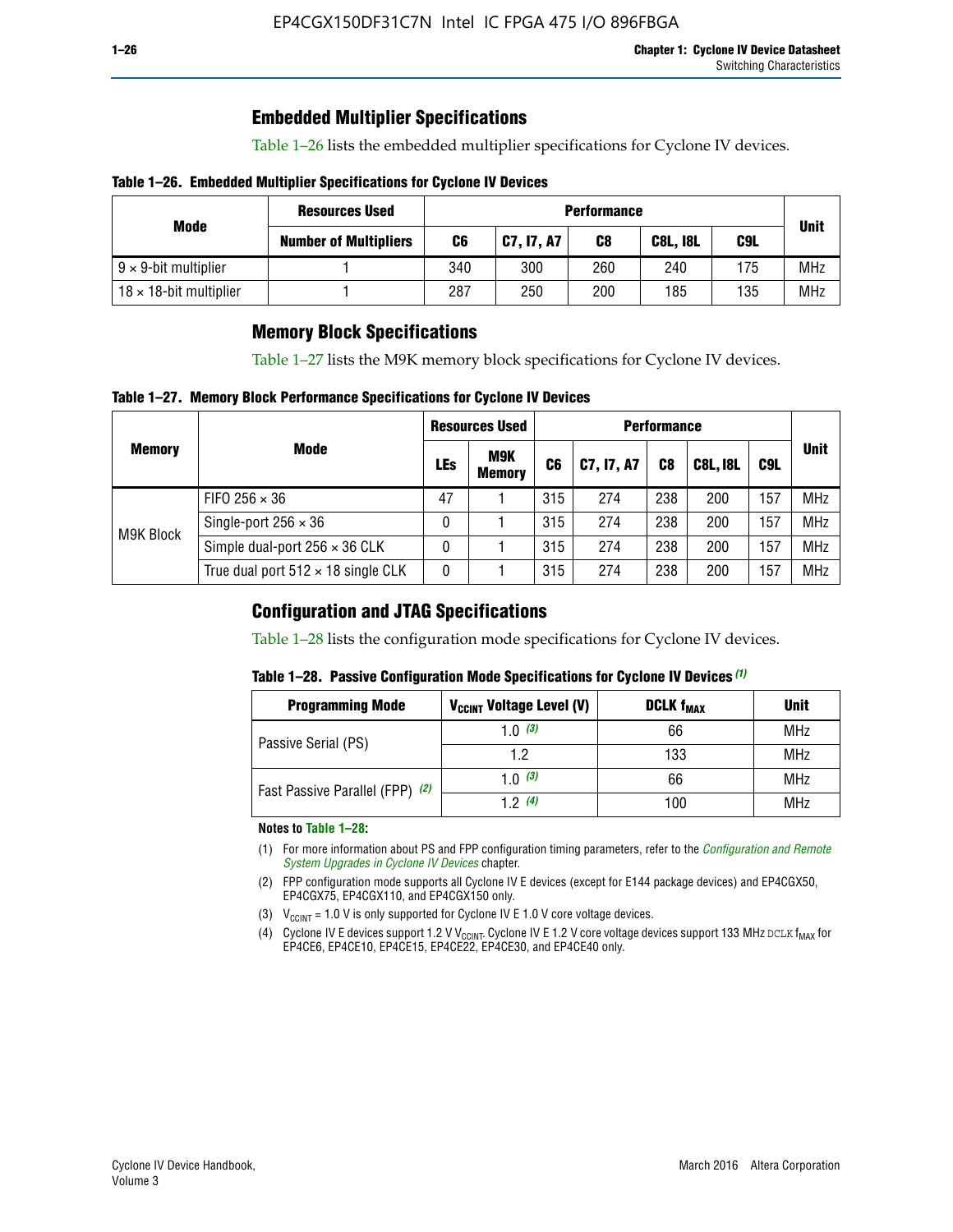Table 1–29 lists the active configuration mode specifications for Cyclone IV devices.

**Table 1–29. Active Configuration Mode Specifications for Cyclone IV Devices**

| <b>Programming Mode</b>  | <b>DCLK Range</b> | <b>Typical DCLK</b> | Unit |
|--------------------------|-------------------|---------------------|------|
| Active Parallel (AP) (1) | 20 to 40          | 33                  | MHz  |
| Active Serial (AS)       | 20 to 40          | 33                  | MHz  |

**Note to Table 1–29:**

(1) AP configuration mode is only supported for Cyclone IV E devices.

Table 1–30 lists the JTAG timing parameters and values for Cyclone IV devices.

**Table 1–30. JTAG Timing Parameters for Cyclone IV Devices** *(1)*

| Symbol                       | <b>Parameter</b>                                       | <b>Min</b> | <b>Max</b> | <b>Unit</b> |
|------------------------------|--------------------------------------------------------|------------|------------|-------------|
| t <sub>JCP</sub>             | <b>TCK clock period</b>                                | 40         |            | ns          |
| t <sub>JCH</sub>             | <b>TCK clock high time</b>                             | 19         |            | ns          |
| $t_{JCL}$                    | TCK clock low time                                     | 19         |            | ns          |
| t <sub>JPSU_TDI</sub>        | JTAG port setup time for TDI                           | 1          |            | ns          |
| t <sub>JPSU_TMS</sub>        | JTAG port setup time for TMS                           | 3          |            | ns          |
| t <sub>JPH</sub>             | JTAG port hold time                                    | 10         |            | ns          |
| t <sub>JPCO</sub>            | JTAG port clock to output $(2)$ , $(3)$                |            | 15         | ns          |
| t <sub>JPZX</sub>            | JTAG port high impedance to valid output $(2)$ , $(3)$ |            | 15         | ns          |
| t <sub>JPXZ</sub>            | JTAG port valid output to high impedance $(2)$ , $(3)$ |            | 15         | ns          |
| ${\rm t}_{\rm JSSU}$         | Capture register setup time                            | 5          |            | ns          |
| $\mathsf{t}_{\mathsf{JSH}}$  | Capture register hold time                             | 10         |            | ns          |
| $t_{\rm JSCO}$               | Update register clock to output                        |            | 25         | ns          |
| $t_{\footnotesize \rm JSZX}$ | Update register high impedance to valid output         |            | 25         | ns          |
| t <sub>JSXZ</sub>            | Update register valid output to high impedance         |            | 25         | ns          |

**Notes to Table 1–30:**

(1) For more information about JTAG waveforms, refer to "JTAG Waveform" in "Glossary" on page 1–37.

(2) The specification is shown for 3.3-, 3.0-, and 2.5-V LVTTL/LVCMOS operation of JTAG pins. For 1.8-V LVTTL/LVCMOS and 1.5-V LVCMOS, the output time specification is 16 ns.

(3) For EP4CGX22, EP4CGX30 (F324 and smaller package), EP4CGX110, and EP4CGX150 devices, the output time specification for 3.3-, 3.0-, and 2.5-V LVTTL/LVCMOS operation of JTAG pins is 16 ns. For 1.8-V LVTTL/LVCMOS and 1.5-V LVCMOS, the output time specification is 18 ns.

# **Periphery Performance**

This section describes periphery performance, including high-speed I/O and external memory interface.

I/O performance supports several system interfaces, such as the high-speed I/O interface, external memory interface, and the PCI/PCI-X bus interface. I/Os using the SSTL-18 Class I termination standard can achieve up to the stated DDR2 SDRAM interfacing speeds. I/Os using general-purpose I/O standards such as 3.3-, 3.0-, 2.5-, 1.8-, or 1.5-LVTTL/LVCMOS are capable of a typical 200 MHz interfacing frequency with a 10 pF load.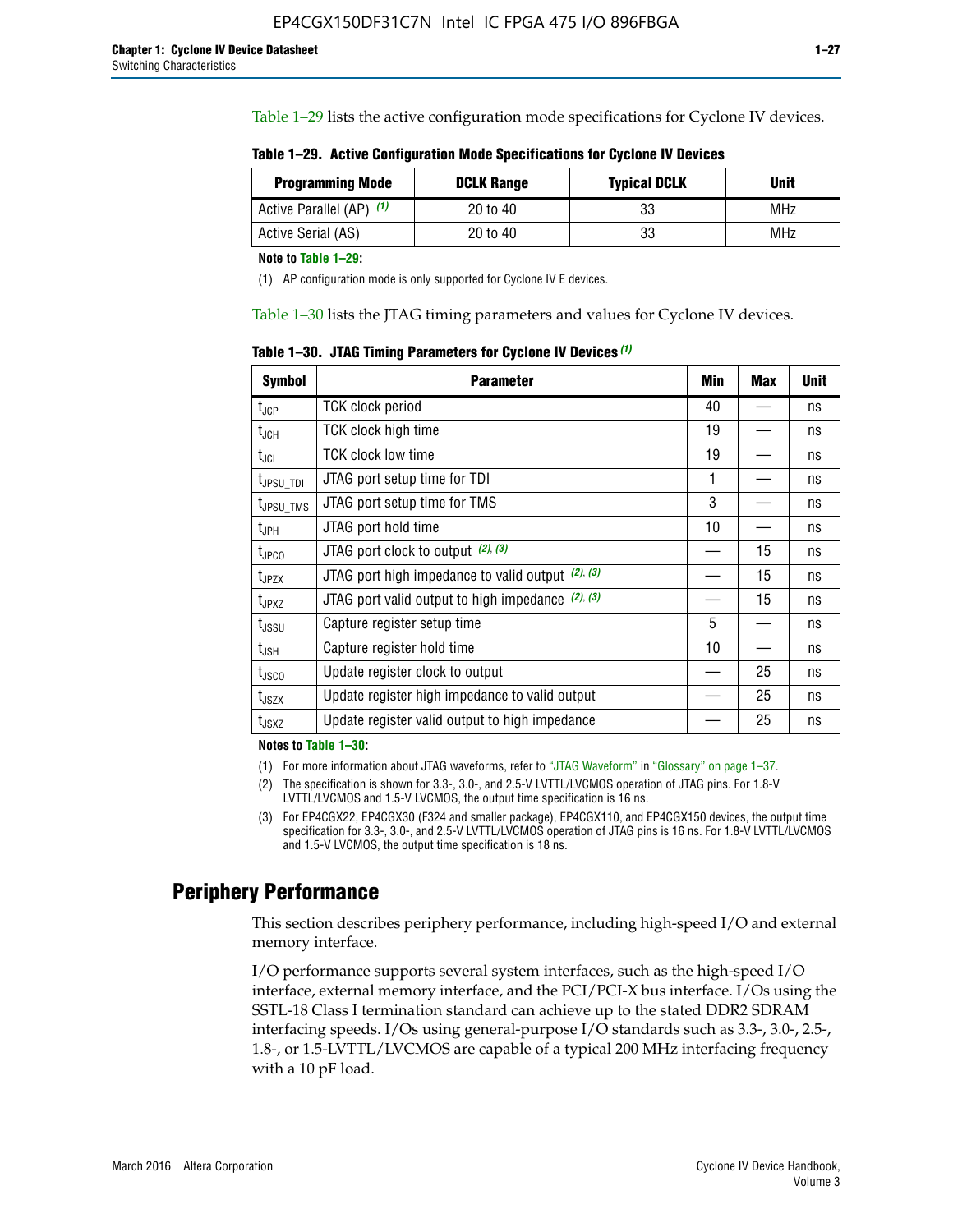- For more information about the supported maximum clock rate, device and pin planning, IP implementation, and device termination, refer to *[Section III: System](http://www.altera.com/literature/hb/external-memory/emi_intro_specs.pdf)  [Performance Specifications](http://www.altera.com/literature/hb/external-memory/emi_intro_specs.pdf)* of the *External Memory Interfaces Handbook*.
- **1 Actual achievable frequency depends on design- and system-specific factors. Perform** HSPICE/IBIS simulations based on your specific design and system setup to determine the maximum achievable frequency in your system.

# **High-Speed I/O Specifications**

Table 1–31 through Table 1–36 list the high-speed I/O timing for Cyclone IV devices. For definitions of high-speed timing specifications, refer to "Glossary" on page 1–37.

**Table 1–31. RSDS Transmitter Timing Specifications for Cyclone IV Devices** *(1)***,** *(2)***,** *(4)* **(Part 1 of 2)**

|                                                      |                                     |            | C6                       |            |            | C7, I7                   |            |                 | <b>C8, A7</b>            |            |            | <b>C8L, I8L</b>          |            |     | C <sub>9</sub> L         |            |             |
|------------------------------------------------------|-------------------------------------|------------|--------------------------|------------|------------|--------------------------|------------|-----------------|--------------------------|------------|------------|--------------------------|------------|-----|--------------------------|------------|-------------|
| <b>Symbol</b>                                        | <b>Modes</b>                        | <b>Min</b> | <b>Typ</b>               | <b>Max</b> | <b>Min</b> | <b>Typ</b>               | <b>Max</b> | <b>Min</b>      | <b>Typ</b>               | <b>Max</b> | <b>Min</b> | <b>Typ</b>               | <b>Max</b> | Min | <b>Typ</b>               | <b>Max</b> | <b>Unit</b> |
|                                                      | $\times$ 10                         | 5          | $\overline{\phantom{0}}$ | 180        | 5          | —                        | 155.5      | 5               | $\overline{\phantom{0}}$ | 155.5      | 5          |                          | 155.5      | 5   |                          | 132.5      | <b>MHz</b>  |
|                                                      | $\times 8$                          | 5          |                          | 180        | 5          |                          | 155.5      | $5\phantom{.0}$ | $\overline{\phantom{0}}$ | 155.5      | 5          |                          | 155.5      | 5   |                          | 132.5      | <b>MHz</b>  |
| f <sub>HSCLK</sub><br>(input clock                   | $\times 7$                          | 5          | $\overline{\phantom{0}}$ | 180        | 5          |                          | 155.5      | 5               | $\overline{\phantom{0}}$ | 155.5      | 5          |                          | 155.5      | 5   |                          | 132.5      | <b>MHz</b>  |
| frequency)                                           | $\times$ 4                          | 5          | $\overline{\phantom{0}}$ | 180        | 5          | $\overline{\phantom{0}}$ | 155.5      | 5               | $\equiv$                 | 155.5      | 5          | $\overline{\phantom{0}}$ | 155.5      | 5   | $\overline{\phantom{0}}$ | 132.5      | <b>MHz</b>  |
|                                                      | $\times 2$                          | 5          | $\equiv$                 | 180        | 5          |                          | 155.5      | 5               | $\equiv$                 | 155.5      | 5          | $\equiv$                 | 155.5      | 5   | $\overline{\phantom{0}}$ | 132.5      | <b>MHz</b>  |
|                                                      | $\times$ 1                          | 5          |                          | 360        | 5          |                          | 311        | 5               | $\overline{\phantom{0}}$ | 311        | 5          | $\overline{\phantom{0}}$ | 311        | 5   |                          | 265        | <b>MHz</b>  |
|                                                      | $\times$ 10                         | 100        | $\overline{\phantom{0}}$ | 360        | 100        |                          | 311        | 100             | $\overline{\phantom{0}}$ | 311        | 100        | $\overline{\phantom{0}}$ | 311        | 100 |                          | 265        | <b>Mbps</b> |
|                                                      | $\times 8$                          | 80         |                          | 360        | 80         |                          | 311        | 80              | $\overline{\phantom{0}}$ | 311        | 80         | $\overline{\phantom{0}}$ | 311        | 80  | $\overline{\phantom{0}}$ | 265        | <b>Mbps</b> |
| Device<br>operation in                               | $\times 7$                          | 70         | $\overline{\phantom{0}}$ | 360        | 70         |                          | 311        | 70              | $\overline{\phantom{0}}$ | 311        | 70         | $\overline{\phantom{0}}$ | 311        | 70  | $\overline{\phantom{0}}$ | 265        | <b>Mbps</b> |
| <b>Mbps</b>                                          | $\times$ 4                          | 40         |                          | 360        | 40         |                          | 311        | 40              |                          | 311        | 40         | $\overline{\phantom{0}}$ | 311        | 40  | $\overline{\phantom{0}}$ | 265        | <b>Mbps</b> |
|                                                      | $\times 2$                          | 20         |                          | 360        | 20         | $\equiv$                 | 311        | 20              | $\overline{\phantom{0}}$ | 311        | 20         |                          | 311        | 20  | $\equiv$                 | 265        | <b>Mbps</b> |
|                                                      | $\times$ 1                          | 10         |                          | 360        | 10         |                          | 311        | 10              |                          | 311        | 10         | $\overline{\phantom{0}}$ | 311        | 10  | $\overline{\phantom{0}}$ | 265        | <b>Mbps</b> |
| t <sub>DUTY</sub>                                    | —                                   | 45         | $\overline{\phantom{0}}$ | 55         | 45         |                          | 55         | 45              | $\overline{\phantom{0}}$ | 55         | 45         |                          | 55         | 45  |                          | 55         | $\%$        |
| Transmitter<br>channel-to-<br>channel skew<br>(TCCS) |                                     |            |                          | 200        |            |                          | 200        |                 |                          | 200        |            |                          | 200        |     |                          | 200        | ps          |
| Output jitter<br>(peak to peak)                      |                                     |            |                          | 500        |            |                          | 500        |                 |                          | 550        |            |                          | 600        |     |                          | 700        | ps          |
| $t_{\text{RISE}}$                                    | $20 - 80\%$<br>$C_{LOAD} =$<br>5 pF |            | 500                      |            |            | 500                      |            |                 | 500                      |            |            | 500                      |            |     | 500                      |            | ps          |
| t <sub>FALL</sub>                                    | $20 - 80\%$<br>$C_{LOAD} =$<br>5 pF |            | 500                      |            |            | 500                      |            |                 | 500                      |            |            | 500                      |            |     | 500                      |            | ps          |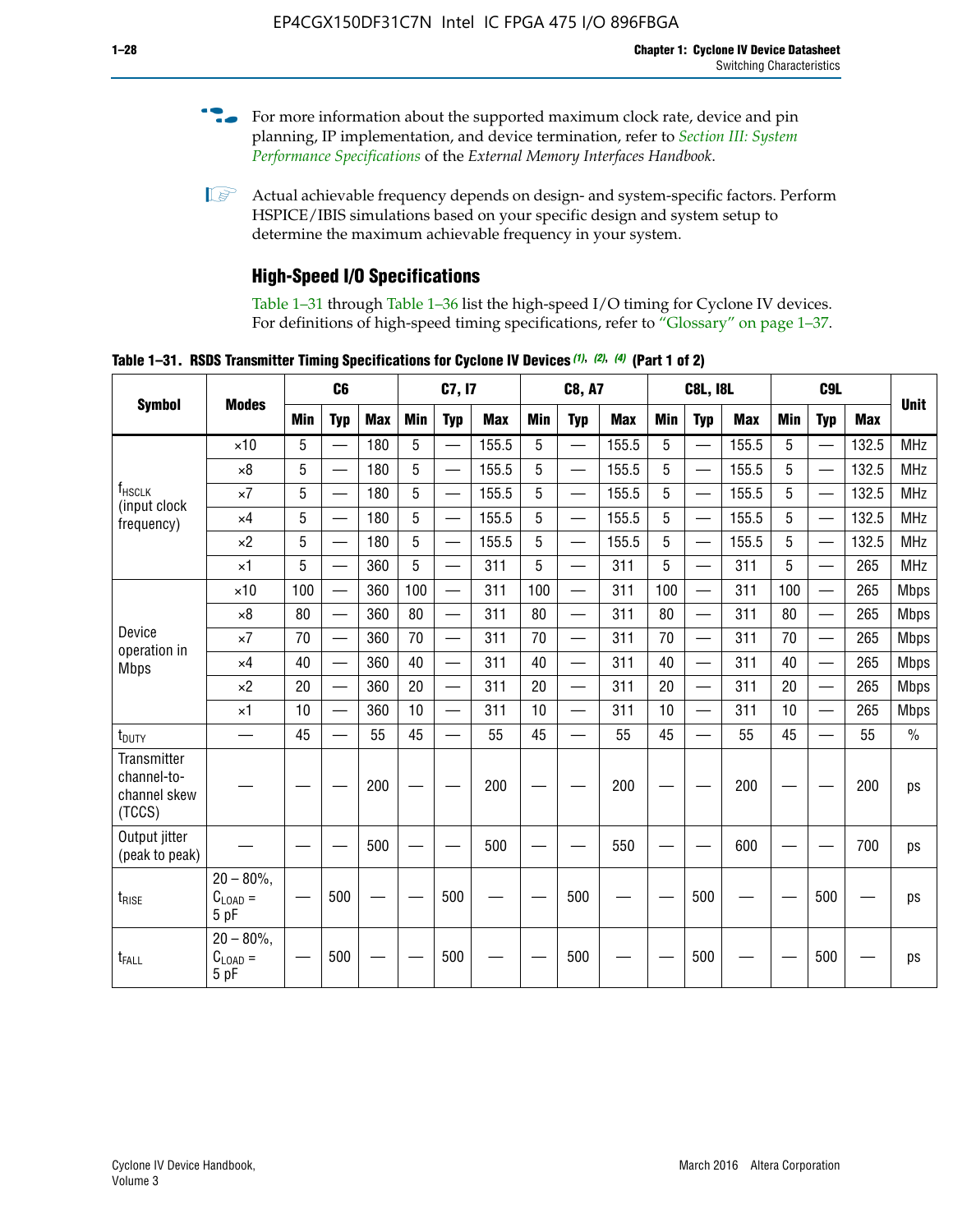| <b>Symbol</b>         | <b>Modes</b> |     | C <sub>6</sub> |            |            | <b>C7, I7</b> |            |     | <b>C8, A7</b> |            |     | <b>C8L, I8L</b> |            |            | C9L        |            | <b>Unit</b> |
|-----------------------|--------------|-----|----------------|------------|------------|---------------|------------|-----|---------------|------------|-----|-----------------|------------|------------|------------|------------|-------------|
|                       |              | Min | <b>Typ</b>     | <b>Max</b> | <b>Min</b> | <b>Typ</b>    | <b>Max</b> | Min | <b>Typ</b>    | <b>Max</b> | Min | <b>Typ</b>      | <b>Max</b> | <b>Min</b> | <b>Typ</b> | <b>Max</b> |             |
| $t_{\text{LOCK}}$ (3) |              |     |                |            |            |               |            |     |               |            |     |                 |            |            |            |            | ms          |

#### **Table 1–31. RSDS Transmitter Timing Specifications for Cyclone IV Devices** *(1)***,** *(2)***,** *(4)* **(Part 2 of 2)**

**Notes to Table 1–31:**

(1) Applicable for true RSDS and emulated RSDS\_E\_3R transmitter.

(2) Cyclone IV E devices—true RSDS transmitter is only supported at the output pin of Row I/O Banks 1, 2, 5, and 6. Emulated RSDS transmitter is supported at the output pin of all I/O Banks. Cyclone IV GX devices—true RSDS transmitter is only supported at the output pin of Row I/O Banks 5 and 6. Emulated RSDS transmitter is supported at the output

pin of I/O Banks 3, 4, 5, 6, 7, 8, and 9. (3)  $t_{\text{LOCK}}$  is the time required for the PLL to lock from the end-of-device configuration.

(4) Cyclone IV E 1.0 V core voltage devices only support C8L, C9L, and I8L speed grades. Cyclone IV E 1.2 V core voltage devices only support C6, C7, C8, I7, and A7 speed grades. Cyclone IV GX devices only support C6, C7, C8, and I7 speed grades.

|                                 |                                     |     | C <sub>6</sub>           |     |            | C7, I7                   |            |                          | <b>C8, A7</b>            |            |            | <b>C8L, I8L</b>          |            |            | C <sub>9</sub> L         |            | <b>Unit</b>   |
|---------------------------------|-------------------------------------|-----|--------------------------|-----|------------|--------------------------|------------|--------------------------|--------------------------|------------|------------|--------------------------|------------|------------|--------------------------|------------|---------------|
| <b>Symbol</b>                   | <b>Modes</b>                        | Min | <b>Typ</b>               | Max | <b>Min</b> | <b>Typ</b>               | <b>Max</b> | <b>Min</b>               | <b>Typ</b>               | <b>Max</b> | <b>Min</b> | <b>Typ</b>               | <b>Max</b> | <b>Min</b> | <b>Typ</b>               | <b>Max</b> |               |
|                                 | $\times$ 10                         | 5   | $\overline{\phantom{0}}$ | 85  | 5          | $\overline{\phantom{0}}$ | 85         | 5                        | —                        | 85         | 5          |                          | 85         | 5          |                          | 72.5       | <b>MHz</b>    |
|                                 | $\times 8$                          | 5   | $\qquad \qquad$          | 85  | 5          | e e                      | 85         | 5                        | $\overline{\phantom{0}}$ | 85         | 5          | $\overline{\phantom{0}}$ | 85         | 5          | —                        | 72.5       | <b>MHz</b>    |
| f <sub>HSCLK</sub> (input       | $\times 7$                          | 5   | —                        | 85  | 5          | $\overline{\phantom{a}}$ | 85         | 5                        | $\overline{\phantom{0}}$ | 85         | 5          | —                        | 85         | 5          |                          | 72.5       | <b>MHz</b>    |
| clock<br>frequency)             | $\times$ 4                          | 5   | $\equiv$                 | 85  | 5          | $\overline{\phantom{0}}$ | 85         | 5                        | $\equiv$                 | 85         | 5          | $\equiv$                 | 85         | 5          |                          | 72.5       | <b>MHz</b>    |
|                                 | $\times 2$                          | 5   | —                        | 85  | 5          | $\overline{\phantom{a}}$ | 85         | 5                        | $\overline{\phantom{0}}$ | 85         | 5          |                          | 85         | 5          | $\overline{\phantom{0}}$ | 72.5       | <b>MHz</b>    |
|                                 | $\times$ 1                          | 5   | $\overline{\phantom{0}}$ | 170 | 5          |                          | 170        | 5                        | $\overline{\phantom{0}}$ | 170        | 5          | $\overline{\phantom{0}}$ | 170        | 5          |                          | 145        | <b>MHz</b>    |
|                                 | $\times$ 10                         | 100 |                          | 170 | 100        | $\equiv$                 | 170        | 100                      | $\qquad \qquad$          | 170        | 100        |                          | 170        | 100        | $\qquad \qquad$          | 145        | <b>Mbps</b>   |
|                                 | $\times 8$                          | 80  | $\overline{\phantom{0}}$ | 170 | 80         | $\overline{\phantom{0}}$ | 170        | 80                       | $\qquad \qquad$          | 170        | 80         | $\overline{\phantom{0}}$ | 170        | 80         |                          | 145        | <b>Mbps</b>   |
| Device                          | $\times 7$                          | 70  | $\overline{\phantom{0}}$ | 170 | 70         | —                        | 170        | 70                       |                          | 170        | 70         | $\overline{\phantom{0}}$ | 170        | 70         |                          | 145        | <b>Mbps</b>   |
| operation in<br><b>Mbps</b>     | $\times 4$                          | 40  | $\overline{\phantom{0}}$ | 170 | 40         | $\overline{\phantom{0}}$ | 170        | 40                       | $\overline{\phantom{0}}$ | 170        | 40         | $\overline{\phantom{0}}$ | 170        | 40         | $\overline{\phantom{0}}$ | 145        | <b>Mbps</b>   |
|                                 | $\times 2$                          | 20  | $\overline{\phantom{0}}$ | 170 | 20         |                          | 170        | 20                       |                          | 170        | 20         |                          | 170        | 20         |                          | 145        | <b>Mbps</b>   |
|                                 | $\times$ 1                          | 10  |                          | 170 | 10         | $\overline{\phantom{0}}$ | 170        | 10                       | $\overline{\phantom{0}}$ | 170        | 10         | $\overline{\phantom{0}}$ | 170        | 10         |                          | 145        | <b>Mbps</b>   |
| t <sub>DUTY</sub>               |                                     | 45  |                          | 55  | 45         |                          | 55         | 45                       |                          | 55         | 45         | $\overline{\phantom{0}}$ | 55         | 45         |                          | 55         | $\frac{0}{0}$ |
| <b>TCCS</b>                     |                                     |     |                          | 200 |            |                          | 200        | $\overline{\phantom{0}}$ |                          | 200        |            | $\overline{\phantom{0}}$ | 200        |            |                          | 200        | ps            |
| Output jitter<br>(peak to peak) |                                     |     |                          | 500 |            |                          | 500        |                          |                          | 550        |            |                          | 600        |            |                          | 700        | ps            |
| $t_{\sf RISE}$                  | $20 - 80\%$<br>$C_{LOAD} =$<br>5 pF |     | 500                      |     |            | 500                      |            |                          | 500                      |            |            | 500                      |            |            | 500                      |            | ps            |
| t <sub>FALL</sub>               | $20 - 80\%$<br>$C_{LOAD} =$<br>5 pF |     | 500                      |     |            | 500                      |            |                          | 500                      |            |            | 500                      |            |            | 500                      |            | ps            |

### **Table 1–32. Emulated RSDS\_E\_1R Transmitter Timing Specifications for Cyclone IV Devices** *(1), (3)* **(Part 1 of 2)**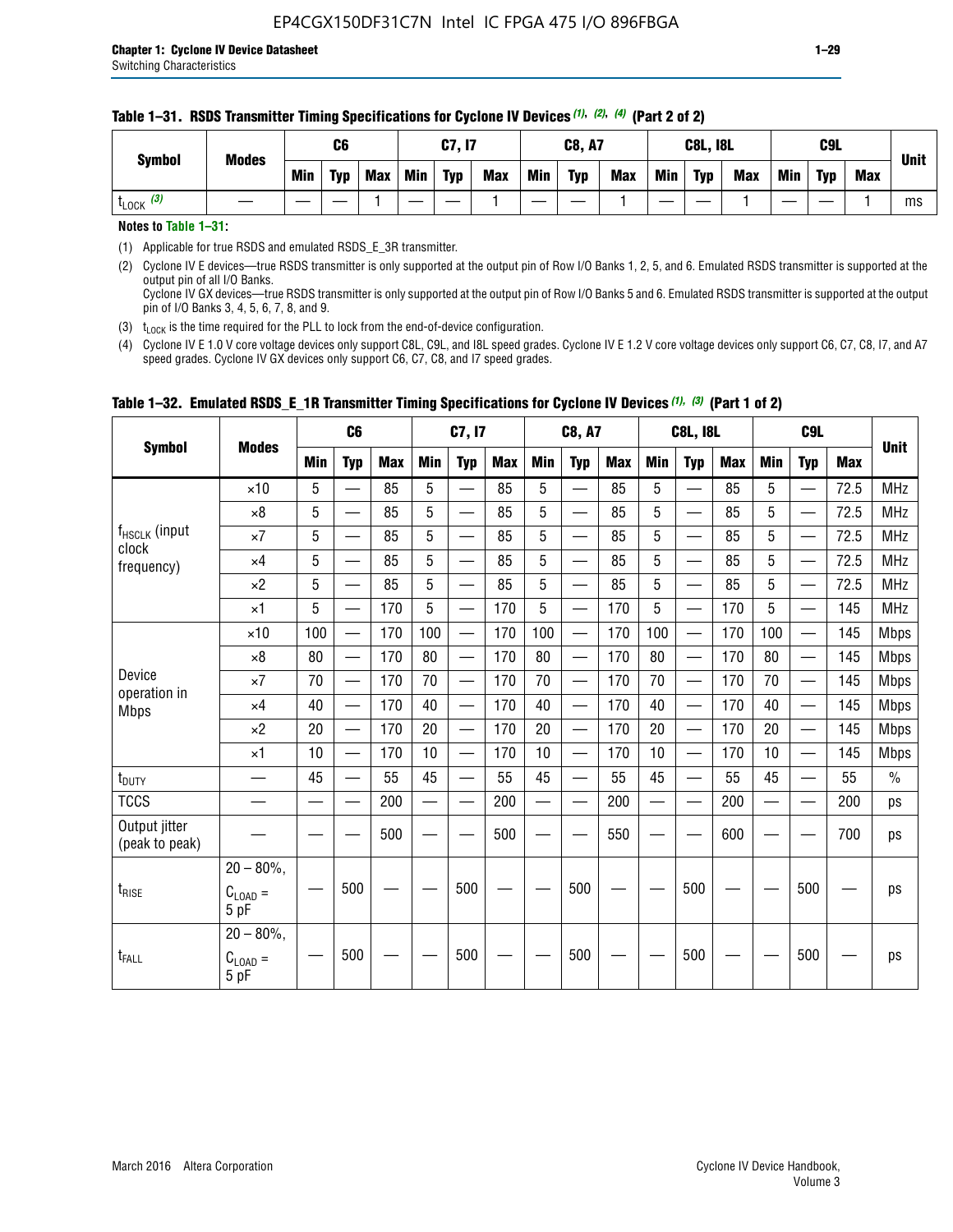| <b>Symbol</b>        | <b>Modes</b> |     | C6         |            |            | C7, I7     |            |            | <b>C8, A7</b> |            |            | <b>C8L, I8L</b> |            |     | C <sub>9</sub> L |     | <b>Unit</b> |
|----------------------|--------------|-----|------------|------------|------------|------------|------------|------------|---------------|------------|------------|-----------------|------------|-----|------------------|-----|-------------|
|                      |              | Min | <b>Typ</b> | <b>Max</b> | <b>Min</b> | <b>Typ</b> | <b>Max</b> | <b>Min</b> | <b>Typ</b>    | <b>Max</b> | <b>Min</b> | <b>Typ</b>      | <b>Max</b> | Min | <b>Typ</b>       | Max |             |
| (2)<br><b>L</b> LOCK |              |     |            |            |            |            |            |            |               |            |            |                 |            |     |                  |     | ms          |

### **Table 1–32. Emulated RSDS\_E\_1R Transmitter Timing Specifications for Cyclone IV Devices** *(1), (3)* **(Part 2 of 2)**

**Notes to Table 1–32:**

(1) Emulated RSDS\_E\_1R transmitter is supported at the output pin of all I/O Banks of Cyclone IV E devices and I/O Banks 3, 4, 5, 6, 7, 8, and 9 of Cyclone IV GX devices.

(2)  $t_{\text{LOCK}}$  is the time required for the PLL to lock from the end-of-device configuration.

(3) Cyclone IV E 1.0 V core voltage devices only support C8L, C9L, and I8L speed grades. Cyclone IV E 1.2 V core voltage devices only support C6, C7, C8, I7, and A7 speed grades. Cyclone IV GX devices only support C6, C7, C8, and I7 speed grades.

|                                 |                                                     |            | C <sub>6</sub>           |            |                          | C7, I7                   |            |                          | <b>C8, A7</b>            |            |            | <b>C8L, I8L</b>          |            |                          | C <sub>9L</sub> |            |               |
|---------------------------------|-----------------------------------------------------|------------|--------------------------|------------|--------------------------|--------------------------|------------|--------------------------|--------------------------|------------|------------|--------------------------|------------|--------------------------|-----------------|------------|---------------|
| <b>Symbol</b>                   | <b>Modes</b>                                        | <b>Min</b> | <b>Typ</b>               | <b>Max</b> | <b>Min</b>               | <b>Typ</b>               | <b>Max</b> | <b>Min</b>               | <b>Typ</b>               | <b>Max</b> | <b>Min</b> | <b>Typ</b>               | <b>Max</b> | <b>Min</b>               | <b>Typ</b>      | <b>Max</b> | <b>Unit</b>   |
|                                 | $\times$ 10                                         | 5          |                          | 200        | 5                        |                          | 155.5      | 5                        | $\overline{\phantom{0}}$ | 155.5      | 5          |                          | 155.5      | 5                        |                 | 132.5      | <b>MHz</b>    |
|                                 | $\times 8$                                          | 5          | —                        | 200        | 5                        | —                        | 155.5      | 5                        | $\overline{\phantom{0}}$ | 155.5      | 5          | $\overline{\phantom{0}}$ | 155.5      | 5                        | —               | 132.5      | <b>MHz</b>    |
| $f_{HSCLK}$ (input<br>clock     | $\times 7$                                          | 5          | $\qquad \qquad$          | 200        | 5                        | $\overline{\phantom{0}}$ | 155.5      | 5                        | $\overline{\phantom{0}}$ | 155.5      | 5          | $\overline{\phantom{0}}$ | 155.5      | 5                        |                 | 132.5      | <b>MHz</b>    |
| frequency)                      | $\times$ 4                                          | 5          |                          | 200        | 5                        | —                        | 155.5      | 5                        | $\overline{\phantom{0}}$ | 155.5      | 5          | $\overline{\phantom{0}}$ | 155.5      | 5                        | —               | 132.5      | <b>MHz</b>    |
|                                 | $\times 2$                                          | 5          | $\overline{\phantom{0}}$ | 200        | 5                        | —                        | 155.5      | 5                        | $\overline{\phantom{0}}$ | 155.5      | 5          | $\qquad \qquad$          | 155.5      | 5                        |                 | 132.5      | <b>MHz</b>    |
|                                 | $\times$ 1                                          | 5          | $\overline{\phantom{0}}$ | 400        | 5                        | —                        | 311        | 5                        | $\overline{\phantom{0}}$ | 311        | 5          | $\overline{\phantom{0}}$ | 311        | 5                        |                 | 265        | <b>MHz</b>    |
|                                 | $\times$ 10                                         | 100        | $\qquad \qquad$          | 400        | 100                      | $\equiv$                 | 311        | 100                      |                          | 311        | 100        | $\overline{\phantom{0}}$ | 311        | 100                      |                 | 265        | <b>Mbps</b>   |
|                                 | $\times 8$                                          | 80         | $\overline{\phantom{0}}$ | 400        | 80                       | <u>e a</u>               | 311        | 80                       | $\overline{\phantom{0}}$ | 311        | 80         | $\overline{\phantom{0}}$ | 311        | 80                       |                 | 265        | <b>Mbps</b>   |
| Device                          | $\times 7$                                          | 70         |                          | 400        | 70                       | $\overline{\phantom{0}}$ | 311        | 70                       | $\overline{\phantom{0}}$ | 311        | 70         | $\overline{\phantom{0}}$ | 311        | 70                       |                 | 265        | <b>Mbps</b>   |
| operation in<br><b>Mbps</b>     | $\times$ 4                                          | 40         |                          | 400        | 40                       |                          | 311        | 40                       | $\overline{\phantom{0}}$ | 311        | 40         | $\overline{\phantom{0}}$ | 311        | 40                       |                 | 265        | <b>Mbps</b>   |
|                                 | $\times 2$                                          | 20         |                          | 400        | 20                       | $\overline{\phantom{0}}$ | 311        | 20                       | $\overline{\phantom{0}}$ | 311        | 20         | $\overline{\phantom{0}}$ | 311        | 20                       |                 | 265        | <b>Mbps</b>   |
|                                 | $\times$ 1                                          | 10         | $\overline{\phantom{0}}$ | 400        | 10                       | —                        | 311        | 10                       | $\overline{\phantom{0}}$ | 311        | 10         | $\overline{\phantom{0}}$ | 311        | 10                       |                 | 265        | <b>Mbps</b>   |
| t <sub>DUTY</sub>               |                                                     | 45         |                          | 55         | 45                       |                          | 55         | 45                       | —                        | 55         | 45         |                          | 55         | 45                       |                 | 55         | $\frac{0}{0}$ |
| <b>TCCS</b>                     | —                                                   |            |                          | 200        | $\overline{\phantom{0}}$ |                          | 200        | $\overline{\phantom{0}}$ | $\overline{\phantom{0}}$ | 200        |            | $\overline{\phantom{0}}$ | 200        | $\overline{\phantom{0}}$ |                 | 200        | ps            |
| Output jitter<br>(peak to peak) |                                                     |            |                          | 500        |                          |                          | 500        |                          |                          | 550        |            |                          | 600        |                          |                 | 700        | ps            |
| $t_{\text{RISE}}$               | $20 - 80\%$<br>$C_{LOAD} =$<br>5 pF                 |            | 500                      |            |                          | 500                      |            |                          | 500                      |            |            | 500                      |            |                          | 500             |            | ps            |
| $t_{FALL}$                      | $20 - 80\%$<br>$\mathrm{C}_{\text{LOAD}}$ =<br>5 pF |            | 500                      |            |                          | 500                      |            |                          | 500                      |            |            | 500                      |            |                          | 500             |            | ps            |
| $t_{\text{LOCK}}$ (3)           |                                                     |            |                          | 1          |                          |                          | 1          |                          |                          | 1          |            |                          | 1          |                          |                 | 1          | ms            |

**Table 1–33. Mini-LVDS Transmitter Timing Specifications for Cyclone IV Devices** *(1)***,** *(2)***,** *(4)*

**Notes to Table 1–33:**

(1) Applicable for true and emulated mini-LVDS transmitter.

(2) Cyclone IV E—true mini-LVDS transmitter is only supported at the output pin of Row I/O Banks 1, 2, 5, and 6. Emulated mini-LVDS transmitter is supported at the output pin of all I/O banks.

Cyclone IV GX—true mini-LVDS transmitter is only supported at the output pin of Row I/O Banks 5 and 6. Emulated mini-LVDS transmitter is supported at the output pin of I/O Banks 3, 4, 5, 6, 7, 8, and 9.

(3)  $t_{\text{LOCK}}$  is the time required for the PLL to lock from the end-of-device configuration.

(4) Cyclone IV E 1.0 V core voltage devices only support C8L, C9L, and I8L speed grades. Cyclone IV E 1.2 V core voltage devices only support C6, C7, C8, I7, and A7 speed grades. Cyclone IV GX devices only support C6, C7, C8, and I7 speed grades.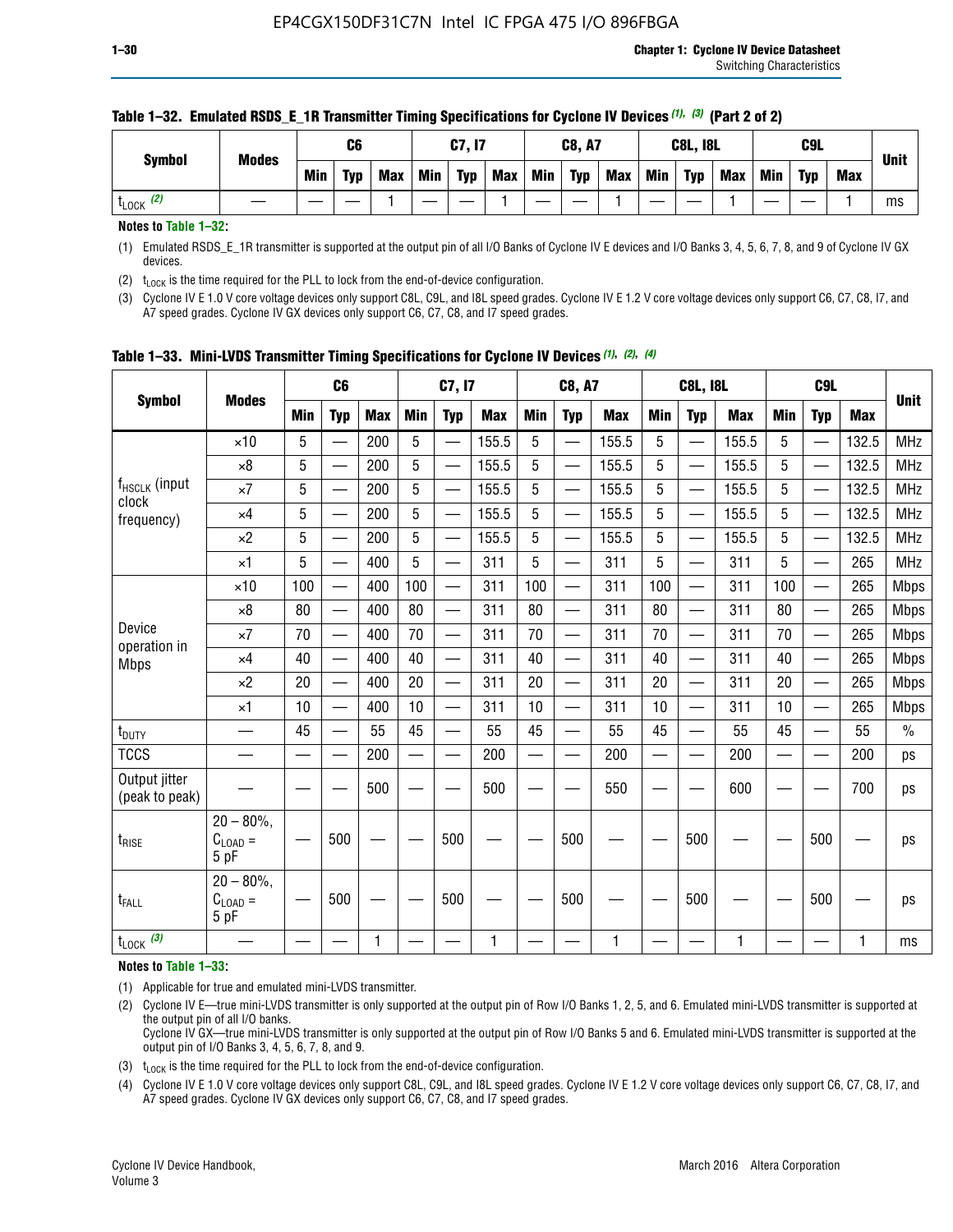|                                 |              |     | C <sub>6</sub> |     | C7, I7     |            | <b>C8, A7</b> |     | <b>C8L, I8L</b> |            | C9L        |               |
|---------------------------------|--------------|-----|----------------|-----|------------|------------|---------------|-----|-----------------|------------|------------|---------------|
| <b>Symbol</b>                   | <b>Modes</b> | Min | <b>Max</b>     | Min | <b>Max</b> | <b>Min</b> | <b>Max</b>    | Min | <b>Max</b>      | <b>Min</b> | <b>Max</b> | <b>Unit</b>   |
|                                 | $\times$ 10  | 5   | 420            | 5   | 370        | 5          | 320           | 5   | 320             | 5          | 250        | <b>MHz</b>    |
|                                 | $\times 8$   | 5   | 420            | 5   | 370        | 5          | 320           | 5   | 320             | 5          | 250        | <b>MHz</b>    |
| f <sub>HSCLK</sub> (input       | $\times 7$   | 5   | 420            | 5   | 370        | 5          | 320           | 5   | 320             | 5          | 250        | <b>MHz</b>    |
| clock<br>frequency)             | $\times$ 4   | 5   | 420            | 5   | 370        | 5          | 320           | 5   | 320             | 5          | 250        | <b>MHz</b>    |
|                                 | $\times 2$   | 5   | 420            | 5   | 370        | 5          | 320           | 5   | 320             | 5          | 250        | <b>MHz</b>    |
|                                 | $\times$ 1   | 5   | 420            | 5   | 402.5      | 5          | 402.5         | 5   | 362             | 5          | 265        | <b>MHz</b>    |
|                                 | $\times$ 10  | 100 | 840            | 100 | 740        | 100        | 640           | 100 | 640             | 100        | 500        | <b>Mbps</b>   |
|                                 | $\times 8$   | 80  | 840            | 80  | 740        | 80         | 640           | 80  | 640             | 80         | 500        | <b>Mbps</b>   |
| <b>HSIODR</b>                   | $\times 7$   | 70  | 840            | 70  | 740        | 70         | 640           | 70  | 640             | 70         | 500        | <b>Mbps</b>   |
|                                 | $\times$ 4   | 40  | 840            | 40  | 740        | 40         | 640           | 40  | 640             | 40         | 500        | <b>Mbps</b>   |
|                                 | $\times 2$   | 20  | 840            | 20  | 740        | 20         | 640           | 20  | 640             | 20         | 500        | <b>Mbps</b>   |
|                                 | $\times$ 1   | 10  | 420            | 10  | 402.5      | 10         | 402.5         | 10  | 362             | 10         | 265        | <b>Mbps</b>   |
| t <sub>DUTY</sub>               |              | 45  | 55             | 45  | 55         | 45         | 55            | 45  | 55              | 45         | 55         | $\frac{0}{0}$ |
| <b>TCCS</b>                     |              |     | 200            |     | 200        |            | 200           |     | 200             |            | 200        | ps            |
| Output jitter<br>(peak to peak) |              |     | 500            |     | 500        |            | 550           |     | 600             |            | 700        | ps            |
| $t_{\text{LOCK}}$ (2)           |              |     | 1              |     | 1          |            | 1             |     | 1               |            | 1          | ms            |

**Table 1–34. True LVDS Transmitter Timing Specifications for Cyclone IV Devices** *(1)***,** *(3)*

**Notes to Table 1–34:**

(1) Cyclone IV E—true LVDS transmitter is only supported at the output pin of Row I/O Banks 1, 2, 5, and 6. Cyclone IV GX—true LVDS transmitter is only supported at the output pin of Row I/O Banks 5 and 6.

(2)  $t_{\text{LOCK}}$  is the time required for the PLL to lock from the end-of-device configuration.

(3) Cyclone IV E 1.0 V core voltage devices only support C8L, C9L, and I8L speed grades. Cyclone IV E 1.2 V core voltage devices only support C6, C7, C8, I7, and A7 speed grades. Cyclone IV GX devices only support C6, C7, C8, and I7 speed grades.

|  |  |  |  | Table 1–35. Emulated LVDS Transmitter Timing Specifications for Cyclone IV Devices <sup>(1), (3)</sup> (Part 1 of 2) |  |  |
|--|--|--|--|----------------------------------------------------------------------------------------------------------------------|--|--|
|--|--|--|--|----------------------------------------------------------------------------------------------------------------------|--|--|

|                             |              | C <sub>6</sub> |            | C7, I7     |            | <b>C8, A7</b> |            | <b>C8L, I8L</b> |            |            | C <sub>9</sub> L |             |
|-----------------------------|--------------|----------------|------------|------------|------------|---------------|------------|-----------------|------------|------------|------------------|-------------|
| <b>Symbol</b>               | <b>Modes</b> | Min            | <b>Max</b> | <b>Min</b> | <b>Max</b> | <b>Min</b>    | <b>Max</b> | <b>Min</b>      | <b>Max</b> | <b>Min</b> | <b>Max</b>       | <b>Unit</b> |
|                             | $\times$ 10  | 5              | 320        | 5          | 320        | 5             | 275        | 5               | 275        | 5          | 250              | <b>MHz</b>  |
|                             | $\times 8$   | 5              | 320        | 5          | 320        | 5             | 275        | 5               | 275        | 5          | 250              | <b>MHz</b>  |
| $f_{HSCLK}$ (input<br>clock | $\times 7$   | 5              | 320        | 5          | 320        | 5             | 275        | 5               | 275        | 5          | 250              | <b>MHz</b>  |
| frequency)                  | $\times$ 4   | 5              | 320        | 5          | 320        | 5             | 275        | 5               | 275        | 5          | 250              | <b>MHz</b>  |
|                             | $\times 2$   | 5              | 320        | 5          | 320        | 5             | 275        | 5               | 275        | 5          | 250              | <b>MHz</b>  |
|                             | $\times$ 1   | 5              | 402.5      | 5          | 402.5      | 5             | 402.5      | 5               | 362        | 5          | 265              | <b>MHz</b>  |
|                             | $\times$ 10  | 100            | 640        | 100        | 640        | 100           | 550        | 100             | 550        | 100        | 500              | <b>Mbps</b> |
|                             | $\times 8$   | 80             | 640        | 80         | 640        | 80            | 550        | 80              | 550        | 80         | 500              | <b>Mbps</b> |
| <b>HSIODR</b>               | $\times 7$   | 70             | 640        | 70         | 640        | 70            | 550        | 70              | 550        | 70         | 500              | <b>Mbps</b> |
|                             | $\times$ 4   | 40             | 640        | 40         | 640        | 40            | 550        | 40              | 550        | 40         | 500              | <b>Mbps</b> |
|                             | $\times 2$   | 20             | 640        | 20         | 640        | 20            | 550        | 20              | 550        | 20         | 500              | <b>Mbps</b> |
|                             | $\times$ 1   | 10             | 402.5      | 10         | 402.5      | 10            | 402.5      | 10              | 362        | 10         | 265              | <b>Mbps</b> |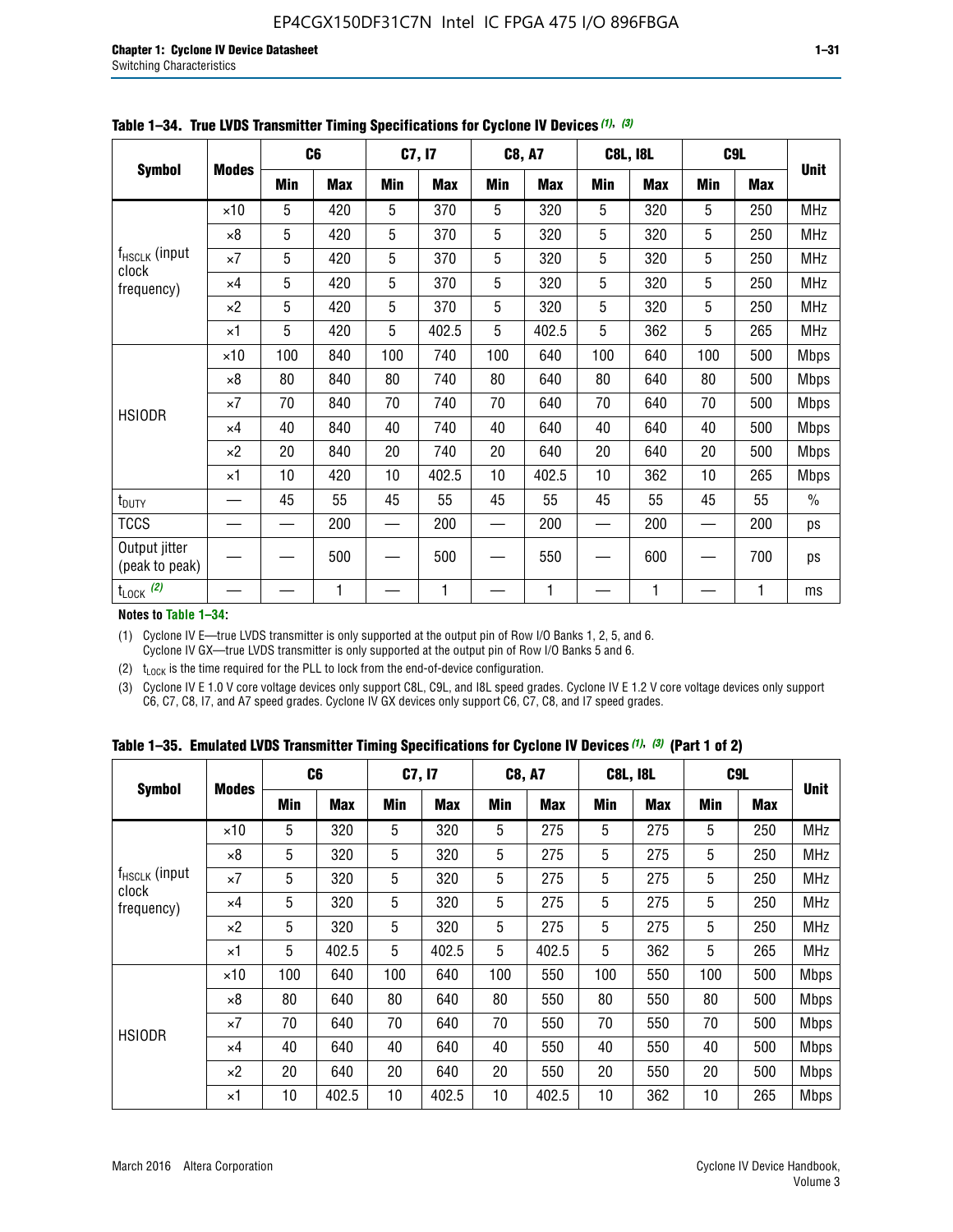|                                 |              | C <sub>6</sub> |            | C7, I7     |            | <b>C8, A7</b> |            | <b>C8L, I8L</b> |            |         | C <sub>9</sub> L |               |
|---------------------------------|--------------|----------------|------------|------------|------------|---------------|------------|-----------------|------------|---------|------------------|---------------|
| <b>Symbol</b>                   | <b>Modes</b> | Min            | <b>Max</b> | <b>Min</b> | <b>Max</b> | <b>Min</b>    | <b>Max</b> | Min             | <b>Max</b> | Min     | <b>Max</b>       | <b>Unit</b>   |
| t <sub>DUTY</sub>               |              | 45             | 55         | 45         | 55         | 45            | 55         | 45              | 55         | 45      | 55               | $\frac{0}{0}$ |
| <b>TCCS</b>                     |              |                | 200        |            | 200        |               | 200        |                 | 200        | —<br>—— | 200              | ps            |
| Output jitter<br>(peak to peak) |              |                | 500        |            | 500        |               | 550        |                 | 600        |         | 700              | ps            |
| $t_{\text{LOCK}}$ (2)           |              |                |            |            |            |               |            |                 |            |         |                  | ms            |

### **Table 1–35. Emulated LVDS Transmitter Timing Specifications for Cyclone IV Devices** *(1)***,** *(3)* **(Part 2 of 2)**

#### **Notes to Table 1–35:**

(1) Cyclone IV E—emulated LVDS transmitter is supported at the output pin of all I/O Banks.

Cyclone IV GX—emulated LVDS transmitter is supported at the output pin of I/O Banks 3, 4, 5, 6, 7, 8, and 9.

(2)  $t_{\text{LOCK}}$  is the time required for the PLL to lock from the end-of-device configuration.

(3) Cyclone IV E 1.0 V core voltage devices only support C8L, C9L, and I8L speed grades. Cyclone IV E 1.2 V core voltage devices only support C6, C7, C8, I7, and A7 speed grades. Cyclone IV GX devices only support C6, C7, C8, and I7 speed grades.

|                                    |              |     | C <sub>6</sub> | C7, I7 |       | <b>C8, A7</b> |            |     | <b>C8L, I8L</b> | C <sub>9</sub> L |     |             |
|------------------------------------|--------------|-----|----------------|--------|-------|---------------|------------|-----|-----------------|------------------|-----|-------------|
| <b>Symbol</b>                      | <b>Modes</b> | Min | <b>Max</b>     | Min    | Max   | Min           | <b>Max</b> | Min | <b>Max</b>      | Min              | Max | <b>Unit</b> |
|                                    | $\times$ 10  | 10  | 437.5          | 10     | 370   | 10            | 320        | 10  | 320             | 10               | 250 | MHz         |
|                                    | ×8           | 10  | 437.5          | 10     | 370   | 10            | 320        | 10  | 320             | 10               | 250 | <b>MHz</b>  |
| f <sub>HSCLK</sub> (input<br>clock | ×7           | 10  | 437.5          | 10     | 370   | 10            | 320        | 10  | 320             | 10               | 250 | <b>MHz</b>  |
| frequency)                         | $\times 4$   | 10  | 437.5          | 10     | 370   | 10            | 320        | 10  | 320             | 10               | 250 | <b>MHz</b>  |
|                                    | $\times 2$   | 10  | 437.5          | 10     | 370   | 10            | 320        | 10  | 320             | 10               | 250 | <b>MHz</b>  |
|                                    | ×1           | 10  | 437.5          | 10     | 402.5 | 10            | 402.5      | 10  | 362             | 10               | 265 | <b>MHz</b>  |
|                                    | $\times$ 10  | 100 | 875            | 100    | 740   | 100           | 640        | 100 | 640             | 100              | 500 | <b>Mbps</b> |
|                                    | $\times 8$   | 80  | 875            | 80     | 740   | 80            | 640        | 80  | 640             | 80               | 500 | <b>Mbps</b> |
| <b>HSIODR</b>                      | ×7           | 70  | 875            | 70     | 740   | 70            | 640        | 70  | 640             | 70               | 500 | <b>Mbps</b> |
|                                    | $\times 4$   | 40  | 875            | 40     | 740   | 40            | 640        | 40  | 640             | 40               | 500 | <b>Mbps</b> |
|                                    | $\times 2$   | 20  | 875            | 20     | 740   | 20            | 640        | 20  | 640             | 20               | 500 | <b>Mbps</b> |
|                                    | ×1           | 10  | 437.5          | 10     | 402.5 | 10            | 402.5      | 10  | 362             | 10               | 265 | <b>Mbps</b> |
| SW                                 |              |     | 400            |        | 400   |               | 400        |     | 550             |                  | 640 | ps          |
| Input jitter<br>tolerance          |              |     | 500            |        | 500   |               | 550        |     | 600             |                  | 700 | ps          |
| $t_{\text{LOCK}}$ (2)              |              |     | 1              |        | 1     |               | 1          |     | 1               |                  | 1   | ms          |

**Table 1–36. LVDS Receiver Timing Specifications for Cyclone IV Devices** *(1)***,** *(3)*

#### **Notes to Table 1–36:**

(1) Cyclone IV E—LVDS receiver is supported at all I/O Banks.

Cyclone IV GX—LVDS receiver is supported at I/O Banks 3, 4, 5, 6, 7, 8, and 9.

(2)  $t_{\text{LOCK}}$  is the time required for the PLL to lock from the end-of-device configuration.

(3) Cyclone IV E 1.0 V core voltage devices only support C8L, C9L, and I8L speed grades. Cyclone IV E 1.2 V core voltage devices only support C6, C7, C8, I7, and A7 speed grades. Cyclone IV GX devices only support C6, C7, C8, and I7 speed grades.

# **External Memory Interface Specifications**

The external memory interfaces for Cyclone IV devices are auto-calibrating and easy to implement.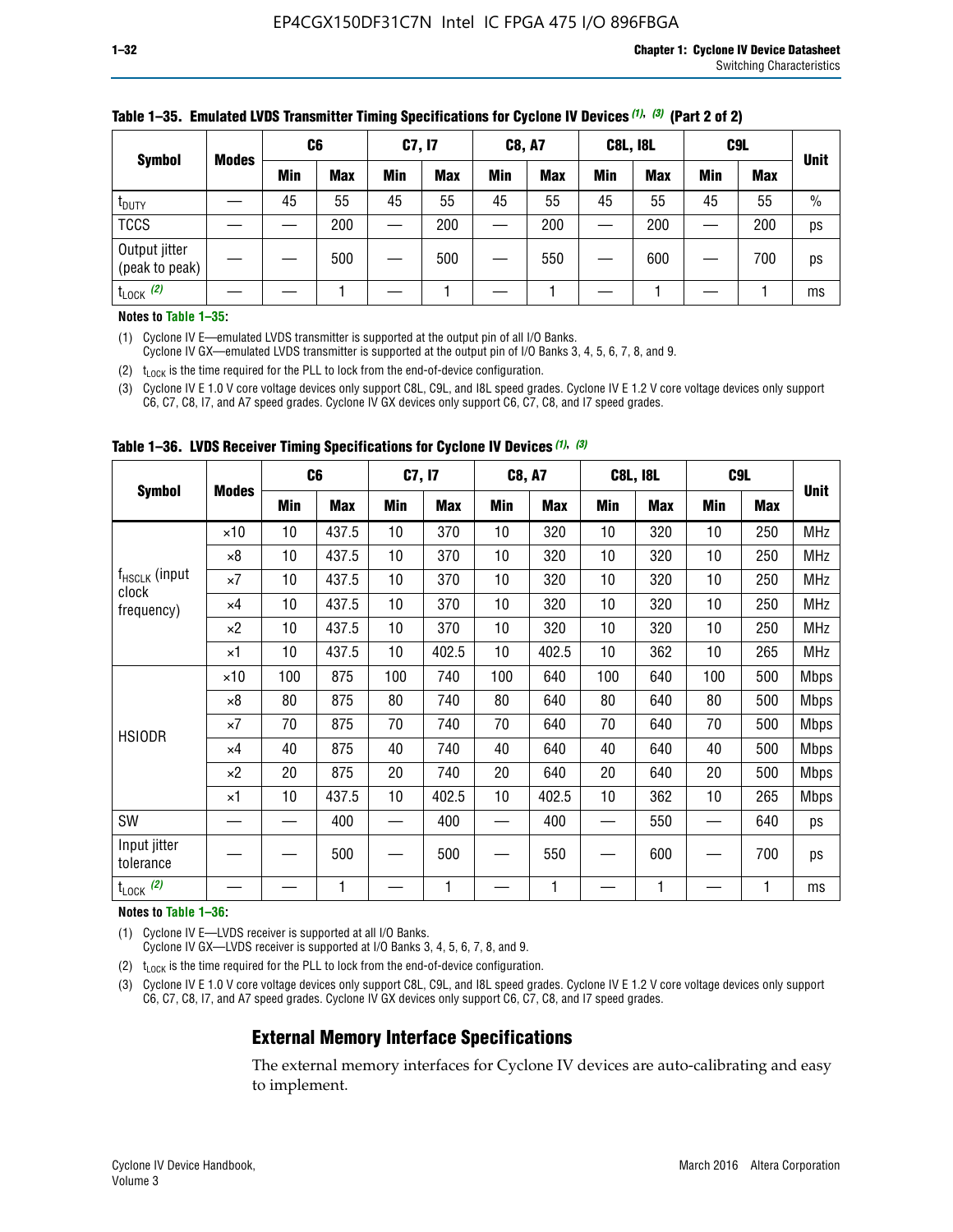**for more information about the supported maximum clock rate, device and pin** planning, IP implementation, and device termination, refer to *[Section III: System](http://www.altera.com/literature/hb/external-memory/emi_intro_specs.pdf)  [Performance Specifications](http://www.altera.com/literature/hb/external-memory/emi_intro_specs.pdf)* of the *External Memory Interface Handbook*.

Table 1–37 lists the memory output clock jitter specifications for Cyclone IV devices.

**Table 1–37. Memory Output Clock Jitter Specifications for Cyclone IV Devices** *(1)***,** *(2)*

| <b>Parameter</b>             | <b>Symbol</b>  | Min    | <b>Max</b> | <b>Unit</b> |
|------------------------------|----------------|--------|------------|-------------|
| Clock period jitter          | $L$ JIT(per)   | $-125$ | 125        | ps          |
| Cycle-to-cycle period jitter | $L$ JIT $(cc)$ | $-200$ | 200        | ps          |
| Duty cycle jitter            | LJIT(duty)     | $-150$ | 150        | рs          |

**Notes to Table 1–37:**

- (1) Memory output clock jitter measurements are for 200 consecutive clock cycles, as specified in the JEDEC DDR2 standard.
- (2) The clock jitter specification applies to memory output clock pins generated using DDIO circuits clocked by a PLL output routed on a global clock (GCLK) network.

# **Duty Cycle Distortion Specifications**

Table 1–38 lists the worst case duty cycle distortion for Cyclone IV devices.

**Table 1–38. Duty Cycle Distortion on Cyclone IV Devices I/O Pins** *(1)***,** *(2), (3)*

| <b>Symbol</b>     | C <sub>6</sub> |            | C7, I7     |            | <b>C8, I8L, A7</b> |            |            | C9L        | <b>Unit</b>   |
|-------------------|----------------|------------|------------|------------|--------------------|------------|------------|------------|---------------|
|                   | Min            | <b>Max</b> | <b>Min</b> | <b>Max</b> | Min                | <b>Max</b> | <b>Min</b> | <b>Max</b> |               |
| Output Duty Cycle | 45             | 55         | 45         | 55         | 45                 | 55         | 45         | 55         | $\frac{0}{0}$ |

**Notes to Table 1–38:**

(1) The duty cycle distortion specification applies to clock outputs from the PLLs, global clock tree, and IOE driving the dedicated and general purpose I/O pins.

(2) Cyclone IV devices meet the specified duty cycle distortion at the maximum output toggle rate for each combination of I/O standard and current strength.

(3) Cyclone IV E 1.0 V core voltage devices only support C8L, C9L, and I8L speed grades. Cyclone IV E 1.2 V core voltage devices only support C6, C7, C8, I7, and A7 speed grades. Cyclone IV GX devices only support C6, C7, C8, and I7 speed grades.

# **OCT Calibration Timing Specification**

Table 1–39 lists the duration of calibration for series OCT with calibration at device power-up for Cyclone IV devices.

#### **Table 1–39. Timing Specification for Series OCT with Calibration at Device Power-Up for Cyclone IV Devices** *(1)*

| Symbol  | <b>Description</b>                                            | <b>Maximum</b> | <b>Units</b> |
|---------|---------------------------------------------------------------|----------------|--------------|
| LOCTCAL | Duration of series OCT with<br>calibration at device power-up | 20             | μs           |

#### **Note to Table 1–39***:*

(1) OCT calibration takes place after device configuration and before entering user mode.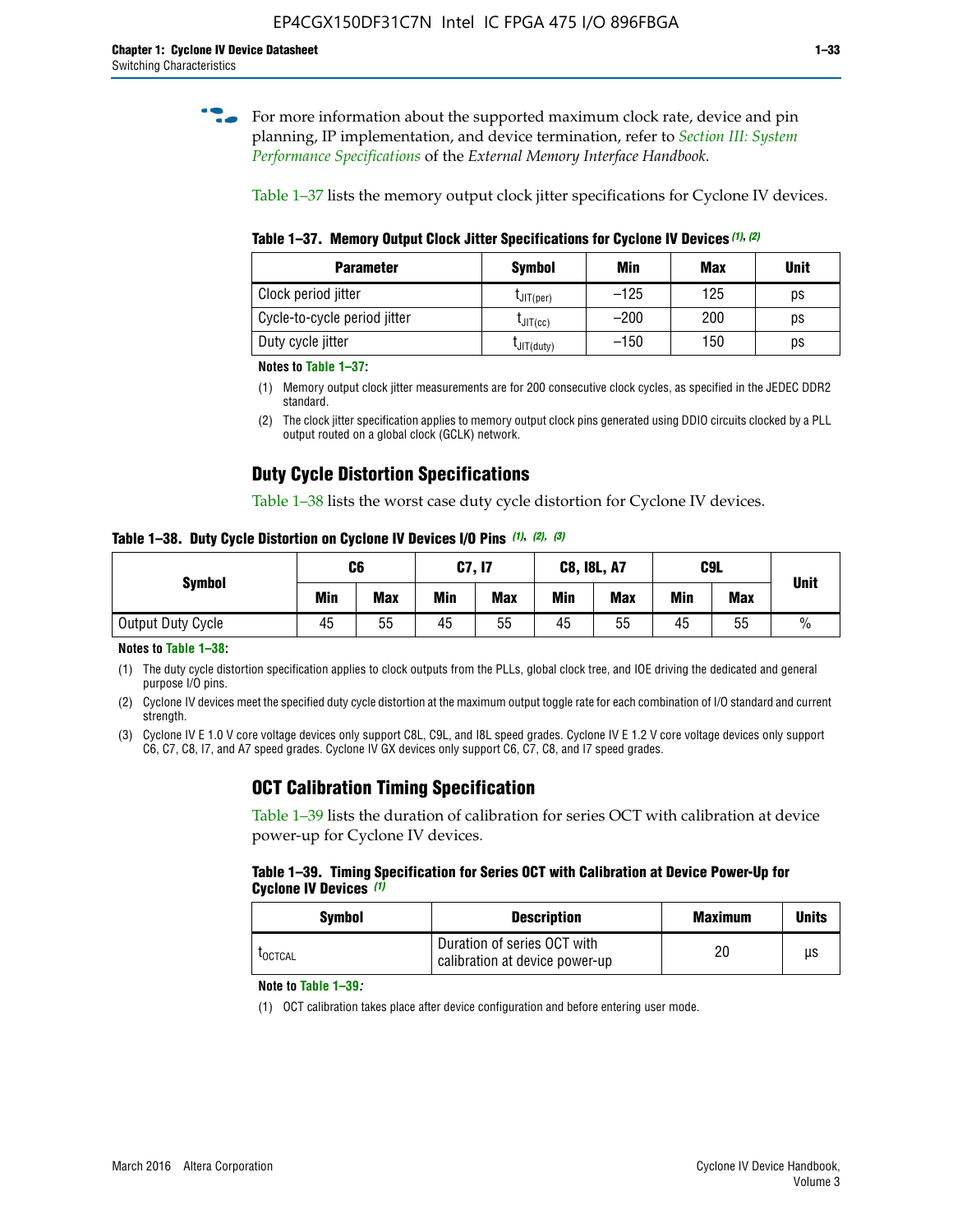# **IOE Programmable Delay**

Table 1–40 and Table 1–41 list the IOE programmable delay for Cyclone IV E 1.0 V core voltage devices.

| Table 1–40. IOE Programmable Delay on Column Pins for Cyclone IV E 1.0 V Core Voltage Devices (1), (2) |
|--------------------------------------------------------------------------------------------------------|
|--------------------------------------------------------------------------------------------------------|

|                                                                       |                                | <b>Number</b><br>0f | Min<br><b>Offset</b> | <b>Max Offset</b>  |       |                    |             |       |    |  |
|-----------------------------------------------------------------------|--------------------------------|---------------------|----------------------|--------------------|-------|--------------------|-------------|-------|----|--|
| <b>Parameter</b>                                                      | <b>Paths Affected</b>          |                     |                      | <b>Fast Corner</b> |       | <b>Slow Corner</b> | <b>Unit</b> |       |    |  |
|                                                                       |                                | <b>Setting</b>      |                      | C8L                | 18L   | C8L                | C9L         | 18L   |    |  |
| Input delay from pin to<br>internal cells                             | Pad to I/O<br>dataout to core  | 7                   | 0                    | 2.054              | 1.924 | 3.387              | 4.017       | 3.411 | ns |  |
| Input delay from pin to<br>input register                             | Pad to I/O input<br>register   | 8                   | 0                    | 2.010              | 1.875 | 3.341              | 4.252       | 3.367 | ns |  |
| Delay from output register<br>to output pin                           | I/O output<br>register to pad  | 2                   | 0                    | 0.641              | 0.631 | 1.111              | 1.377       | 1.124 | ns |  |
| Input delay from<br>dual-purpose clock pin to<br>fan-out destinations | Pad to global<br>clock network | 12                  | 0                    | 0.971              | 0.931 | 1.684              | 2.298       | 1.684 | ns |  |

#### **Notes to Table 1–40:**

(1) The incremental values for the settings are generally linear. For the exact values for each setting, use the latest version of the Quartus II software.

(2) The minimum and maximum offset timing numbers are in reference to setting **0** as available in the Quartus II software.

| Table 1–41. IOE Programmable Delay on Row Pins for Cyclone IV E 1.0 V Core Voltage Devices (1), (2) |  |  |
|-----------------------------------------------------------------------------------------------------|--|--|
|-----------------------------------------------------------------------------------------------------|--|--|

|                                                                       |                                | <b>Number</b><br>0f |                      | <b>Max Offset</b> |                    |                    |             |       |    |  |
|-----------------------------------------------------------------------|--------------------------------|---------------------|----------------------|-------------------|--------------------|--------------------|-------------|-------|----|--|
| <b>Parameter</b>                                                      | <b>Paths Affected</b>          |                     | Min<br><b>Offset</b> |                   | <b>Fast Corner</b> | <b>Slow Corner</b> | <b>Unit</b> |       |    |  |
|                                                                       |                                | <b>Setting</b>      |                      | C8L               | <b>18L</b>         | C8L                | C9L         | 18L   |    |  |
| Input delay from pin to<br>internal cells                             | Pad to I/O<br>dataout to core  |                     | 0                    | 2.057             | 1.921              | 3.389              | 4.146       | 3.412 | ns |  |
| Input delay from pin to<br>input register                             | Pad to I/O input<br>register   | 8                   | 0                    | 2.059             | 1.919              | 3.420              | 4.374       | 3.441 | ns |  |
| Delay from output register<br>to output pin                           | I/O output<br>register to pad  | 2                   | 0                    | 0.670             | 0.623              | 1.160              | 1.420       | 1.168 | ns |  |
| Input delay from<br>dual-purpose clock pin to<br>fan-out destinations | Pad to global<br>clock network | 12                  | 0                    | 0.960             | 0.919              | 1.656              | 2.258       | 1.656 | ns |  |

#### **Notes to Table 1–41:**

(1) The incremental values for the settings are generally linear. For the exact values for each setting, use the latest version of the Quartus II software.

(2) The minimum and maximum offset timing numbers are in reference to setting **0** as available in the Quartus II software.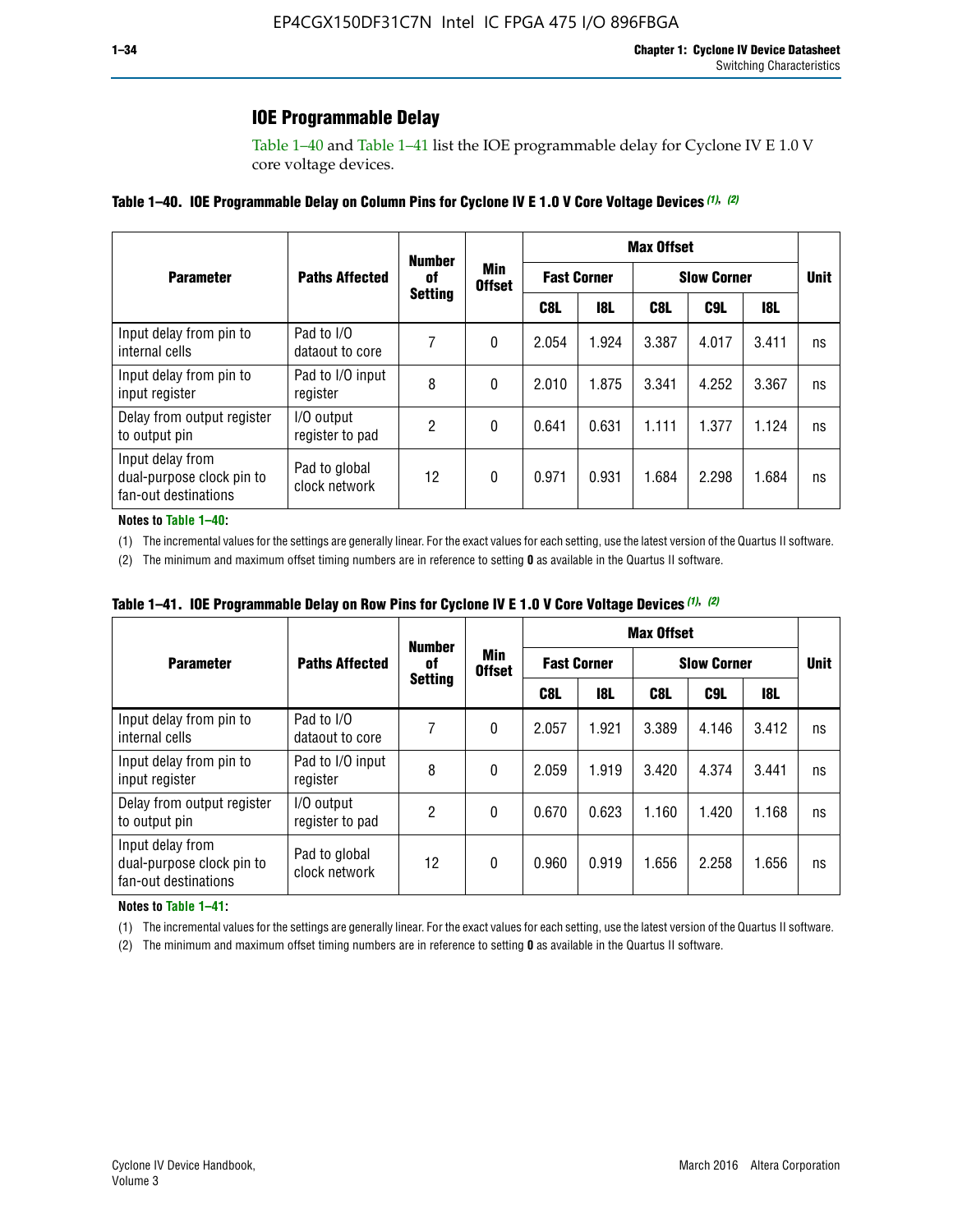Table 1–42 and Table 1–43 list the IOE programmable delay for Cyclone IV E 1.2 V core voltage devices.

|                                                                       |                                   | <b>Number</b>        |                             | <b>Max Offset</b>  |              |           |       |                    |                |              |       |    |
|-----------------------------------------------------------------------|-----------------------------------|----------------------|-----------------------------|--------------------|--------------|-----------|-------|--------------------|----------------|--------------|-------|----|
| <b>Parameter</b>                                                      | <b>Paths</b><br><b>Affected</b>   | of<br><b>Setting</b> | <b>Min</b><br><b>Offset</b> | <b>Fast Corner</b> |              |           |       | <b>Slow Corner</b> |                |              |       |    |
|                                                                       |                                   |                      |                             | C <sub>6</sub>     | $\mathbf{I}$ | <b>A7</b> | C6    | C7                 | C <sub>8</sub> | $\mathbf{I}$ | A7    |    |
| Input delay from pin to<br>internal cells                             | Pad to I/O<br>dataout to<br>core  | 7                    | 0                           | 1.314              | 1.211        | 1.211     | 2.177 | 2.340              | 2.433          | 2.388        | 2.508 | ns |
| Input delay from pin to<br>input register                             | Pad to I/O<br>input register      | 8                    | $\theta$                    | 1.307              | 1.203        | 1.203     | 2.19  | 2.387              | 2.540          | 2.430        | 2.545 | ns |
| Delay from output<br>register to output pin                           | I/O output<br>register to<br>pad  | 2                    | 0                           | 0.437              | 0.402        | 0.402     | 0.747 | 0.820              | 0.880          | 0.834        | 0.873 | ns |
| Input delay from<br>dual-purpose clock pin<br>to fan-out destinations | Pad to global<br>clock<br>network | 12                   | 0                           | 0.693              | 0.665        | 0.665     | 1.200 | 1.379              | 1.532          | 1.393        | 1.441 | ns |

**Table 1–42. IOE Programmable Delay on Column Pins for Cyclone IV E 1.2 V Core Voltage Devices** *(1)***,** *(2)*

**Notes to Table 1–42:**

(1) The incremental values for the settings are generally linear. For the exact values for each setting, use the latest version of the Quartus II software.

(2) The minimum and maximum offset timing numbers are in reference to setting **0** as available in the Quartus II software.

|                                                                       |                                   | <b>Number</b>        |                      |                    | <b>Max Offset</b> |       |       |                    |       |              |       |    |
|-----------------------------------------------------------------------|-----------------------------------|----------------------|----------------------|--------------------|-------------------|-------|-------|--------------------|-------|--------------|-------|----|
| <b>Parameter</b>                                                      | <b>Paths</b><br><b>Affected</b>   | 0f<br><b>Setting</b> | Min<br><b>Offset</b> | <b>Fast Corner</b> |                   |       |       | <b>Slow Corner</b> |       |              |       |    |
|                                                                       |                                   |                      |                      | C6                 | 17                | A7    | C6    | C <sub>7</sub>     | C8    | $\mathbf{I}$ | A7    |    |
| Input delay from pin to<br>internal cells                             | Pad to I/O<br>dataout to<br>core  | 7                    | 0                    | 1.314              | 1.209             | 1.209 | 2.201 | 2.386              | 2.510 | 2.429        | 2.548 | ns |
| Input delay from pin to<br>input register                             | Pad to I/O<br>input register      | 8                    | $\theta$             | 1.312              | 1.207             | 1.207 | 2.202 | 2.402              | 2.558 | 2.447        | 2.557 | ns |
| Delay from output<br>register to output pin                           | I/O output<br>register to<br>pad  | $\overline{2}$       | $\Omega$             | 0.458              | 0.419             | 0.419 | 0.783 | 0.861              | 0.924 | 0.875        | 0.915 | ns |
| Input delay from<br>dual-purpose clock pin<br>to fan-out destinations | Pad to global<br>clock<br>network | 12                   | 0                    | 0.686              | 0.657             | 0.657 | 1.185 | 1.360              | 1.506 | 1.376        | 1.422 | ns |

**Table 1–43. IOE Programmable Delay on Row Pins for Cyclone IV E 1.2 V Core Voltage Devices** *(1)***,** *(2)*

#### **Notes to Table 1–43:**

(1) The incremental values for the settings are generally linear. For the exact values for each setting, use the latest version of the Quartus II software.

(2) The minimum and maximum offset timing numbers are in reference to setting **0** as available in the Quartus II software.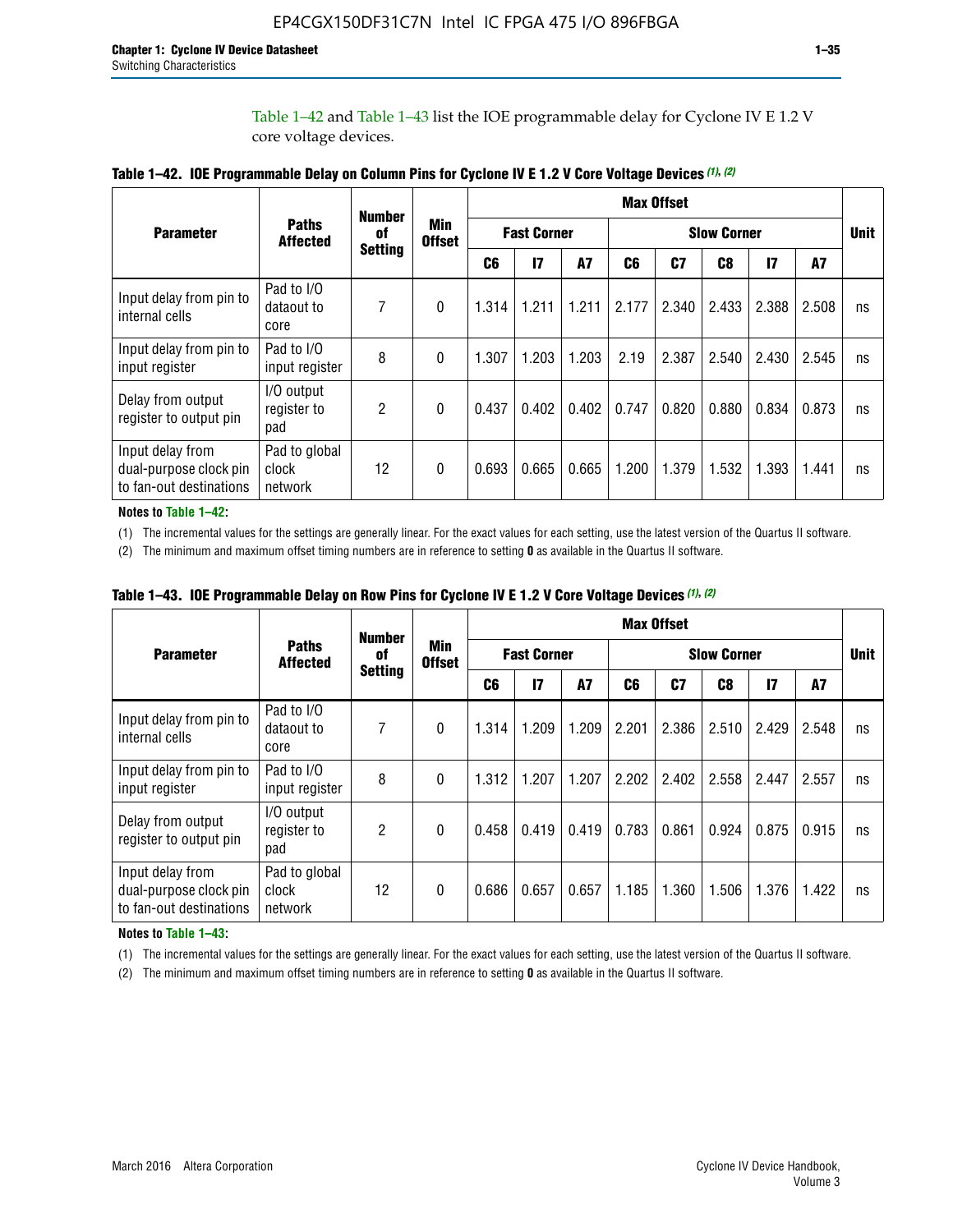Table 1–44 and Table 1–45 list the IOE programmable delay for Cyclone IV GX devices.

|                                                                       | <b>Number</b>                     |                       |                             | <b>Max Offset</b>  |               |                    |       |       |       |             |
|-----------------------------------------------------------------------|-----------------------------------|-----------------------|-----------------------------|--------------------|---------------|--------------------|-------|-------|-------|-------------|
| <b>Parameter</b>                                                      | <b>Paths</b><br><b>Affected</b>   | 0f<br><b>Settings</b> | <b>Min</b><br><b>Offset</b> | <b>Fast Corner</b> |               | <b>Slow Corner</b> |       |       |       | <b>Unit</b> |
|                                                                       |                                   |                       |                             | C6                 | $\mathsf{I}7$ | C6                 | C7    | C8    | 17    |             |
| Input delay from pin to<br>internal cells                             | Pad to I/O<br>dataout to<br>core  | 7                     | $\mathbf{0}$                | 1.313              | 1.209         | 2.184              | 2.336 | 2.451 | 2.387 | ns          |
| Input delay from pin to<br>input register                             | Pad to I/O<br>input register      | 8                     | $\theta$                    | 1.312              | 1.208         | 2.200              | 2.399 | 2.554 | 2.446 | ns          |
| Delay from output<br>register to output pin                           | I/O output<br>register to<br>pad  | 2                     | $\mathbf{0}$                | 0.438              | 0.404         | 0.751              | 0.825 | 0.886 | 0.839 | ns          |
| Input delay from<br>dual-purpose clock pin<br>to fan-out destinations | Pad to global<br>clock<br>network | 12                    | $\mathbf{0}$                | 0.713              | 0.682         | 1.228              | 1.41  | 1.566 | 1.424 | ns          |

**Table 1–44. IOE Programmable Delay on Column Pins for Cyclone IV GX Devices** *(1)***,** *(2)*

**Notes to Table 1–44:**

(1) The incremental values for the settings are generally linear. For exact values of each setting, use the latest version of the Quartus II software.

(2) The minimum and maximum offset timing numbers are in reference to setting **0** as available in the Quartus II software.

|                                                                       |                                  | <b>Number</b>         |                             |       |                    |       | <b>Max Offset</b> |       |              |    |
|-----------------------------------------------------------------------|----------------------------------|-----------------------|-----------------------------|-------|--------------------|-------|-------------------|-------|--------------|----|
| <b>Parameter</b>                                                      | <b>Paths</b><br><b>Affected</b>  | 0f<br><b>Settings</b> | <b>Min</b><br><b>Offset</b> |       | <b>Fast Corner</b> |       | <b>Unit</b>       |       |              |    |
|                                                                       |                                  |                       |                             | C6    | 17                 | C6    | C7                | C8    | $\mathbf{I}$ |    |
| Input delay from pin to<br>internal cells                             | Pad to I/O<br>dataout to<br>core | 7                     | $\mathbf{0}$                | 1.314 | 1.210              | 2.209 | 2.398             | 2.526 | 2.443        | ns |
| Input delay from pin to<br>input register                             | Pad to I/O<br>input register     | 8                     | $\mathbf{0}$                | 1.313 | 1.208              | 2.205 | 2.406             | 2.563 | 2.450        | ns |
| Delay from output<br>register to output pin                           | I/O output<br>register to<br>pad | $\overline{2}$        | $\mathbf{0}$                | 0.461 | 0.421              | 0.789 | 0.869             | 0.933 | 0.884        | ns |
| Input delay from<br>dual-purpose clock pin<br>to fan-out destinations | Pad to global<br>clock network   | 12                    | 0                           | 0.712 | 0.682              | 1.225 | 1.407             | 1.562 | 1.421        | ns |

**Table 1–45. IOE Programmable Delay on Row Pins for Cyclone IV GX Devices** *(1)***,** *(2)*

#### **Notes to Table 1–45:**

(1) The incremental values for the settings are generally linear. For exact values of each setting, use the latest version of Quartus II software.

(2) The minimum and maximum offset timing numbers are in reference to setting **0** as available in the Quartus II software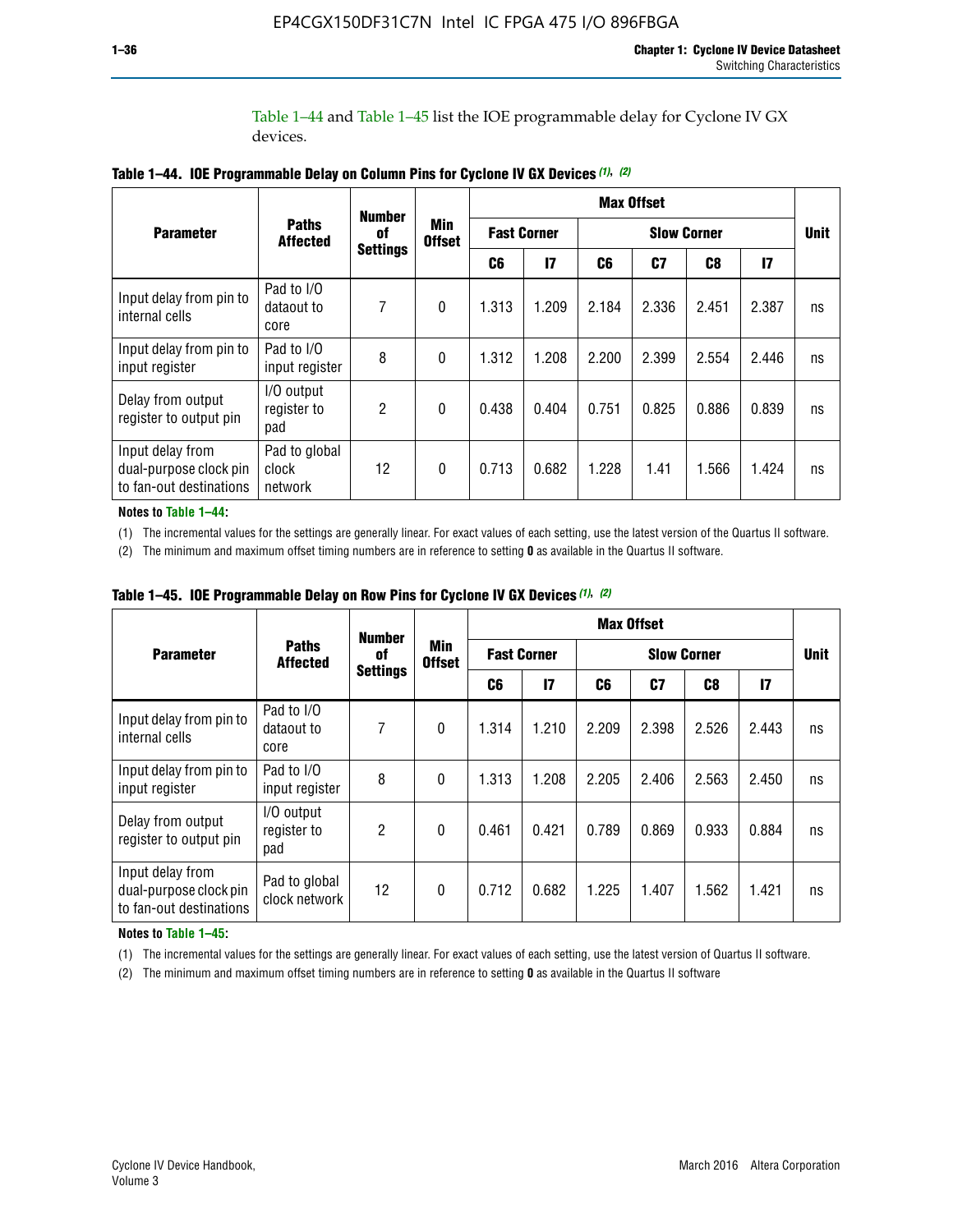# **I/O Timing**

Use the following methods to determine I/O timing:

- the Excel-based I/O Timing
- the Quartus II timing analyzer

The Excel-based I/O timing provides pin timing performance for each device density and speed grade. The data is typically used prior to designing the FPGA to get a timing budget estimation as part of the link timing analysis. The Quartus II timing analyzer provides a more accurate and precise I/O timing data based on the specifics of the design after place-and-route is complete.

**For The Excel-based I/O Timing spreadsheet is downloadable from Cyclone IV Devices** [Literature](http://www.altera.com/literature/lit-cyclone-iv.jsp) website.

# **Glossary**

Table 1–46 lists the glossary for this chapter.

| <b>Letter</b> | Term                                                            | <b>Definitions</b>                                                                                                                                                                                                                                                                                                                                                                                                                                                |  |  |  |  |  |  |  |
|---------------|-----------------------------------------------------------------|-------------------------------------------------------------------------------------------------------------------------------------------------------------------------------------------------------------------------------------------------------------------------------------------------------------------------------------------------------------------------------------------------------------------------------------------------------------------|--|--|--|--|--|--|--|
| A             |                                                                 |                                                                                                                                                                                                                                                                                                                                                                                                                                                                   |  |  |  |  |  |  |  |
| B             |                                                                 |                                                                                                                                                                                                                                                                                                                                                                                                                                                                   |  |  |  |  |  |  |  |
| C             |                                                                 |                                                                                                                                                                                                                                                                                                                                                                                                                                                                   |  |  |  |  |  |  |  |
| D             |                                                                 |                                                                                                                                                                                                                                                                                                                                                                                                                                                                   |  |  |  |  |  |  |  |
| E             |                                                                 |                                                                                                                                                                                                                                                                                                                                                                                                                                                                   |  |  |  |  |  |  |  |
| F             | $f_{HSCLK}$                                                     | High-speed I/O block: High-speed receiver/transmitter input and output clock frequency.                                                                                                                                                                                                                                                                                                                                                                           |  |  |  |  |  |  |  |
| G             | <b>GCLK</b>                                                     | Input pin directly to Global Clock network.                                                                                                                                                                                                                                                                                                                                                                                                                       |  |  |  |  |  |  |  |
|               | <b>GCLK PLL</b>                                                 | Input pin to Global Clock network through the PLL.                                                                                                                                                                                                                                                                                                                                                                                                                |  |  |  |  |  |  |  |
| н             | <b>HSIODR</b>                                                   | High-speed I/O block: Maximum/minimum LVDS data transfer rate (HSIODR = 1/TUI).                                                                                                                                                                                                                                                                                                                                                                                   |  |  |  |  |  |  |  |
|               | Input Waveforms<br>for the SSTL<br>Differential I/O<br>Standard | $\frac{1}{1 + \frac{1}{1 + \frac{1}{1 + \frac{1}{1 + \frac{1}{1 + \frac{1}{1 + \frac{1}{1 + \frac{1}{1 + \frac{1}{1 + \frac{1}{1 + \frac{1}{1 + \frac{1}{1 + \frac{1}{1 + \frac{1}{1 + \frac{1}{1 + \frac{1}{1 + \frac{1}{1 + \frac{1}{1 + \frac{1}{1 + \frac{1}{1 + \frac{1}{1 + \frac{1}{1 + \frac{1}{1 + \frac{1}{1 + \frac{1}{1 + \frac{1}{1 + \frac{1}{1 + \frac{1}{1 + \frac{1}{1 + \frac{1}{1 + \frac{1}{1 + \frac{$<br><b>V</b> swing<br>V <sub>REF</sub> |  |  |  |  |  |  |  |

### **Table 1–46. Glossary (Part 1 of 5)**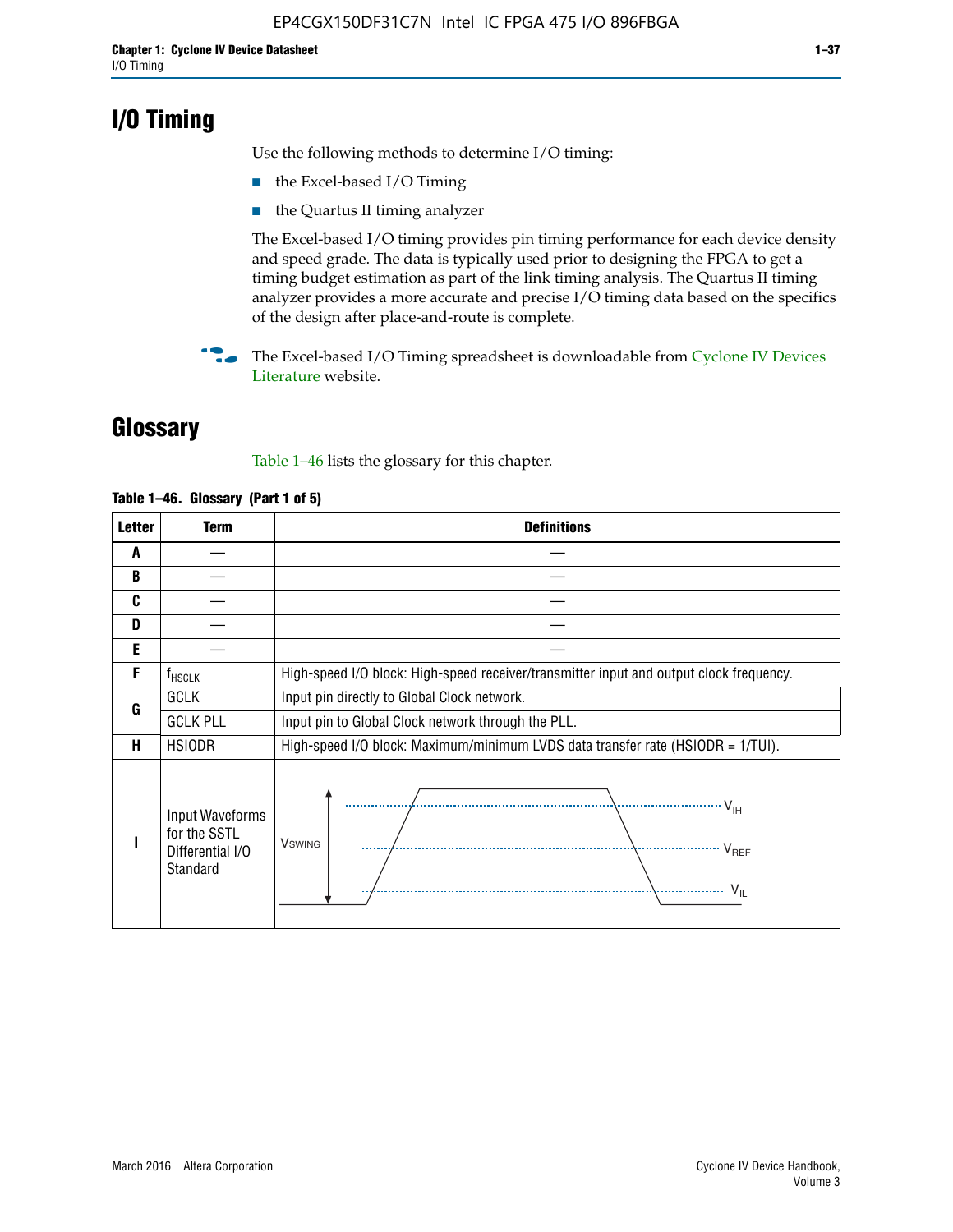# **Table 1–46. Glossary (Part 2 of 5)**

| <b>Letter</b>             | <b>Term</b>      | <b>Definitions</b>                                                                                                                                                                                                                                                                                                                                                                                                                                                                            |
|---------------------------|------------------|-----------------------------------------------------------------------------------------------------------------------------------------------------------------------------------------------------------------------------------------------------------------------------------------------------------------------------------------------------------------------------------------------------------------------------------------------------------------------------------------------|
| J                         | JTAG Waveform    | TMS<br>TDI<br>– t <sub>JCP</sub> –<br>tJPSU_TDI:<br>_t <sub>JCH</sub> ____+_t <sub>JCL</sub> __<br>t <sub>JPSU_TMS</sub><br>– t <sub>JPH</sub> .<br>${\tt TCK}$<br>$t_{JPZX}$<br>$t_{\text{JPCO}}$<br>$\star$ t <sub>JPXZ</sub><br><b>TDO</b><br>$t_{\rm JSSU}$<br>$t_{\mathsf{JSH}}$<br>Signal<br>to be<br>Captured<br>$t_{\text{JSZX}}$<br>$t_{\text{JSCO}}$<br>$t_{JSXZ}$<br>Signal<br>to be<br>Driven                                                                                     |
| K                         |                  |                                                                                                                                                                                                                                                                                                                                                                                                                                                                                               |
| L                         |                  |                                                                                                                                                                                                                                                                                                                                                                                                                                                                                               |
| M                         |                  |                                                                                                                                                                                                                                                                                                                                                                                                                                                                                               |
| $\boldsymbol{\mathsf{N}}$ |                  |                                                                                                                                                                                                                                                                                                                                                                                                                                                                                               |
| $\pmb{0}$                 |                  |                                                                                                                                                                                                                                                                                                                                                                                                                                                                                               |
| P                         | <b>PLL Block</b> | The following highlights the PLL specification parameters:<br><b>CLKOUT Pins</b><br>Switchover<br>$f_{\text{OUT\_EXT}}$<br>CLK -<br>$f_{IN}$<br>fINPFD<br>$\overline{\mathsf{N}}$<br>$vco$ $t_{vco}$<br>PFD<br>$\mathsf{CP}$<br>$\mathsf{LF}\,$<br><b>GCLK</b><br>$f_{\text{OUT}}$<br>Counters<br>Core Clock<br>CO., C4<br>Phase tap<br>$\mathsf{M}% _{T}=\mathsf{M}_{T}\!\left( a,b\right) ,\ \mathsf{M}_{T}=\mathsf{M}_{T}\!\left( a,b\right) ,$<br>Key<br>H<br>Reconfigurable in User Mode |
| $\pmb{0}$                 |                  |                                                                                                                                                                                                                                                                                                                                                                                                                                                                                               |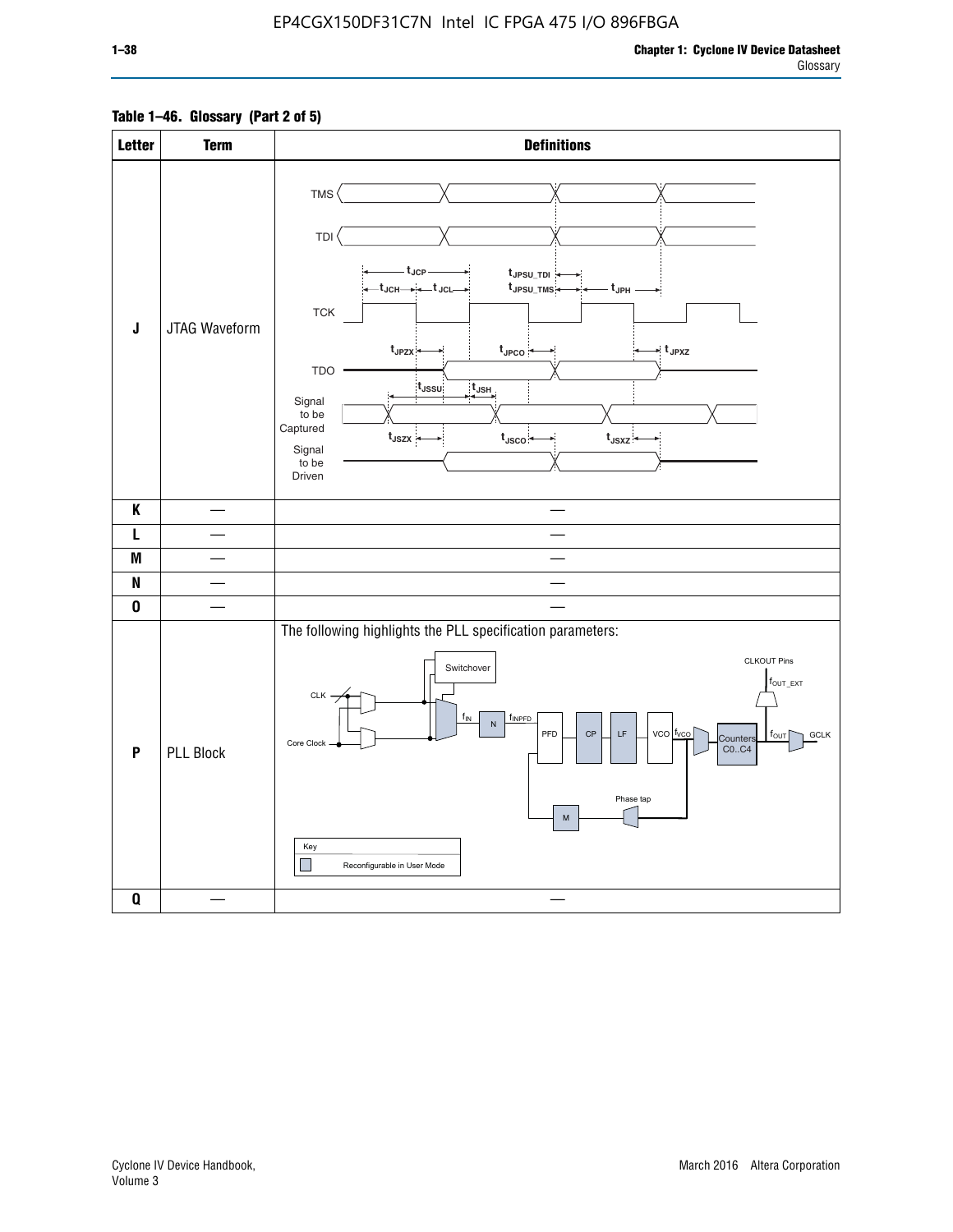# **Table 1–46. Glossary (Part 3 of 5)**

| <b>Letter</b> | <b>Term</b>                   | <b>Definitions</b>                                                                                                                                                                                    |  |  |  |  |  |  |  |
|---------------|-------------------------------|-------------------------------------------------------------------------------------------------------------------------------------------------------------------------------------------------------|--|--|--|--|--|--|--|
|               | $R_L$                         | Receiver differential input discrete resistor (external to Cyclone IV devices).                                                                                                                       |  |  |  |  |  |  |  |
|               |                               | Receiver input waveform for LVDS and LVPECL differential standards:                                                                                                                                   |  |  |  |  |  |  |  |
|               |                               | <b>Single-Ended Waveform</b>                                                                                                                                                                          |  |  |  |  |  |  |  |
|               |                               | Positive Channel (p) = $V_{\text{H}}$                                                                                                                                                                 |  |  |  |  |  |  |  |
|               |                               | $V_{ID}$                                                                                                                                                                                              |  |  |  |  |  |  |  |
|               |                               | Negative Channel (n) = $V_{\parallel}$<br>$V_{CM}$                                                                                                                                                    |  |  |  |  |  |  |  |
|               |                               | Ground                                                                                                                                                                                                |  |  |  |  |  |  |  |
|               | Receiver Input<br>Waveform    |                                                                                                                                                                                                       |  |  |  |  |  |  |  |
| R             |                               |                                                                                                                                                                                                       |  |  |  |  |  |  |  |
|               |                               | Differential Waveform (Mathematical Function of Positive & Negative Channel)                                                                                                                          |  |  |  |  |  |  |  |
|               |                               | $V_{ID}$                                                                                                                                                                                              |  |  |  |  |  |  |  |
|               |                               | 0V                                                                                                                                                                                                    |  |  |  |  |  |  |  |
|               |                               | $\mathsf{V}_{\mathsf{ID}}$                                                                                                                                                                            |  |  |  |  |  |  |  |
|               |                               | $p - n$                                                                                                                                                                                               |  |  |  |  |  |  |  |
|               | Receiver input<br>skew margin | High-speed I/O block: The total margin left after accounting for the sampling window and TCCS.<br>$RSKM = (TUI - SW - TCCS) / 2.$                                                                     |  |  |  |  |  |  |  |
|               | (RSKM)                        |                                                                                                                                                                                                       |  |  |  |  |  |  |  |
|               |                               | $V_{CCIO}$                                                                                                                                                                                            |  |  |  |  |  |  |  |
|               |                               |                                                                                                                                                                                                       |  |  |  |  |  |  |  |
|               |                               | $V_{\text{OH}}$                                                                                                                                                                                       |  |  |  |  |  |  |  |
|               |                               | V <sub>IH(AC)</sub>                                                                                                                                                                                   |  |  |  |  |  |  |  |
|               |                               | $V_{IH(DC)}$                                                                                                                                                                                          |  |  |  |  |  |  |  |
|               |                               | $V_{REF}$<br>$V_{IL(DC)}$                                                                                                                                                                             |  |  |  |  |  |  |  |
|               | Single-ended                  | VIL(AC)                                                                                                                                                                                               |  |  |  |  |  |  |  |
|               | voltage-                      |                                                                                                                                                                                                       |  |  |  |  |  |  |  |
| S             | referenced I/O<br>Standard    | $V_{OL}$                                                                                                                                                                                              |  |  |  |  |  |  |  |
|               |                               | $\overline{\mathsf{V}}_\mathsf{SS}^-$                                                                                                                                                                 |  |  |  |  |  |  |  |
|               |                               |                                                                                                                                                                                                       |  |  |  |  |  |  |  |
|               |                               | The JEDEC standard for SSTI and HSTL I/O standards defines both the AC and DC input signal<br>values. The AC values indicate the voltage levels at which the receiver must meet its timing            |  |  |  |  |  |  |  |
|               |                               | specifications. The DC values indicate the voltage levels at which the final logic state of the                                                                                                       |  |  |  |  |  |  |  |
|               |                               | receiver is unambiguously defined. After the receiver input crosses the AC value, the receiver                                                                                                        |  |  |  |  |  |  |  |
|               |                               | changes to the new logic state. The new logic state is then maintained as long as the input stays<br>beyond the DC threshold. This approach is intended to provide predictable receiver timing in the |  |  |  |  |  |  |  |
|               |                               | presence of input waveform ringing.                                                                                                                                                                   |  |  |  |  |  |  |  |
|               | SW (Sampling<br>Window)       | High-speed I/O block: The period of time during which the data must be valid to capture it<br>correctly. The setup and hold times determine the ideal strobe position in the sampling window.         |  |  |  |  |  |  |  |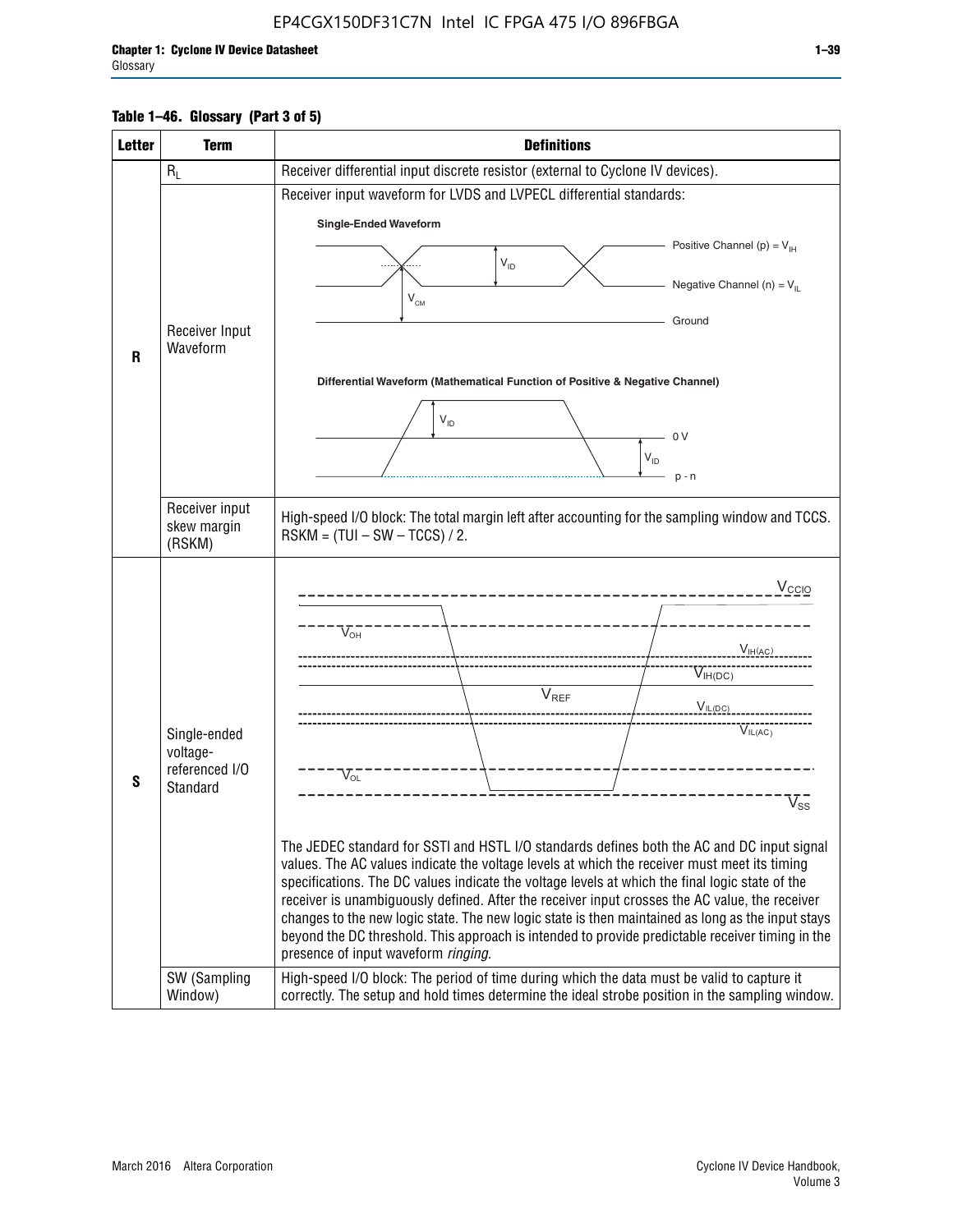| <b>Letter</b>                                                                                 | <b>Term</b>                                                             | <b>Definitions</b>                                                                                                                                                                                                                                                                                                                                                                                                      |  |  |  |
|-----------------------------------------------------------------------------------------------|-------------------------------------------------------------------------|-------------------------------------------------------------------------------------------------------------------------------------------------------------------------------------------------------------------------------------------------------------------------------------------------------------------------------------------------------------------------------------------------------------------------|--|--|--|
|                                                                                               | $t_{\rm C}$                                                             | High-speed receiver and transmitter input and output clock period.                                                                                                                                                                                                                                                                                                                                                      |  |  |  |
|                                                                                               | Channel-to-<br>channel-skew<br>(TCCS)                                   | High-speed I/O block: The timing difference between the fastest and slowest output edges,<br>including $t_{C0}$ variation and clock skew. The clock is included in the TCCS measurement.                                                                                                                                                                                                                                |  |  |  |
|                                                                                               | Delay from the clock pad to the I/O input register.<br>$t_{\text{cin}}$ |                                                                                                                                                                                                                                                                                                                                                                                                                         |  |  |  |
|                                                                                               | $t_{CO}$                                                                | Delay from the clock pad to the I/O output.                                                                                                                                                                                                                                                                                                                                                                             |  |  |  |
|                                                                                               | $t_{\text{cout}}$                                                       | Delay from the clock pad to the I/O output register.                                                                                                                                                                                                                                                                                                                                                                    |  |  |  |
|                                                                                               | t <sub>DUTY</sub>                                                       | High-speed I/O block: Duty cycle on high-speed transmitter output clock.                                                                                                                                                                                                                                                                                                                                                |  |  |  |
|                                                                                               | t <sub>FALL</sub>                                                       | Signal high-to-low transition time (80-20%).                                                                                                                                                                                                                                                                                                                                                                            |  |  |  |
|                                                                                               | $t_H$                                                                   | Input register hold time.                                                                                                                                                                                                                                                                                                                                                                                               |  |  |  |
|                                                                                               | <b>Timing Unit</b><br>Interval (TUI)                                    | High-speed I/O block: The timing budget allowed for skew, propagation delays, and data<br>sampling window. (TUI = $1/($ Receiver Input Clock Frequency Multiplication Factor) = $tC/w$ ).                                                                                                                                                                                                                               |  |  |  |
|                                                                                               | t <sub>INJITTER</sub>                                                   | Period jitter on the PLL clock input.                                                                                                                                                                                                                                                                                                                                                                                   |  |  |  |
| Period jitter on the dedicated clock output driven by a PLL.<br>t <sub>outjitter_dedclk</sub> |                                                                         |                                                                                                                                                                                                                                                                                                                                                                                                                         |  |  |  |
|                                                                                               | t <sub>outjitter_io</sub>                                               | Period jitter on the general purpose I/O driven by a PLL.                                                                                                                                                                                                                                                                                                                                                               |  |  |  |
|                                                                                               | $t_{\sf plicin}$                                                        | Delay from the PLL inclk pad to the I/O input register.                                                                                                                                                                                                                                                                                                                                                                 |  |  |  |
| T                                                                                             | t <sub>plicout</sub>                                                    | Delay from the PLL inclk pad to the I/O output register.                                                                                                                                                                                                                                                                                                                                                                |  |  |  |
|                                                                                               | Transmitter<br>Output<br>Waveform                                       | Transmitter output waveforms for the LVDS, mini-LVDS, PPDS and RSDS Differential I/O<br>Standards:<br><b>Single-Ended Waveform</b><br>Positive Channel (p) = $V_{OH}$<br><b>V<sub>OD</sub></b><br>Negative Channel (n) = $V_{OL}$<br>$V_{OS}$<br>Ground<br>Differential Waveform (Mathematical Function of Positive & Negative Channel)<br>$\rm V_{OD}$<br>$\bigcap$ $\bigcup$<br>$\mathsf{V}_{\mathsf{OD}}$<br>$p - n$ |  |  |  |
|                                                                                               | $t_{\text{RISE}}$                                                       | Signal low-to-high transition time (20-80%).                                                                                                                                                                                                                                                                                                                                                                            |  |  |  |
|                                                                                               | $t_{\text{SU}}$                                                         | Input register setup time.                                                                                                                                                                                                                                                                                                                                                                                              |  |  |  |
| U                                                                                             |                                                                         |                                                                                                                                                                                                                                                                                                                                                                                                                         |  |  |  |

# **Table 1–46. Glossary (Part 4 of 5)**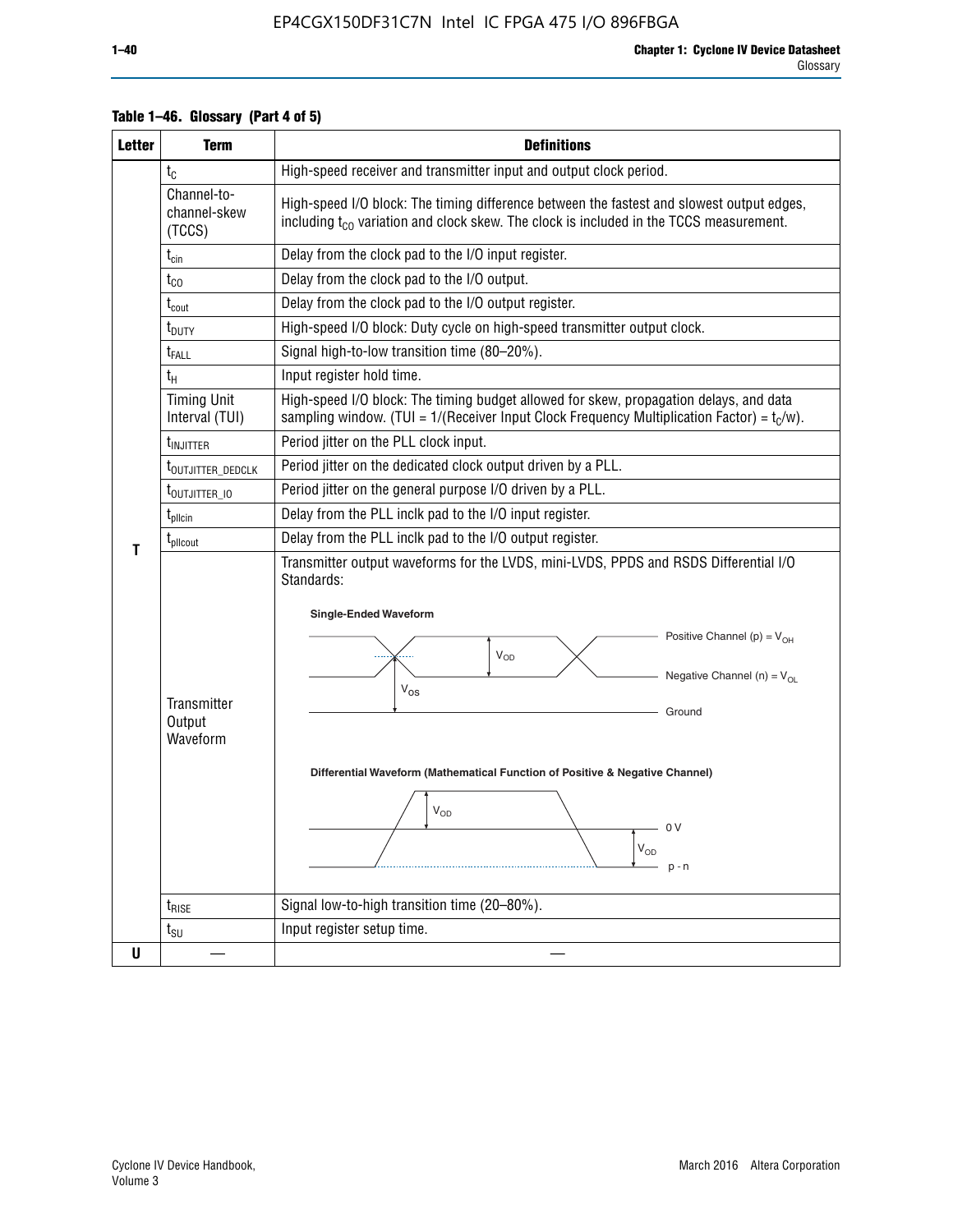# **Table 1–46. Glossary (Part 5 of 5)**

| <b>Letter</b>    | <b>Term</b>               | <b>Definitions</b>                                                                                                                                                                                |
|------------------|---------------------------|---------------------------------------------------------------------------------------------------------------------------------------------------------------------------------------------------|
|                  | $V_{CM(DC)}$              | DC common mode input voltage.                                                                                                                                                                     |
|                  | $V_{DIF(AC)}$             | AC differential input voltage: The minimum AC input differential voltage required for switching.                                                                                                  |
|                  | $V_{DIF(DC)}$             | DC differential input voltage: The minimum DC input differential voltage required for switching.                                                                                                  |
|                  | <b>V<sub>ICM</sub></b>    | Input common mode voltage: The common mode of the differential signal at the receiver.                                                                                                            |
|                  | $V_{ID}$                  | Input differential voltage swing: The difference in voltage between the positive and<br>complementary conductors of a differential transmission at the receiver.                                  |
|                  | $V_{\text{IH}}$           | Voltage input high: The minimum positive voltage applied to the input that is accepted by the<br>device as a logic high.                                                                          |
|                  | $V_{IH(AC)}$              | High-level AC input voltage.                                                                                                                                                                      |
|                  | $V_{IH(DC)}$              | High-level DC input voltage.                                                                                                                                                                      |
|                  | $V_{IL}$                  | Voltage input low: The maximum positive voltage applied to the input that is accepted by the<br>device as a logic low.                                                                            |
|                  | $V_{IL (AC)}$             | Low-level AC input voltage.                                                                                                                                                                       |
|                  | $V_{IL(DC)}$              | Low-level DC input voltage.                                                                                                                                                                       |
|                  | $V_{\text{IN}}$           | DC input voltage.                                                                                                                                                                                 |
|                  | $\rm V_{\rm OCM}$         | Output common mode voltage: The common mode of the differential signal at the transmitter.                                                                                                        |
| $\mathbf{V}$     | $V_{OD}$                  | Output differential voltage swing: The difference in voltage between the positive and<br>complementary conductors of a differential transmission at the transmitter. $V_{OD} = V_{OH} - V_{OL}$ . |
|                  | $V_{OH}$                  | Voltage output high: The maximum positive voltage from an output that the device considers is<br>accepted as the minimum positive high level.                                                     |
|                  | $V_{OL}$                  | Voltage output low: The maximum positive voltage from an output that the device considers is<br>accepted as the maximum positive low level.                                                       |
|                  | $V_{OS}$                  | Output offset voltage: $V_{OS} = (V_{OH} + V_{OL}) / 2$ .                                                                                                                                         |
|                  | $V_{OX (AC)}$             | AC differential output cross point voltage: the voltage at which the differential output signals<br>must cross.                                                                                   |
|                  | $V_{REF}$                 | Reference voltage for the SSTL and HSTL I/O standards.                                                                                                                                            |
|                  | $V_{REF\,(AC)}$           | AC input reference voltage for the SSTL and HSTL I/O standards. $V_{REF(AC)} = V_{REF(DC)} +$ noise. The<br>peak-to-peak AC noise on $V_{REF}$ must not exceed 2% of $V_{REF(DC)}$ .              |
|                  | $V_{REF(DC)}$             | DC input reference voltage for the SSTL and HSTL I/O standards.                                                                                                                                   |
|                  | $V_{\textrm{SWING (AC)}}$ | AC differential input voltage: AC input differential voltage required for switching. For the SSTL<br>differential I/O standard, refer to Input Waveforms.                                         |
|                  | V <sub>SWING (DC)</sub>   | DC differential input voltage: DC input differential voltage required for switching. For the SSTL<br>differential I/O standard, refer to Input Waveforms.                                         |
|                  | $V_{TT}$                  | Termination voltage for the SSTL and HSTL I/O standards.                                                                                                                                          |
|                  | $V_{X (AC)}$              | AC differential input cross point voltage: The voltage at which the differential input signals must<br>cross.                                                                                     |
| W                |                           |                                                                                                                                                                                                   |
| $\boldsymbol{x}$ |                           |                                                                                                                                                                                                   |
| Y                |                           |                                                                                                                                                                                                   |
| $\mathbf{Z}$     |                           |                                                                                                                                                                                                   |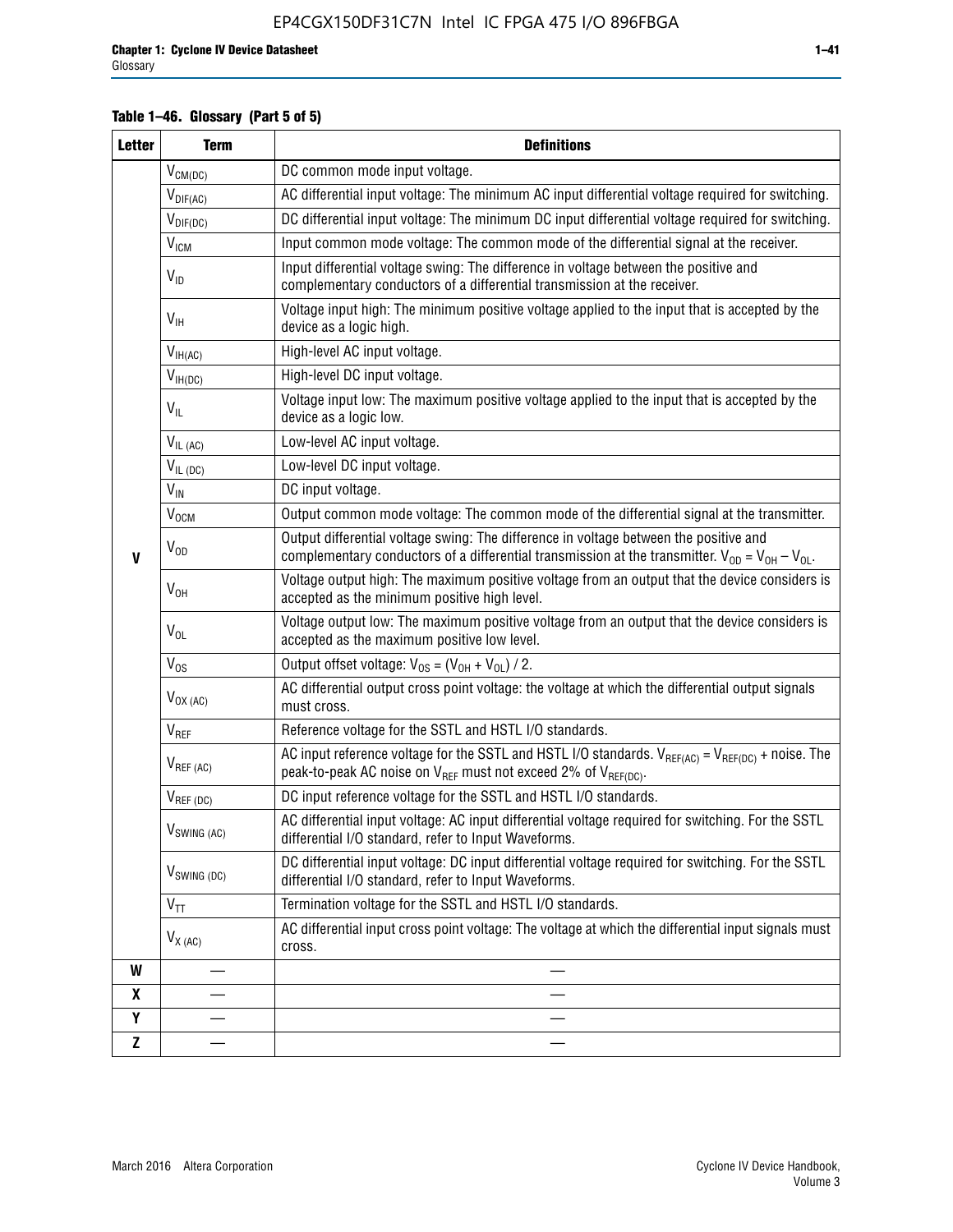# **Document Revision History**

Table 1–47 lists the revision history for this chapter.

| <b>Date</b>      | <b>Version</b> | <b>Changes</b>                                                                                                                                                                                                                            |
|------------------|----------------|-------------------------------------------------------------------------------------------------------------------------------------------------------------------------------------------------------------------------------------------|
| March 2016       | 2.0            | Updated note (5) in Table $1-21$ to remove support for the N148 package.                                                                                                                                                                  |
|                  | 1.9            | Updated maximum value for $V_{CCD, PL}$ in Table 1-1.                                                                                                                                                                                     |
| October 2014     |                | Removed extended temperature note in Table 1-3.                                                                                                                                                                                           |
| December 2013    | 1.8            | Updated Table 1-21 by adding Note (15).                                                                                                                                                                                                   |
| May 2013         | 1.7            | Updated Table 1-15 by adding Note (4).                                                                                                                                                                                                    |
|                  |                | Dpdated the maximum value for $V_1$ , $V_{CCD\_PLL}$ , $V_{CC10}$ , $V_{CC\_CLKIN}$ , $V_{CCH\_GXB}$ , and $V_{CCA\_GXB}$<br>Table $1-1$ .                                                                                                |
|                  |                | $\blacksquare$ Updated Table 1-11 and Table 1-22.                                                                                                                                                                                         |
| October 2012     | 1.6            | $\blacksquare$ Updated Table 1-21 to include peak-to-peak differential input voltage for the<br>Cyclone IV GX transceiver input reference clock.                                                                                          |
|                  |                | $\blacksquare$ Updated Table 1-29 to include the typical DCLK value.                                                                                                                                                                      |
|                  |                | <b>Updated the minimum f<sub>HSCLK</sub></b> value in Table 1-31, Table 1-32, Table 1-33,<br>Table 1-34, and Table 1-35.                                                                                                                  |
|                  | 1.5            | • Updated "Maximum Allowed Overshoot or Undershoot Voltage", "Operating<br>Conditions", and "PLL Specifications" sections.                                                                                                                |
| November 2011    |                | Updated Table 1-2, Table 1-3, Table 1-4, Table 1-5, Table 1-8, Table 1-9,<br>Table 1-15, Table 1-18, Table 1-19, and Table 1-21.                                                                                                          |
|                  |                | ■ Updated Figure $1-1$ .                                                                                                                                                                                                                  |
|                  |                | • Updated for the Quartus II software version 10.1 release.                                                                                                                                                                               |
| December 2010    | 1.4            | $\blacksquare$ Updated Table 1-21 and Table 1-25.                                                                                                                                                                                         |
|                  |                | $\blacksquare$ Minor text edits.                                                                                                                                                                                                          |
|                  | 1.3            | Updated for the Quartus II software version 10.0 release:                                                                                                                                                                                 |
|                  |                | Updated Table 1-3, Table 1-4, Table 1-21, Table 1-25, Table 1-28, Table 1-30,<br>Table 1-40, Table 1-41, Table 1-42, Table 1-43, Table 1-44, and Table 1-45.                                                                              |
| <b>July 2010</b> |                | ■ Updated Figure $1-2$ and Figure $1-3$ .                                                                                                                                                                                                 |
|                  |                | Removed SW Requirement and TCCS for Cyclone IV Devices tables.                                                                                                                                                                            |
|                  |                | $\blacksquare$ Minor text edits.                                                                                                                                                                                                          |
|                  |                | Updated to include automotive devices:                                                                                                                                                                                                    |
|                  | 1.2            | • Updated the "Operating Conditions" and "PLL Specifications" sections.                                                                                                                                                                   |
| March 2010       |                | $\blacksquare$ Updated Table 1-1, Table 1-8, Table 1-9, Table 1-21, Table 1-26, Table 1-27,<br>Table 1-31, Table 1-32, Table 1-33, Table 1-34, Table 1-35, Table 1-36,<br>Table 1-37, Table 1-38, Table 1-40, Table 1-42, and Table 1-43. |
|                  |                | Added Table 1-5 to include ESD for Cyclone IV devices GPIOs and HSSI I/Os.                                                                                                                                                                |
|                  |                | Added Table 1-44 and Table 1-45 to include IOE programmable delay for<br>Cyclone IV E 1.2 V core voltage devices.                                                                                                                         |
|                  |                | Minor text edits.                                                                                                                                                                                                                         |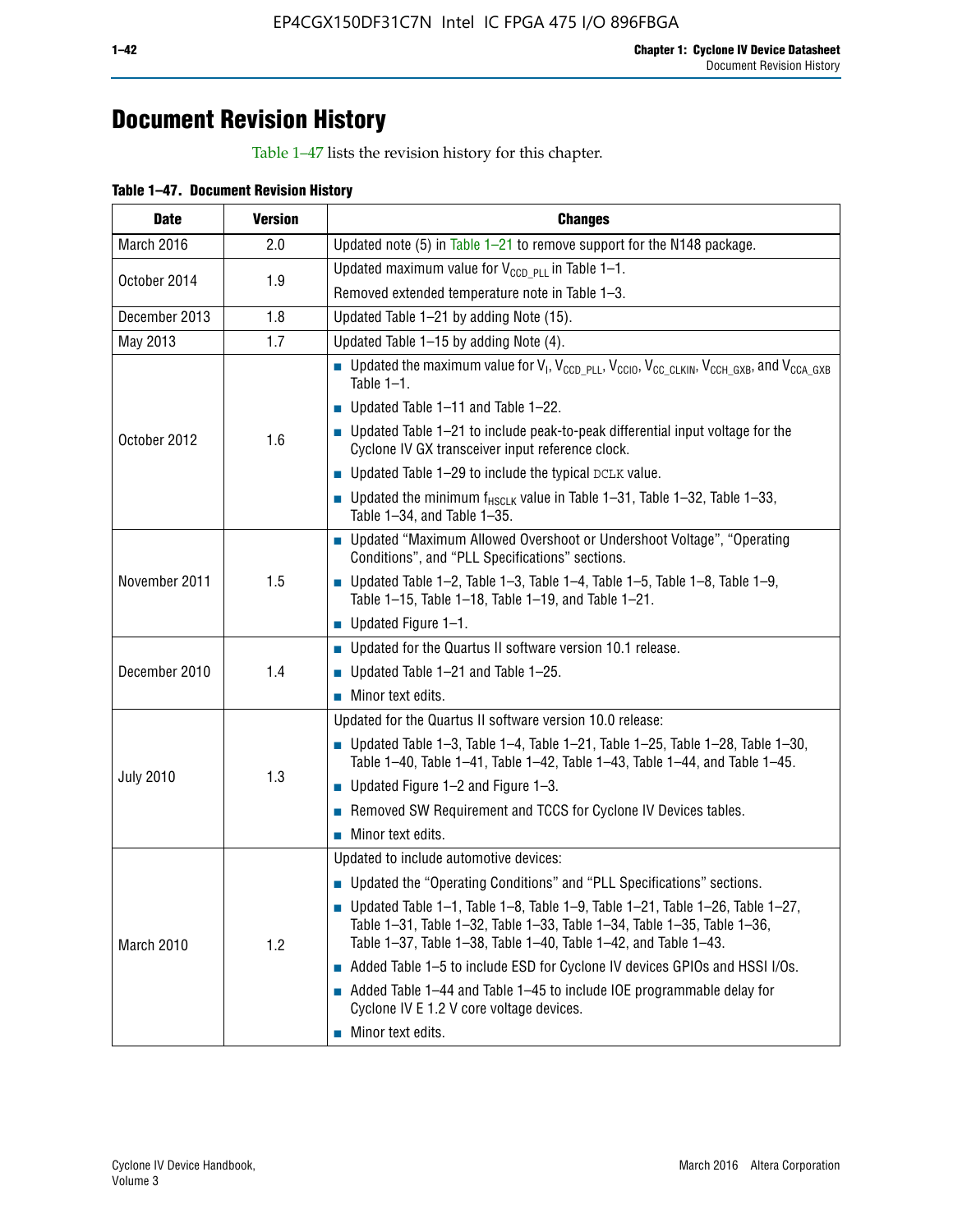# **Table 1–47. Document Revision History**

| <b>Date</b>   | <b>Version</b> | <b>Changes</b>                                                                                                                                                                          |
|---------------|----------------|-----------------------------------------------------------------------------------------------------------------------------------------------------------------------------------------|
| February 2010 | 1.1            | Updated Table 1-3 through Table 1-44 to include information for Cyclone IV E<br>devices and Cyclone IV GX devices for Quartus II software version 9.1 SP1 release.<br>Minor text edits. |
| November 2009 | 1.0            | Initial release.                                                                                                                                                                        |